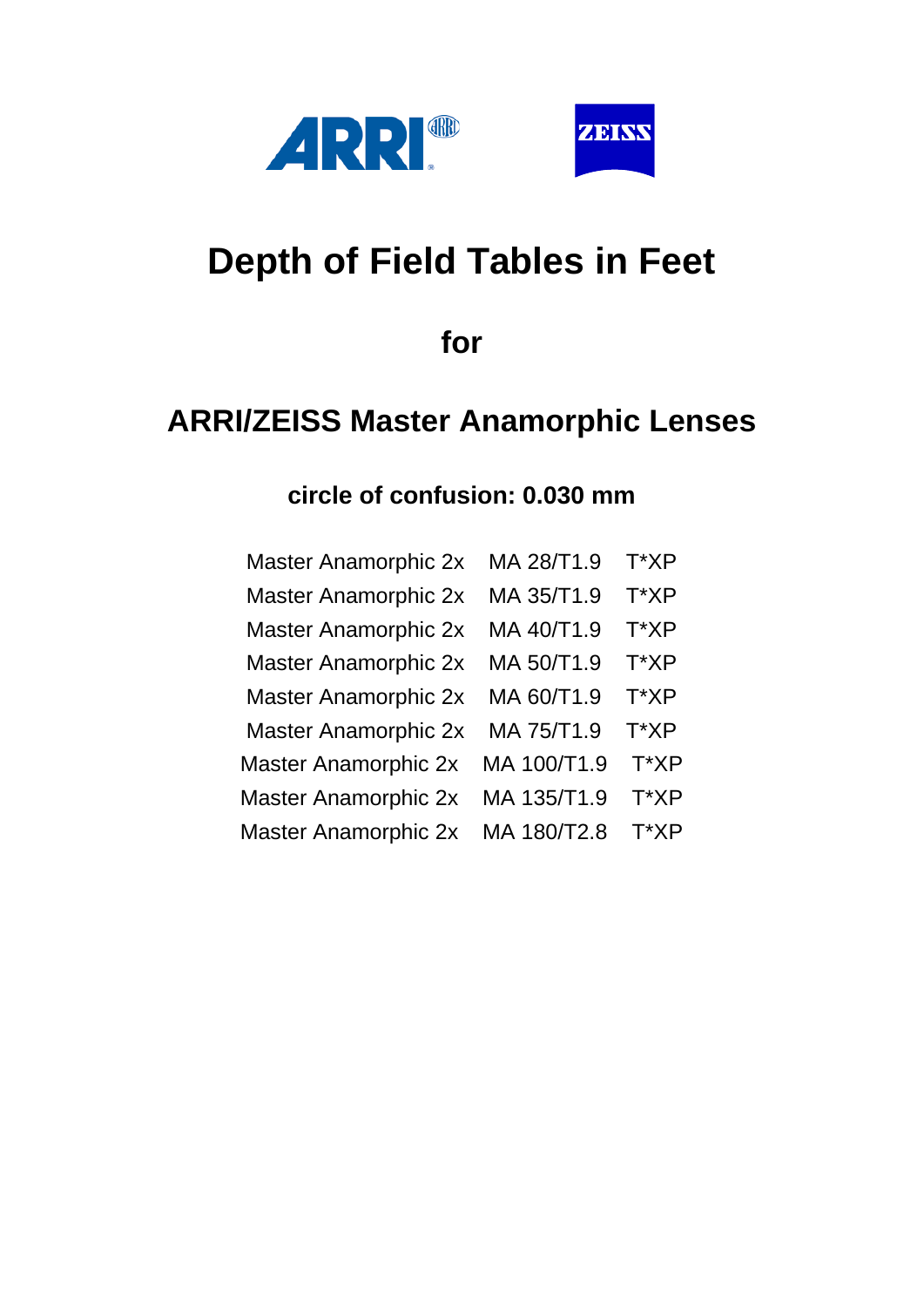#### Depth of field tables ARRI/ZEISS Master Anamorphic 2x MA 28/T1.9 T\*XP

|                     | <b>T-Stop</b> |            |        |                         |        |            |  |
|---------------------|---------------|------------|--------|-------------------------|--------|------------|--|
| <b>Engraving</b>    |               | 1.9        |        | $\overline{\mathbf{2}}$ |        | 2.8        |  |
| ft                  | from          | to         | from   | to                      | from   | to         |  |
| hyperfocal distance |               | 44.97      |        | 41.92                   |        | 29.67      |  |
|                     |               |            |        |                         |        |            |  |
| <b>INF</b>          | 44.97         | <b>INF</b> | 41.92  | <b>INF</b>              | 29.67  | <b>INF</b> |  |
| 300'                | 39.05         | <b>INF</b> | 36.72  | <b>INF</b>              | 26.93  | <b>INF</b> |  |
| 150'                | 34.56         | <b>INF</b> | 32.72  | <b>INF</b>              | 24.72  | <b>INF</b> |  |
| 100'                | 31.00         | <b>INF</b> | 29.51' | <b>INF</b>              | 22.84  | <b>INF</b> |  |
| 70'                 | 27.37         | <b>INF</b> | 26.20  | <b>INF</b>              | 20.81' | <b>INF</b> |  |
| 50'                 | 23.67         | <b>INF</b> | 22.80  | <b>INF</b>              | 18.60  | <b>INF</b> |  |
| 40'                 | 21.17         | 361.23     | 20.47  | 873.21                  | 17.03  | <b>INF</b> |  |
| 30'                 | 18.00         | 89.94      | 17.49  | 105.30                  | 14.92  | <b>INF</b> |  |
| 25'                 | 16.08         | 56.18      | 15.67  | 61.81'                  | 13.57  | 158.45     |  |
| 22'                 | 14.78         | 42.98      | 14.44  | 46.20                   | 12.64  | 84.87      |  |
| 20'                 | 13.85         | 35.95      | 13.55' | 38.17                   | 11.95  | 61.19      |  |
| 18'                 | 12.87         | 29.95      | 12.60  | 31.48                   | 11.21' | 45.63      |  |
| 16'                 | 11.81         | 24.79      | 11.59  | 25.82                   | 10.40  | 34.62      |  |
| 14'                 | 10.69         | 20.29      | 10.51' | 20.98'                  | 9.52'  | 26.43      |  |
| 13'                 | 10.10'        | 18.25      | 9.93'  | 18.80                   | 9.05'  | 23.07      |  |
| 12'                 | 9.48'         | 16.33      | 9.34   | 16.78                   | 8.56'  | 20.09'     |  |
| 11'                 | 8.85          | 14.53      | 8.73'  | 14.88'                  | 8.04'  | 17.43      |  |
| 10'                 | 8.19          | 12.83      | 8.09'  | 13.10                   | 7.49   | 15.04      |  |
| 9'6''               | 7.85          | 12.02      | 7.76'  | 12.26                   | 7.21'  | 13.93'     |  |
| 9'                  | 7.51'         | 11.23      | 7.42'  | 11.44                   | 6.92'  | 12.88      |  |
| 8'6''               | 7.16'         | 10.46      | 7.08   | 10.64                   | 6.62'  | 11.88      |  |
| 8'                  | 6.80'         | 9.71'      | 6.73   | 9.87                    | 6.31'  | 10.92      |  |
| 7' 6"               | 6.44'         | 8.98       | 6.37'  | 9.11'                   | 6.00'  | 10.01'     |  |
| 7'                  | 6.07          | 8.27'      | 6.01'  | 8.39                    | 5.68   | 9.13'      |  |
| 6' 6''              | 5.69          | 7.58'      | 5.64   | 7.68                    | 5.34   | 8.30'      |  |
| 6'                  | 5.30          | 6.91'      | 5.26'  | 6.99'                   | 5.00   | 7.50'      |  |
| 5' 9"               | 5.11'         | 6.58'      | 5.07'  | 6.65'                   | 4.83   | 7.11'      |  |
| 5' 6"               | 4.91'         | 6.25'      | 4.87   | 6.32'                   | 4.65   | 6.73'      |  |
| 5'3''               | 4.71'         | 5.93       | 4.67   | 5.99'                   | 4.47   | 6.36       |  |
| 5'                  | 4.51'         | 5.61'      | 4.48   | 5.67                    | 4.29   | 6.00'      |  |
| 4' 9"               | 4.30          | 5.30       | 4.27'  | 5.35                    | 4.10'  | 5.64'      |  |
| 4' 6"               | 4.10          | 4.99'      | 4.07   | 5.03                    | 3.92'  | 5.29       |  |
| 4' 3"               | 3.89          | 4.68'      | 3.87   | 4.72                    | 3.73'  | 4.95'      |  |
| $4^{\circ}$         | 3.68'         | 4.38'      | 3.66   | 4.41'                   | 3.53'  | 4.61'      |  |
| 3'9''               | 3.47'         | 4.08       | 3.45'  | 4.11'                   | 3.34'  | 4.28'      |  |
| 3'6''               | 3.25'         | 3.79       | 3.24'  | 3.81'                   | 3.14'  | 3.96'      |  |
| 3'3''               | 3.04'         | 3.50'      | 3.02'  | 3.52'                   | 2.94'  | 3.64'      |  |
| 3'                  | 2.82          | 3.21'      | 2.81'  | 3.22'                   | 2.73   | 3.33'      |  |
| $2'$ $9''$          | 2.60'         | 2.92       | 2.59   | 2.94'                   | 2.52'  | 3.02'      |  |
| $2'$ 6"             | 2.37          | 2.64'      | 2.36   | 2.65'                   | 2.31'  | 2.72'      |  |
| 2'3''               | 2.15'         | 2.36       | 2.14'  | 2.37                    | 2.10'  | 2.43'      |  |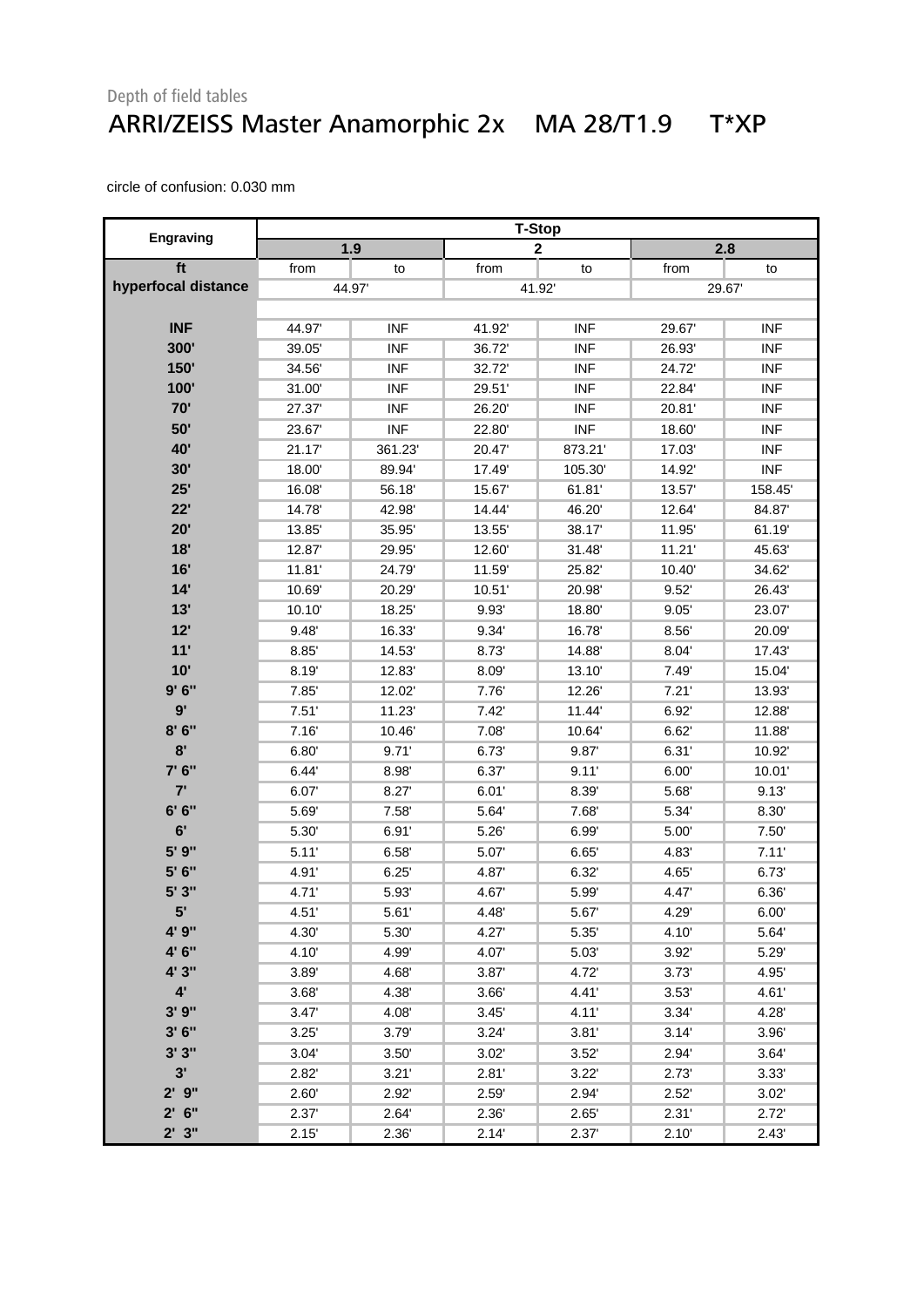#### Depth of field tables ARRI/ZEISS Master Anamorphic 2x MA 28/T1.9 T\*XP

|                     | <b>T-Stop</b> |            |       |            |        |            |  |
|---------------------|---------------|------------|-------|------------|--------|------------|--|
| Engraving           |               | 4          |       | 5.6        |        | 8          |  |
| ft                  | from          | to         | from  | to         | from   | to         |  |
| hyperfocal distance |               | 21.00      |       | 14.88      |        | 10.55      |  |
|                     |               |            |       |            |        |            |  |
| <b>INF</b>          | 21.00         | <b>INF</b> | 14.88 | <b>INF</b> | 10.55  | <b>INF</b> |  |
| 300'                | 19.56         | <b>INF</b> | 14.10 | <b>INF</b> | 10.11' | <b>INF</b> |  |
| 150'                | 18.36         | <b>INF</b> | 13.47 | <b>INF</b> | 9.78'  | <b>INF</b> |  |
| 100'                | 17.31'        | <b>INF</b> | 12.89 | <b>INF</b> | 9.47   | <b>INF</b> |  |
| 70'                 | 16.12         | <b>INF</b> | 12.22 | <b>INF</b> | 9.11'  | <b>INF</b> |  |
| 50'                 | 14.76         | <b>INF</b> | 11.43 | <b>INF</b> | 8.66   | <b>INF</b> |  |
| 40'                 | 13.75         | <b>INF</b> | 10.81 | <b>INF</b> | 8.30'  | <b>INF</b> |  |
| 30'                 | 12.35         | <b>INF</b> | 9.93' | <b>INF</b> | 7.77'  | <b>INF</b> |  |
| 25'                 | 11.41'        | <b>INF</b> | 9.31' | <b>INF</b> | 7.39   | <b>INF</b> |  |
| 22'                 | 10.74         | <b>INF</b> | 8.87  | <b>INF</b> | 7.11'  | <b>INF</b> |  |
| 20'                 | 10.25         | 416.49     | 8.52' | <b>INF</b> | 6.89   | <b>INF</b> |  |
| 18'                 | 9.70          | 125.30     | 8.14' | <b>INF</b> | 6.64   | <b>INF</b> |  |
| 16'                 | 9.09'         | 66.86      | 7.71' | <b>INF</b> | 6.35'  | <b>INF</b> |  |
| 14'                 | 8.41'         | 41.80      | 7.22' | 235.43     | 6.01'  | <b>INF</b> |  |
| 13'                 | 8.04          | 33.96      | 6.94  | 102.29     | 5.82   | <b>INF</b> |  |
| 12'                 | 7.65'         | 27.87      | 6.65' | 61.63      | 5.61'  | <b>INF</b> |  |
| 11'                 | 7.23'         | 22.99      | 6.33' | 41.93'     | 5.38'  | <b>INF</b> |  |
| 10'                 | 6.79          | 19.00      | 5.99  | 30.31'     | 5.14'  | 190.68'    |  |
| 9'6''               | 6.55'         | 17.27      | 5.81' | 26.11'     | 5.00'  | 94.75      |  |
| 9'                  | 6.31'         | 15.68      | 5.62  | 22.64      | 4.86   | 60.78      |  |
| 8'6''               | 6.06          | 14.22'     | 5.42  | 19.70      | 4.71'  | 43.39'     |  |
| 8'                  | 5.81'         | 12.87      | 5.21' | 17.20'     | 4.56   | 32.82      |  |
| 7' 6"               | 5.54          | 11.61      | 5.00  | 15.03'     | 4.39'  | 25.73      |  |
| 7'                  | 5.26          | 10.45      | 4.77  | 13.14      | 4.22   | 20.63'     |  |
| 6' 6''              | 4.98          | 9.37'      | 4.54  | 11.47      | 4.03   | 16.79      |  |
| 6'                  | 4.68          | 8.36       | 4.29  | 9.99       | 3.83'  | 13.79'     |  |
| 5' 9"               | 4.53          | 7.88       | 4.16  | 9.31'      | 3.73'  | 12.53      |  |
| 5' 6"               | 4.37          | 7.42'      | 4.03  | 8.67       | 3.63'  | 11.39'     |  |
| 5' 3"               | 4.21'         | 6.97       | 3.89  | 8.06'      | 3.52'  | 10.36      |  |
| 5'                  | 4.05'         | 6.53'      | 3.75' | 7.48'      | 3.40'  | 9.42'      |  |
| 4' 9"               | 3.89'         | 6.11'      | 3.61' | 6.93'      | 3.29'  | 8.57'      |  |
| 4' 6"               | 3.72'         | 5.70       | 3.47' | 6.41'      | 3.17'  | 7.78       |  |
| 4' 3"               | 3.55'         | 5.31'      | 3.32  | 5.91'      | 3.04'  | 7.06'      |  |
| $4^{\circ}$         | 3.37'         | 4.92       | 3.16' | 5.44'      | 2.91'  | 6.39'      |  |
| 3'9''               | 3.19'         | 4.55'      | 3.01' | 4.98       | 2.78   | 5.77       |  |
| 3'6''               | 3.01'         | 4.18       | 2.85' | 4.55       | 2.64'  | 5.19       |  |
| 3'3''               | 2.82'         | 3.83'      | 2.68' | 4.13       | 2.50'  | 4.66'      |  |
| 3'                  | 2.63          | 3.48'      | 2.51' | 3.73'      | 2.35'  | 4.16       |  |
| $2'$ $9''$          | 2.44'         | 3.15'      | 2.33' | 3.35'      | 2.19'  | 3.69       |  |
| $2'$ 6"             | 2.24'         | 2.83       | 2.15' | 2.99'      | 2.03'  | 3.25'      |  |
| $2'$ $3''$          | 2.04'         | 2.51'      | 1.96  | 2.63'      | 1.87   | 2.84'      |  |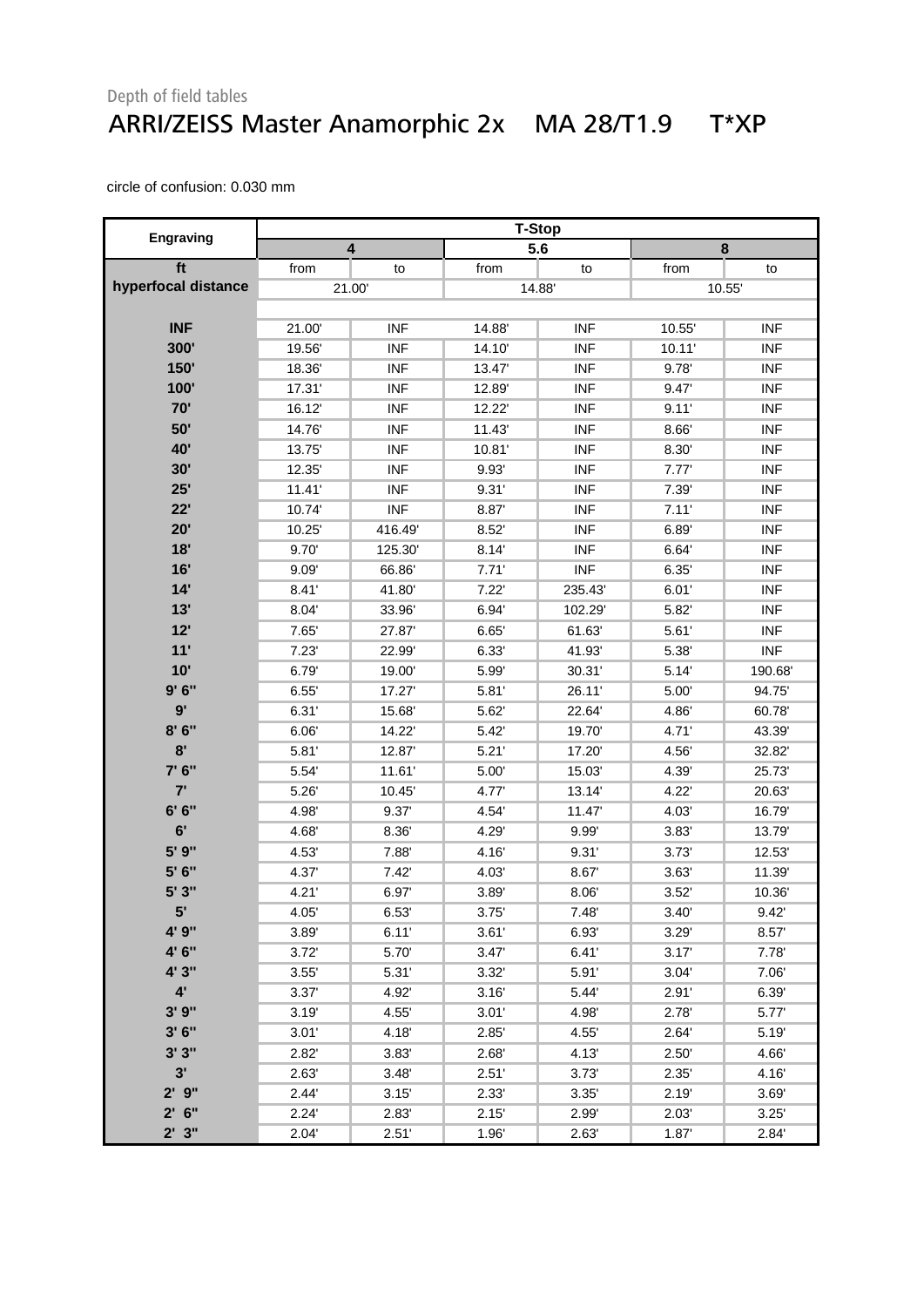#### Depth of field tables ARRI/ZEISS Master Anamorphic 2x MA 28/T1.9 T\*XP

|                     | <b>T-Stop</b> |            |       |            |       |            |
|---------------------|---------------|------------|-------|------------|-------|------------|
| <b>Engraving</b>    |               | 11         |       | 16         |       | 22         |
| ft                  | from          | to         | from  | to         | from  | to         |
| hyperfocal distance | 7.49'         |            | 5.32  |            | 3.79  |            |
|                     |               |            |       |            |       |            |
| <b>INF</b>          | 7.49          | <b>INF</b> | 5.32  | <b>INF</b> | 3.79  | <b>INF</b> |
| 300'                | 7.22'         | <b>INF</b> | 5.14' | <b>INF</b> | 3.65' | <b>INF</b> |
| 150'                | 7.05'         | <b>INF</b> | 5.06  | <b>INF</b> | 3.61' | <b>INF</b> |
| 100'                | 6.89          | <b>INF</b> | 4.97  | <b>INF</b> | 3.57' | <b>INF</b> |
| 70'                 | 6.70          | <b>INF</b> | 4.87  | <b>INF</b> | 3.52' | <b>INF</b> |
| 50'                 | 6.45'         | <b>INF</b> | 4.74  | <b>INF</b> | 3.45' | <b>INF</b> |
| <b>40'</b>          | 6.25'         | <b>INF</b> | 4.63  | <b>INF</b> | 3.39' | <b>INF</b> |
| 30'                 | 5.95'         | <b>INF</b> | 4.46  | <b>INF</b> | 3.30' | <b>INF</b> |
| 25'                 | 5.72          | <b>INF</b> | 4.34  | <b>INF</b> | 3.23' | <b>INF</b> |
| 22'                 | 5.55          | <b>INF</b> | 4.24  | <b>INF</b> | 3.18' | <b>INF</b> |
| 20'                 | 5.42'         | <b>INF</b> | 4.16  | <b>INF</b> | 3.13' | <b>INF</b> |
| 18'                 | 5.26          | <b>INF</b> | 4.07  | <b>INF</b> | 3.08' | <b>INF</b> |
| 16'                 | 5.08'         | <b>INF</b> | 3.96' | <b>INF</b> | 3.02' | <b>INF</b> |
| 14'                 | 4.86          | <b>INF</b> | 3.83' | <b>INF</b> | 2.94  | <b>INF</b> |
| 13'                 | 4.73'         | <b>INF</b> | 3.75' | <b>INF</b> | 2.89  | <b>INF</b> |
| 12'                 | 4.60          | <b>INF</b> | 3.66  | <b>INF</b> | 2.84' | <b>INF</b> |
| 11'                 | 4.44          | <b>INF</b> | 3.56' | <b>INF</b> | 2.78' | <b>INF</b> |
| 10'                 | 4.27          | <b>INF</b> | 3.45' | <b>INF</b> | 2.72' | <b>INF</b> |
| 9'6''               | 4.18          | <b>INF</b> | 3.39  | <b>INF</b> | 2.68' | <b>INF</b> |
| 9'                  | 4.08          | <b>INF</b> | 3.33' | <b>INF</b> | 2.64' | <b>INF</b> |
| 8'6''               | 3.98          | <b>INF</b> | 3.26' | <b>INF</b> | 2.60' | <b>INF</b> |
| 8'                  | 3.87'         | <b>INF</b> | 3.18' | <b>INF</b> | 2.55' | <b>INF</b> |
| 7' 6"               | 3.75'         | <b>INF</b> | 3.10' | <b>INF</b> | 2.50' | <b>INF</b> |
| 7'                  | 3.62'         | 106.51     | 3.02' | <b>INF</b> | 2.44' | <b>INF</b> |
| 6' 6''              | 3.48'         | 48.74      | 2.92' | <b>INF</b> | 2.38' | <b>INF</b> |
| 6'                  | 3.34          | 29.85      | 2.82  | <b>INF</b> | 2.31' | <b>INF</b> |
| 5' 9"               | 3.26'         | 24.49      | 2.76' | <b>INF</b> | 2.27' | <b>INF</b> |
| 5' 6"               | 3.18'         | 20.48      | 2.70' | <b>INF</b> | 2.23' | <b>INF</b> |
| 5' 3"               | 3.09'         | 17.36      | 2.64' | 389.70     | 2.19' | <b>INF</b> |
| 5'                  | 3.01'         | 14.87      | 2.58' | 81.58'     | 2.15' | <b>INF</b> |
| 4' 9"               | 2.91'         | 12.84      | 2.51' | 43.53      | 2.10' | <b>INF</b> |
| 4' 6"               | 2.82          | 11.14      | 2.44' | 28.68      | 2.05' | <b>INF</b> |
| 4' 3"               | 2.72'         | 9.71'      | 2.37' | 20.76'     | 2.00' | <b>INF</b> |
| $4^{\circ}$         | 2.62'         | 8.48       | 2.29  | 15.84      | 1.95' | <b>INF</b> |
| 3'9''               | 2.51'         | 7.42'      | 2.21' | 12.48      | 1.89  | 353.55     |
| 3'6''               | 2.40'         | 6.49       | 2.12' | 10.05'     | 1.82' | 44.74      |
| 3'3''               | 2.28'         | 5.67       | 2.03' | 8.21'      | 1.75' | 22.28      |
| 3'                  | 2.15'         | 4.94'      | 1.93' | 6.76'      | 1.68' | 14.05'     |
| $2'$ $9''$          | 2.02'         | 4.29'      | 1.82' | 5.59       | 1.60' | 9.78       |
| $2'$ 6"             | 1.89          | 3.71'      | 1.71' | 4.63       | 1.51' | 7.17'      |
| 2'3''               | 1.74'         | 3.18'      | 1.59  | 3.83'      | 1.42' | 5.40       |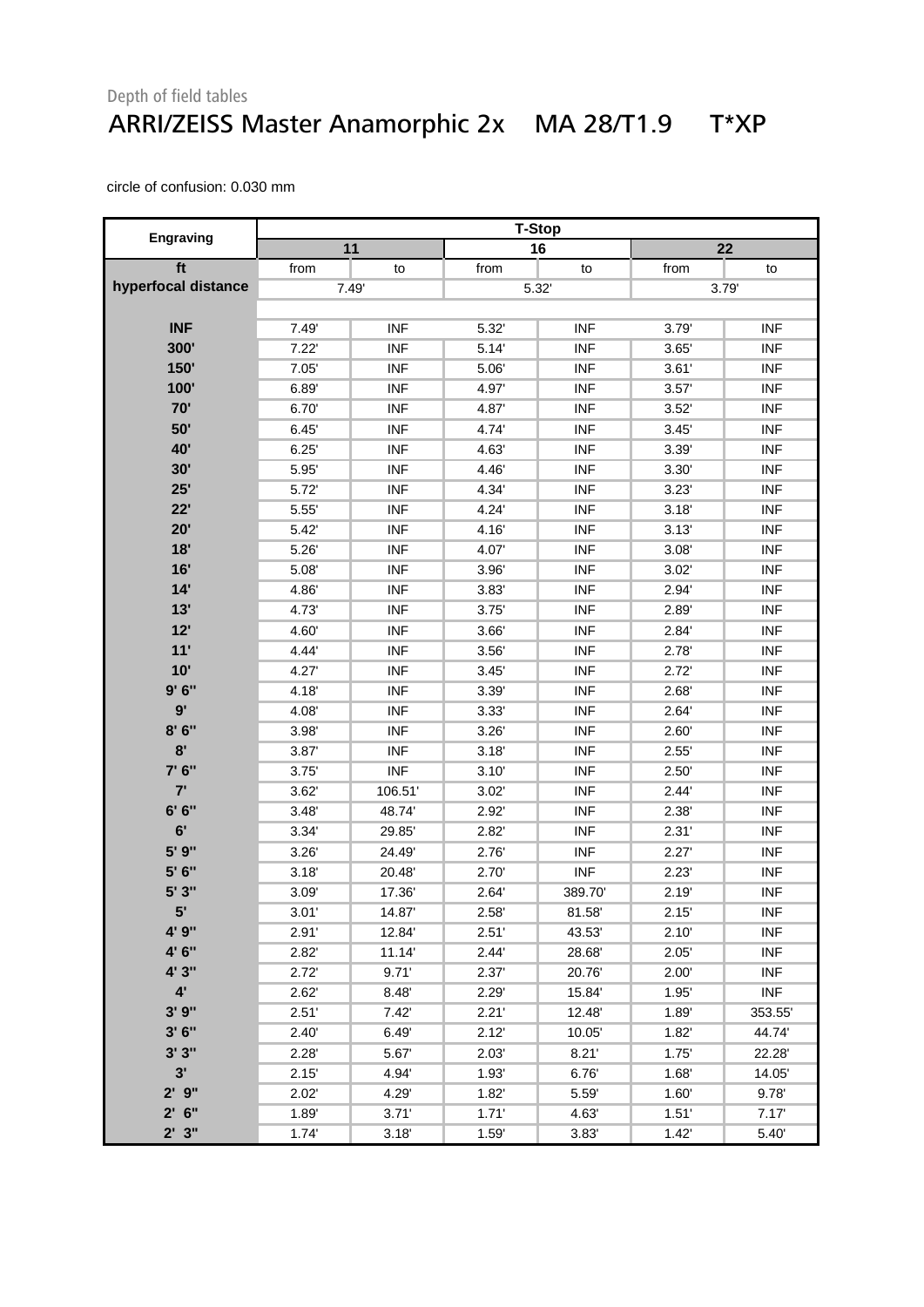#### Depth of field tables ARRI/ZEISS Master Anamorphic 2x MA 35/T1.9 T\*XP

|                     | <b>T-Stop</b> |            |        |             |        |            |
|---------------------|---------------|------------|--------|-------------|--------|------------|
| <b>Engraving</b>    |               | 1.9        |        | $\mathbf 2$ |        | 2.8        |
| ft                  | from          | to         | from   | to          | from   | to         |
| hyperfocal distance |               | 68.83      |        | 64.00       | 45.29  |            |
|                     |               |            |        |             |        |            |
| <b>INF</b>          | 68.83         | <b>INF</b> | 64.00  | <b>INF</b>  | 45.29  | <b>INF</b> |
| 300'                | 55.92         | <b>INF</b> | 52.69  | <b>INF</b>  | 39.28' | <b>INF</b> |
| 150'                | 47.15         | <b>INF</b> | 44.83  | <b>INF</b>  | 34.74  | <b>INF</b> |
| 100'                | 40.76         | <b>INF</b> | 39.01' | <b>INF</b>  | 31.14  | <b>INF</b> |
| 70'                 | 34.70         | <b>INF</b> | 33.43  | <b>INF</b>  | 27.48  | <b>INF</b> |
| 50'                 | 28.97         | 182.49     | 28.08' | 228.15      | 23.76  | <b>INF</b> |
| 40'                 | 25.31         | 95.35      | 24.63  | 106.47      | 21.24  | 341.64     |
| 30'                 | 20.91'        | 53.09      | 20.44  | 56.37       | 18.06  | 88.64      |
| 25'                 | 18.35'        | 39.20      | 17.99' | 40.95'      | 16.12  | 55.66      |
| 22'                 | 16.69         | 32.28      | 16.39  | 33.46'      | 14.82  | 42.67      |
| 20'                 | 15.51         | 28.15      | 15.25  | 29.04'      | 13.89  | 35.73      |
| 18'                 | 14.28         | 24.33'     | 14.06' | 25.00       | 12.90  | 29.80      |
| 16'                 | 13.00         | 20.81      | 12.81' | 21.30'      | 11.84  | 24.68      |
| 14'                 | 11.65         | 17.55      | 11.50  | 17.89       | 10.71' | 20.21'     |
| 13'                 | 10.95         | 16.00      | 10.82  | 16.28'      | 10.12' | 18.19      |
| 12'                 | 10.23         | 14.51      | 10.12' | 14.74       | 9.50'  | 16.28      |
| 11'                 | 9.50'         | 13.07      | 9.40'  | 13.26'      | 8.86'  | 14.49      |
| 10'                 | 8.74          | 11.68      | 8.66'  | 11.83       | 8.21'  | 12.80      |
| 9'6''               | 8.36          | 11.00      | 8.28'  | 11.14       | 7.87   | 11.99      |
| 9'                  | 7.97          | 10.34      | 7.90   | 10.45       | 7.52'  | 11.20      |
| 8'6''               | 7.58'         | 9.68       | 7.51'  | 9.78'       | 7.17'  | 10.44      |
| 8'                  | 7.18'         | 9.04'      | 7.12'  | 9.13'       | 6.81'  | 9.69'      |
| 7' 6"               | 6.77          | 8.40'      | 6.72   | 8.48        | 6.45'  | 8.97       |
| 7'                  | 6.36          | 7.78       | 6.32'  | 7.85'       | 6.07   | 8.26'      |
| 6' 6''              | 5.95          | 7.17'      | 5.91'  | 7.22'       | 5.70   | 7.57'      |
| 6'3''               | 5.74          | 6.86       | 5.70   | 6.91'       | 5.50   | 7.23'      |
| 6'                  | 5.53          | 6.56'      | 5.49   | 6.61'       | 5.31'  | 6.90'      |
| 5' 9"               | 5.31'         | 6.26'      | 5.28   | 6.31'       | 5.11'  | 6.57       |
| 5' 6"               | 5.10'         | 5.97       | 5.07'  | 6.01'       | 4.91'  | 6.24'      |
| 5' 3"               | 4.89          | 5.67       | 4.86   | 5.71'       | 4.71'  | 5.92       |
| 5'                  | 4.67          | 5.38       | 4.65   | 5.41'       | 4.51'  | 5.61'      |
| 4' 9"               | 4.45          | 5.09       | 4.43'  | 5.12        | 4.31'  | 5.29       |
| 4' 6"               | 4.23          | 4.81'      | 4.21'  | 4.83        | 4.10   | 4.98       |
| 4' 3"               | 4.01'         | 4.52       | 3.99   | 4.54        | 3.89   | 4.68'      |
| $4^{\circ}$         | 3.79'         | 4.24       | 3.77'  | 4.26'       | 3.68'  | 4.38'      |
| 3'9''               | 3.56'         | 3.96       | 3.55'  | 3.98'       | 3.47'  | 4.08'      |
| 3'6''               | 3.34          | 3.68       | 3.32   | 3.70'       | 3.26'  | 3.78'      |
| 3'3''               | 3.11'         | 3.41'      | 3.10'  | 3.42'       | 3.04'  | 3.49'      |
| 3'                  | 2.88          | 3.13'      | 2.87   | 3.14'       | 2.82   | 3.21'      |
| $2'$ $9''$          | 2.65'         | 2.86       | 2.64'  | 2.87        | 2.60'  | 2.92'      |
| $2'$ 6"             | 2.42'         | 2.59'      | 2.41'  | 2.60'       | 2.38'  | 2.64'      |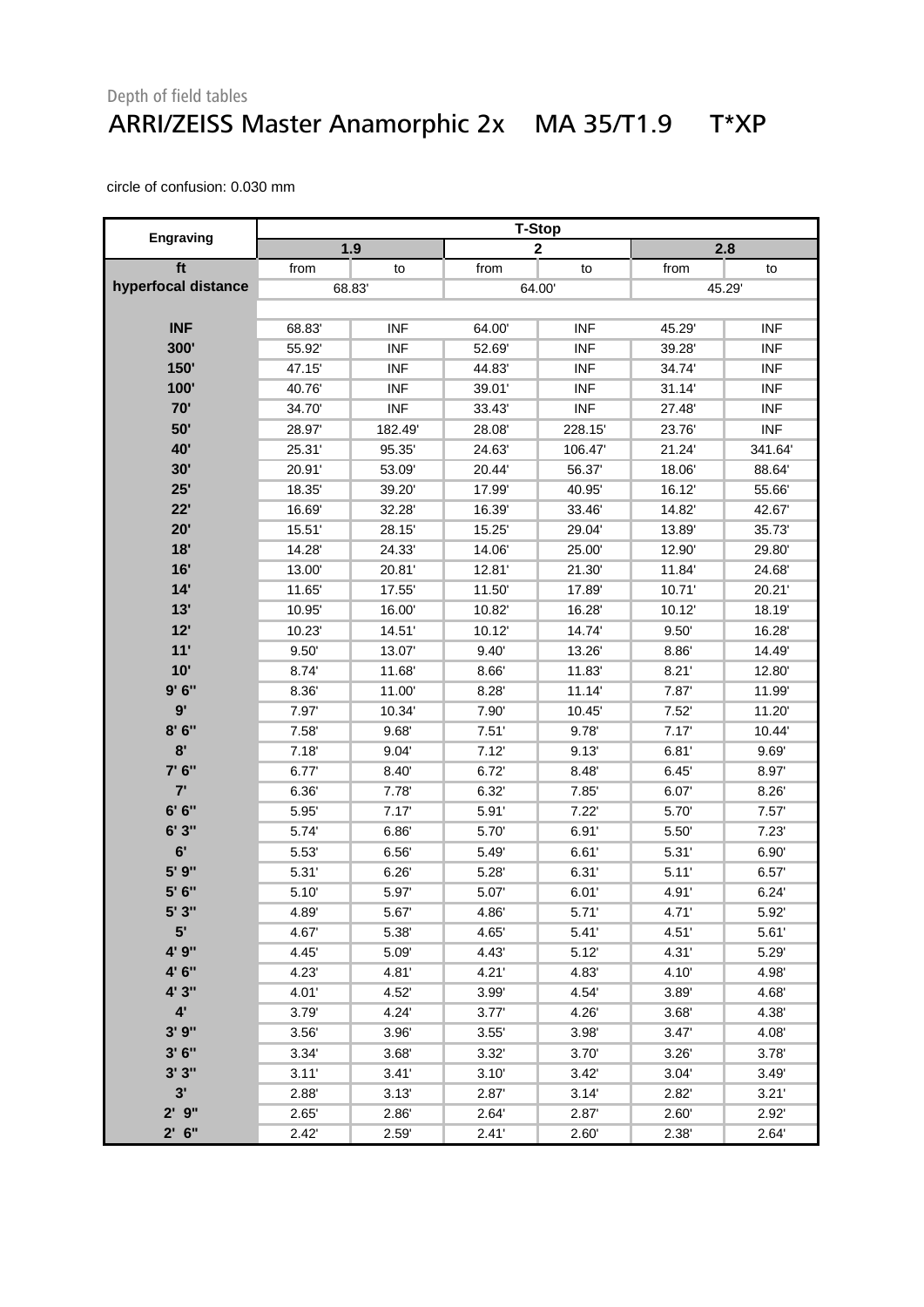#### Depth of field tables ARRI/ZEISS Master Anamorphic 2x MA 35/T1.9 T\*XP

|                     | <b>T-Stop</b> |                         |        |            |        |            |
|---------------------|---------------|-------------------------|--------|------------|--------|------------|
| <b>Engraving</b>    |               | $\overline{\mathbf{4}}$ |        | 5.6        |        | $\pmb{8}$  |
| ft                  | from          | to                      | from   | to         | from   | to         |
| hyperfocal distance |               | 32.06                   |        | 22.70      |        | 16.09      |
|                     |               |                         |        |            |        |            |
| <b>INF</b>          | 32.06         | <b>INF</b>              | 22.70  | <b>INF</b> | 16.09  | <b>INF</b> |
| 300'                | 28.88         | <b>INF</b>              | 21.01' | <b>INF</b> | 15.17  | <b>INF</b> |
| 150'                | 26.35         | <b>INF</b>              | 19.64  | <b>INF</b> | 14.45  | <b>INF</b> |
| 100'                | 24.23'        | <b>INF</b>              | 18.44  | <b>INF</b> | 13.79' | <b>INF</b> |
| 70'                 | 21.96         | <b>INF</b>              | 17.10  | <b>INF</b> | 13.02  | <b>INF</b> |
| 50'                 | 19.52         | <b>INF</b>              | 15.58  | <b>INF</b> | 12.13' | <b>INF</b> |
| 40'                 | 17.79         | <b>INF</b>              | 14.46  | <b>INF</b> | 11.44  | <b>INF</b> |
| 30'                 | 15.50         | 465.67                  | 12.91' | <b>INF</b> | 10.45  | <b>INF</b> |
| 25'                 | 14.05         | 113.15                  | 11.90  | <b>INF</b> | 9.77'  | <b>INF</b> |
| 22'                 | 13.06         | 69.87                   | 11.17' | 707.89     | 9.28'  | <b>INF</b> |
| 20'                 | 12.33         | 52.98                   | 10.64  | 167.19     | 8.91'  | <b>INF</b> |
| 18'                 | 11.54         | 40.90                   | 10.05  | 86.47      | 8.49   | <b>INF</b> |
| 16'                 | 10.69         | 31.83                   | 9.39'  | 53.92      | 8.02'  | <b>INF</b> |
| 14'                 | 9.76          | 24.77                   | 8.67'  | 36.34      | 7.49   | 107.17     |
| 13'                 | 9.26'         | 21.79'                  | 8.28'  | 30.27      | 7.20'  | 67.27      |
| 12'                 | 8.75          | 19.11'                  | 7.86   | 25.33'     | 6.88'  | 46.90      |
| 11'                 | 8.20          | 16.69                   | 7.42'  | 21.23'     | 6.54   | 34.54      |
| 10'                 | 7.64          | 14.48                   | 6.96'  | 17.78'     | 6.18'  | 26.24      |
| 9'6''               | 7.34          | 13.45                   | 6.71'  | 16.25      | 5.98   | 23.04      |
| 9'                  | 7.04          | 12.47                   | 6.46'  | 14.84      | 5.78   | 20.29'     |
| 8'6''               | 6.73'         | 11.53                   | 6.20'  | 13.52'     | 5.57   | 17.90      |
| 8'                  | 6.42'         | 10.62                   | 5.93   | 12.29'     | 5.36'  | 15.80      |
| 7' 6"               | 6.09'         | 9.76                    | 5.65'  | 11.14'     | 5.13'  | 13.95      |
| 7'                  | 5.76          | 8.92                    | 5.37'  | 10.07      | 4.89   | 12.30      |
| 6' 6''              | 5.42          | 8.12'                   | 5.07   | 9.06'      | 4.64   | 10.83      |
| 6'3''               | 5.24          | 7.74                    | 4.92   | 8.58'      | 4.52   | 10.15'     |
| 6'                  | 5.07          | 7.36'                   | 4.76   | 8.11'      | 4.38'  | 9.50'      |
| 5' 9"               | 4.89          | 6.98                    | 4.60   | 7.66       | 4.25'  | 8.89       |
| 5' 6"               | 4.71'         | 6.62'                   | 4.44   | 7.22'      | 4.11'  | 8.30'      |
| 5'3''               | 4.52          | 6.26'                   | 4.28   | 6.80'      | 3.97'  | 7.74'      |
| 5'                  | 4.34'         | 5.90                    | 4.11'  | 6.38'      | 3.83'  | 7.20'      |
| 4' 9"               | 4.15          | 5.56                    | 3.94   | 5.98       | 3.68'  | 6.69       |
| 4' 6"               | 3.96'         | 5.22                    | 3.77'  | 5.58       | 3.53'  | 6.20'      |
| 4' 3"               | 3.76          | 4.88                    | 3.59'  | 5.20'      | 3.38'  | 5.74       |
| $4^{\prime}$        | 3.57'         | 4.55'                   | 3.41'  | 4.83'      | 3.22'  | 5.29       |
| 3'9''               | 3.37'         | 4.23                    | 3.23'  | 4.47       | 3.06'  | 4.86       |
| 3'6''               | 3.17'         | 3.92                    | 3.04'  | 4.12       | 2.89   | 4.44       |
| 3'3''               | 2.96          | 3.60'                   | 2.85'  | 3.77'      | 2.72   | 4.04'      |
| 3'                  | 2.75'         | 3.30                    | 2.66'  | 3.44'      | 2.54'  | 3.66'      |
| 2'9''               | 2.54'         | 3.00'                   | 2.46'  | 3.11'      | 2.36   | 3.29'      |
| $2'$ 6"             | 2.33'         | 2.70'                   | 2.26'  | 2.80'      | 2.18'  | 2.94'      |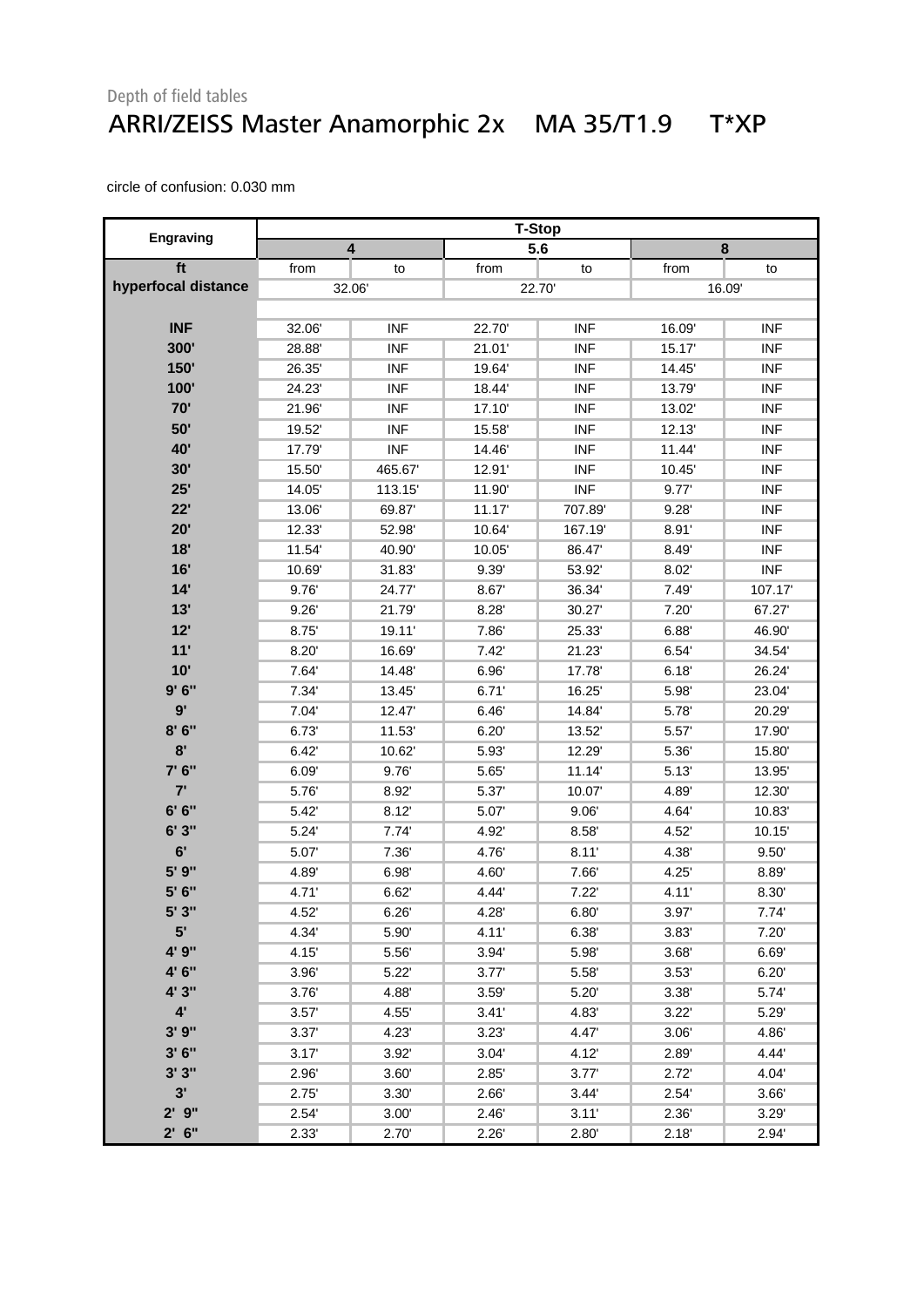#### Depth of field tables ARRI/ZEISS Master Anamorphic 2x MA 35/T1.9 T\*XP

|                     | <b>T-Stop</b> |            |       |            |       |            |
|---------------------|---------------|------------|-------|------------|-------|------------|
| <b>Engraving</b>    |               | 11         |       | 16         |       | 22         |
| ft                  | from          | to         | from  | to         | from  | to         |
| hyperfocal distance |               | 11.41'     | 8.10' |            |       | 5.76       |
|                     |               |            |       |            |       |            |
| <b>INF</b>          | 11.41'        | <b>INF</b> | 8.10' | <b>INF</b> | 5.76  | <b>INF</b> |
| 300'                | 10.89         | <b>INF</b> | 7.78  | <b>INF</b> | 5.55  | <b>INF</b> |
| 150'                | 10.51'        | <b>INF</b> | 7.59  | <b>INF</b> | 5.45' | <b>INF</b> |
| 100'                | 10.16         | <b>INF</b> | 7.40' | <b>INF</b> | 5.35' | <b>INF</b> |
| 70'                 | 9.74          | <b>INF</b> | 7.18  | <b>INF</b> | 5.23' | <b>INF</b> |
| 50'                 | 9.23'         | <b>INF</b> | 6.90' | <b>INF</b> | 5.08' | <b>INF</b> |
| 40'                 | 8.83          | <b>INF</b> | 6.67' | <b>INF</b> | 4.96  | <b>INF</b> |
| 30'                 | 8.23'         | <b>INF</b> | 6.33' | <b>INF</b> | 4.77  | <b>INF</b> |
| 25'                 | 7.80          | <b>INF</b> | 6.07  | <b>INF</b> | 4.62  | <b>INF</b> |
| 22'                 | 7.49          | <b>INF</b> | 5.88  | <b>INF</b> | 4.51' | <b>INF</b> |
| 20'                 | 7.24'         | <b>INF</b> | 5.73  | <b>INF</b> | 4.42  | <b>INF</b> |
| 18'                 | 6.97          | <b>INF</b> | 5.56  | <b>INF</b> | 4.32' | <b>INF</b> |
| 16'                 | 6.65'         | <b>INF</b> | 5.35' | <b>INF</b> | 4.20' | <b>INF</b> |
| 14'                 | 6.28'         | <b>INF</b> | 5.11' | <b>INF</b> | 4.05  | <b>INF</b> |
| 13'                 | 6.07          | <b>INF</b> | 4.97  | <b>INF</b> | 3.96' | <b>INF</b> |
| 12'                 | 5.85          | <b>INF</b> | 4.82  | <b>INF</b> | 3.87  | <b>INF</b> |
| 11'                 | 5.60          | 304.19     | 4.66  | <b>INF</b> | 3.76' | <b>INF</b> |
| 10'                 | 5.33          | 80.19      | 4.47  | <b>INF</b> | 3.64' | <b>INF</b> |
| 9'6''               | 5.19          | 56.22      | 4.37  | <b>INF</b> | 3.57' | <b>INF</b> |
| 9'                  | 5.04          | 42.20      | 4.26  | <b>INF</b> | 3.50' | <b>INF</b> |
| 8'6''               | 4.88          | 33.01'     | 4.15' | <b>INF</b> | 3.42' | <b>INF</b> |
| 8'                  | 4.71'         | 26.51      | 4.03  | 635.13     | 3.34' | <b>INF</b> |
| 7' 6"               | 4.54          | 21.67      | 3.90' | 99.72'     | 3.25' | <b>INF</b> |
| 7'                  | 4.35          | 17.93      | 3.76' | 50.79      | 3.15' | <b>INF</b> |
| 6' 6''              | 4.15          | 14.96      | 3.61' | 32.43      | 3.05' | <b>INF</b> |
| 6'3''               | 4.05          | 13.68      | 3.54' | 26.97      | 3.00' | <b>INF</b> |
| 6'                  | 3.94          | 12.53      | 3.45' | 22.81      | 2.94  | <b>INF</b> |
| 5' 9"               | 3.84          | 11.48      | 3.37' | 19.54      | 2.88' | <b>INF</b> |
| 5' 6"               | 3.72'         | 10.51'     | 3.29' | 16.89      | 2.82' | 118.72     |
| 5'3"                | 3.61'         | 9.63'      | 3.20' | 14.71'     | 2.75' | 57.95      |
| 5'                  | 3.49'         | 8.81'      | 3.10' | 12.88      | 2.68' | 37.07      |
| 4' 9"               | 3.37'         | 8.06'      | 3.01' | 11.32'     | 2.61' | 26.51      |
| 4' 6"               | 3.24'         | 7.36       | 2.91' | 9.98       | 2.53' | 20.14      |
| 4' 3"               | 3.11'         | 6.71'      | 2.80  | 8.81'      | 2.45' | 15.88      |
| $4^{\prime}$        | 2.98'         | 6.10'      | 2.69' | 7.79       | 2.37' | 12.82      |
| 3'9''               | 2.84          | 5.53       | 2.58' | 6.88'      | 2.28' | 10.53      |
| 3'6''               | 2.69'         | 5.00       | 2.46' | 6.08'      | 2.19' | 8.74'      |
| 3'3''               | 2.54'         | 4.50       | 2.33' | 5.35       | 2.09' | 7.31'      |
| 3'                  | 2.39'         | 4.03'      | 2.20' | 4.70       | 1.99' | 6.13'      |
| 2'9''               | 2.23'         | 3.59'      | 2.07  | 4.10       | 1.88  | 5.16'      |
| $2'$ 6"             | 2.06'         | 3.17'      | 1.93  | 3.57'      | 1.76' | 4.33'      |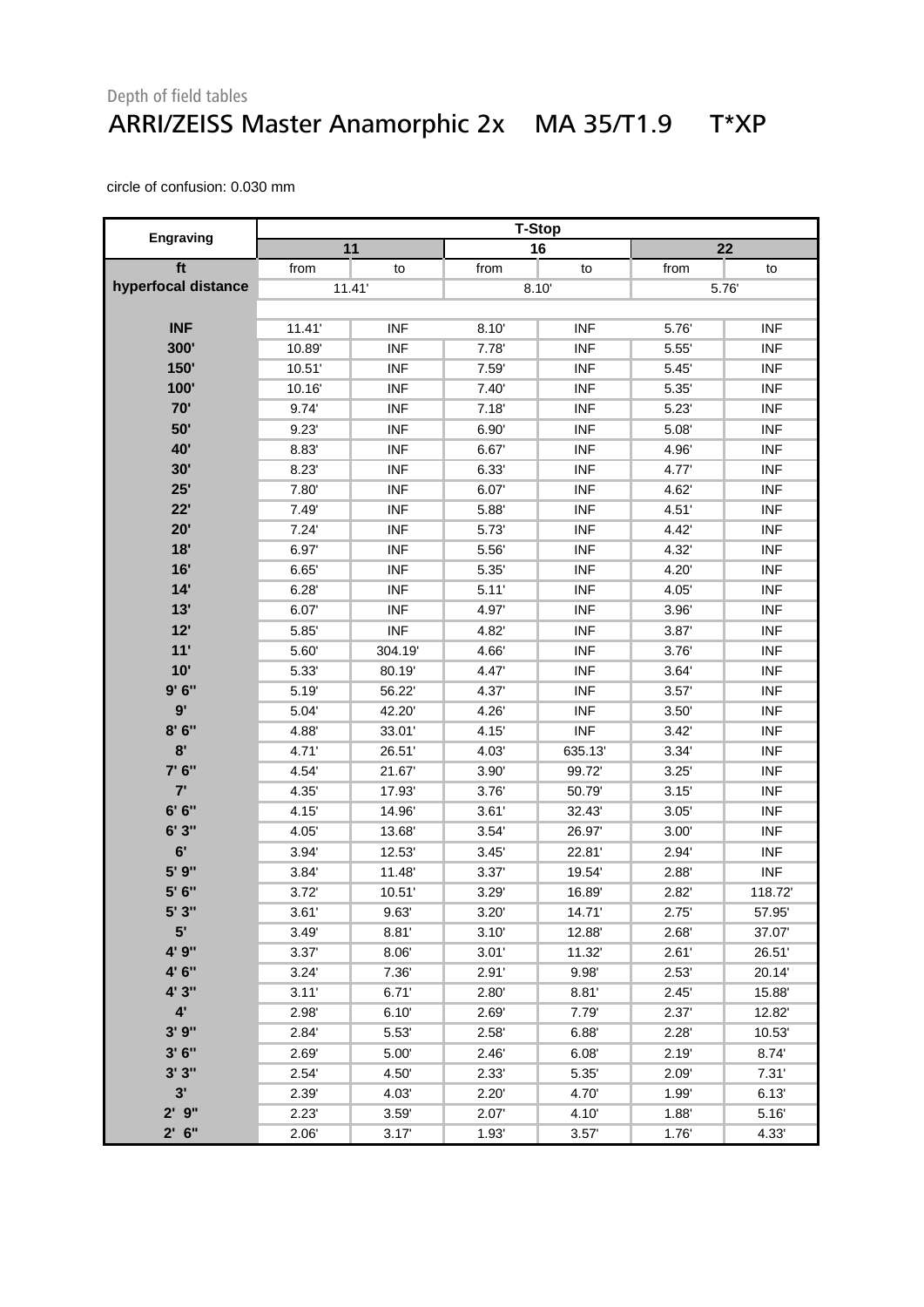#### Depth of field tables ARRI/ZEISS Master Anamorphic 2x MA 40/T1.9 T\*XP

|                     | <b>T-Stop</b> |            |       |              |        |            |  |
|---------------------|---------------|------------|-------|--------------|--------|------------|--|
| Engraving           |               | 1.9        |       | $\mathbf{2}$ |        | 2.8        |  |
| ft                  | from          | to         | from  | to           | from   | to         |  |
| hyperfocal distance |               | 89.42      | 83.29 |              |        | 58.94      |  |
|                     |               |            |       |              |        |            |  |
| <b>INF</b>          | 89.42         | <b>INF</b> | 83.29 | <b>INF</b>   | 58.94  | <b>INF</b> |  |
| 300'                | 68.83         | <b>INF</b> | 65.14 | <b>INF</b>   | 49.19  | <b>INF</b> |  |
| 150'                | 56.00         | <b>INF</b> | 53.53 | <b>INF</b>   | 42.27  | <b>INF</b> |  |
| 100'                | 47.20         | <b>INF</b> | 45.44 | <b>INF</b>   | 37.06  | <b>INF</b> |  |
| 70'                 | 39.27         | 321.83     | 38.04 | 437.93       | 31.99  | <b>INF</b> |  |
| 50'                 | 32.08         | 113.25     | 31.26 | 124.89       | 27.06  | 329.05     |  |
| 40'                 | 27.65         | 72.27      | 27.04 | 76.84        | 23.84  | 124.22     |  |
| 30'                 | 22.48         | 45.08      | 22.07 | 46.81'       | 19.90  | 60.97      |  |
| 25'                 | 19.55         | 34.65      | 19.25 | 35.67        | 17.57  | 43.32'     |  |
| 20'                 | 16.36         | 25.72      | 16.14 | 26.28'       | 14.95  | 30.21'     |  |
| 18'                 | 15.00         | 22.50      | 14.82 | 22.93'       | 13.81' | 25.86      |  |
| 16'                 | 13.59         | 19.46      | 13.44 | 19.77        | 12.60  | 21.91'     |  |
| 14'                 | 12.12         | 16.57      | 12.00 | 16.80        | 11.33  | 18.32      |  |
| 13'                 | 11.36         | 15.19      | 11.26 | 15.38'       | 10.67  | 16.64      |  |
| 12'                 | 10.59         | 13.84      | 10.50 | 14.00        | 9.99'  | 15.03      |  |
| 11'                 | 9.81'         | 12.53      | 9.73  | 12.65        | 9.28'  | 13.49      |  |
| 10'                 | 9.01'         | 11.24      | 8.94  | 11.35'       | 8.56'  | 12.02      |  |
| 9'6''               | 8.60          | 10.61      | 8.54' | 10.71'       | 8.19   | 11.30      |  |
| 9'                  | 8.19          | 9.99       | 8.13' | 10.07        | 7.82   | 10.60      |  |
| 8'6''               | 7.77'         | 9.38'      | 7.72' | 9.45'        | 7.44'  | 9.91'      |  |
| 8'                  | 7.35'         | 8.77       | 7.31' | 8.84         | 7.06'  | 9.24'      |  |
| 7' 6"               | 6.93'         | 8.18'      | 6.89' | 8.23'        | 6.67   | 8.57       |  |
| 7'                  | 6.50'         | 7.58'      | 6.47  | 7.63         | 6.27'  | 7.93'      |  |
| 6' 6''              | 6.07          | 7.00       | 6.04' | 7.04'        | 5.87   | 7.29'      |  |
| 6'                  | 5.63          | 6.42'      | 5.60  | 6.46'        | 5.46   | 6.67       |  |
| 5' 9"               | 5.41'         | 6.14'      | 5.39  | 6.17'        | 5.25'  | 6.36'      |  |
| 5' 6"               | 5.19          | 5.85       | 5.17' | 5.88         | 5.04   | 6.05'      |  |
| 5' 3"               | 4.97          | 5.57'      | 4.95  | 5.59'        | 4.83   | 5.75       |  |
| 5'                  | 4.74          | 5.29'      | 4.72  | 5.31'        | 4.62   | 5.45'      |  |
| 4' 9"               | 4.52          | 5.01'      | 4.50  | 5.03'        | 4.40   | 5.16'      |  |
| 4' 6"               | 4.29          | 4.73'      | 4.28' | 4.75         | 4.19'  | 4.86'      |  |
| 4' 3"               | 4.06          | 4.46       | 4.05  | 4.47         | 3.97'  | 4.57       |  |
| $4^{\circ}$         | 3.83'         | 4.18       | 3.82  | 4.20         | 3.75'  | 4.28'      |  |
| 3'9''               | 3.60'         | 3.91'      | 3.59' | 3.92'        | 3.53'  | 4.00'      |  |
| 3'6''               | 3.37'         | 3.64'      | 3.36  | 3.65'        | 3.31'  | 3.71'      |  |
| 3'3''               | 3.14'         | 3.37'      | 3.13' | 3.38'        | 3.09'  | 3.43'      |  |
| 3'                  | 2.91'         | 3.10'      | 2.90' | 3.11'        | 2.86'  | 3.15'      |  |
| $2'$ $9''$          | 2.67          | 2.83       | 2.67  | 2.84         | 2.63'  | 2.88       |  |
| $2'$ 6"             | 2.44'         | 2.57'      | 2.43' | 2.57'        | 2.40'  | 2.61'      |  |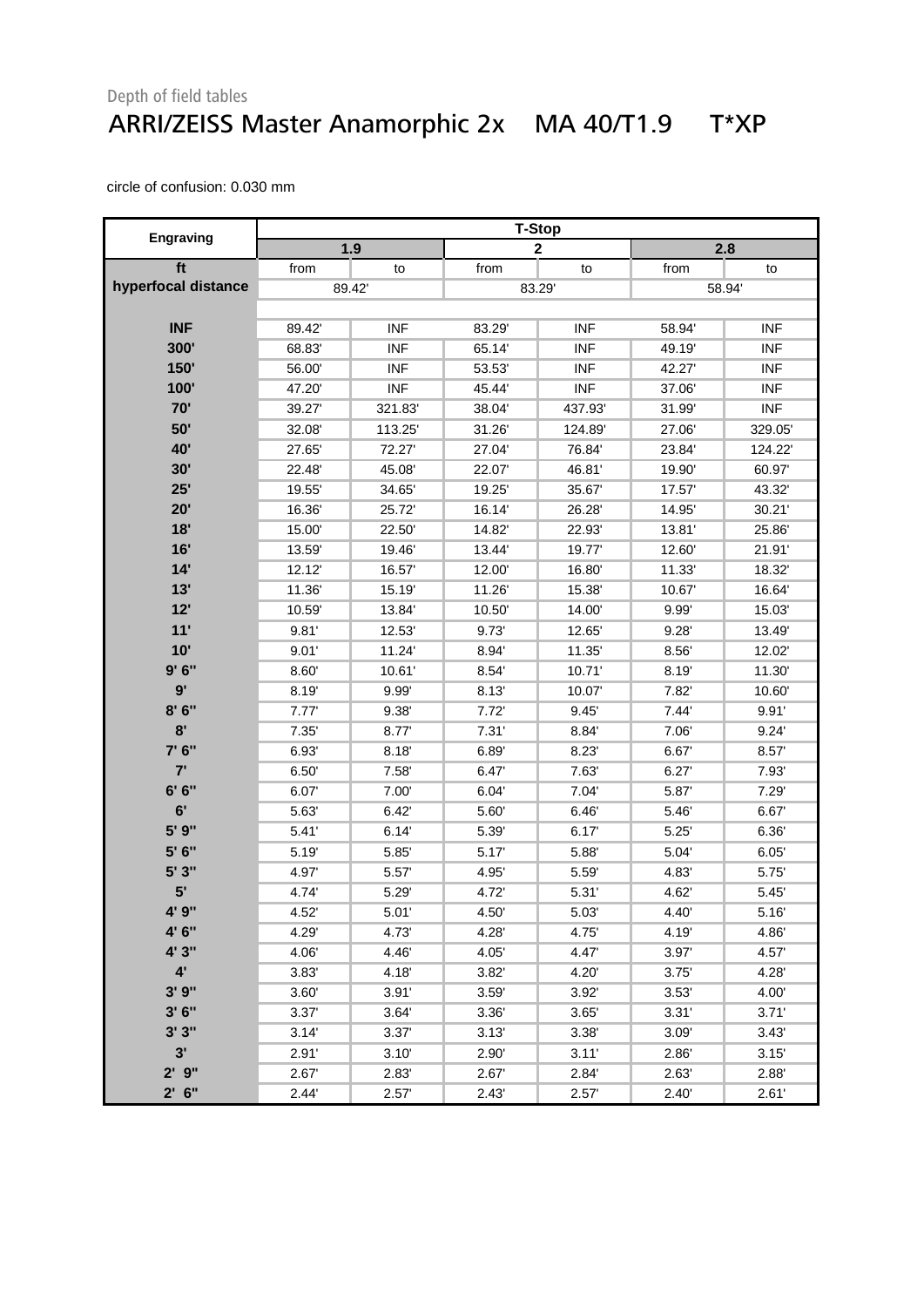#### Depth of field tables ARRI/ZEISS Master Anamorphic 2x MA 40/T1.9 T\*XP

|                     | <b>T-Stop</b> |            |        |            |        |            |
|---------------------|---------------|------------|--------|------------|--------|------------|
| Engraving           |               | 4          |        | 5.6        |        | $\bf 8$    |
| ft                  | from          | to         | from   | to         | from   | to         |
| hyperfocal distance | 41.71'        |            |        | 29.53      | 20.92  |            |
|                     |               |            |        |            |        |            |
| <b>INF</b>          | 41.71'        | <b>INF</b> | 29.53  | <b>INF</b> | 20.92  | <b>INF</b> |
| 300'                | 36.53         | <b>INF</b> | 26.79  | <b>INF</b> | 19.45  | <b>INF</b> |
| 150'                | 32.58         | <b>INF</b> | 24.60  | <b>INF</b> | 18.27  | <b>INF</b> |
| 100'                | 29.40         | <b>INF</b> | 22.75  | <b>INF</b> | 17.23  | <b>INF</b> |
| 70'                 | 26.12         | <b>INF</b> | 20.73' | <b>INF</b> | 16.05  | <b>INF</b> |
| 50'                 | 22.73'        | <b>INF</b> | 18.55' | <b>INF</b> | 14.71' | <b>INF</b> |
| 40'                 | 20.42         | 971.46     | 16.98  | <b>INF</b> | 13.71' | <b>INF</b> |
| 30'                 | 17.46         | 106.51'    | 14.88' | <b>INF</b> | 12.31' | <b>INF</b> |
| 25'                 | 15.64         | 62.20      | 13.54  | 162.14     | 11.38  | <b>INF</b> |
| 20'                 | 13.53         | 38.30      | 11.94  | 61.68      | 10.23  | 451.15     |
| 18'                 | 12.59         | 31.56      | 11.20  | 45.89      | 9.68'  | 128.09     |
| 16'                 | 11.58         | 25.88      | 10.39  | 34.76'     | 9.07   | 67.59      |
| 14'                 | 10.50         | 21.01'     | 9.51'  | 26.50      | 8.40'  | 42.05      |
| 13'                 | 9.93          | 18.83      | 9.04'  | 23.12      | 8.03'  | 34.12'     |
| 12'                 | 9.34          | 16.79      | 8.55'  | 20.12'     | 7.64   | 27.96      |
| 11'                 | 8.72          | 14.89      | 8.03'  | 17.45      | 7.22'  | 23.05'     |
| 10'                 | 8.08          | 13.11'     | 7.49   | 15.05      | 6.78'  | 19.04      |
| 9'6''               | 7.75'         | 12.26      | 7.20'  | 13.94'     | 6.55'  | 17.29      |
| 9'                  | 7.42'         | 11.44      | 6.91'  | 12.89      | 6.31'  | 15.70      |
| 8'6''               | 7.08          | 10.64      | 6.62'  | 11.88      | 6.06'  | 14.23      |
| 8'                  | 6.73'         | 9.87       | 6.31'  | 10.92'     | 5.80   | 12.87      |
| 7' 6"               | 6.37          | 9.12'      | 6.00'  | 10.01'     | 5.54   | 11.62      |
| 7'                  | 6.01'         | 8.39       | 5.67   | 9.13'      | 5.26'  | 10.45      |
| 6' 6''              | 5.64          | 7.68       | 5.34   | 8.30'      | 4.98'  | 9.37'      |
| 6'                  | 5.26          | 6.99'      | 5.00'  | 7.50'      | 4.68'  | 8.36'      |
| 5' 9"               | 5.07          | 6.65       | 4.83   | 7.11'      | 4.53'  | 7.88       |
| 5' 6"               | 4.87          | 6.32'      | 4.65   | 6.73'      | 4.37   | 7.42'      |
| 5'3"                | 4.68          | 5.99       | 4.47   | 6.36       | 4.21'  | 6.97       |
| 5'                  | 4.48          | 5.66       | 4.29   | 5.99       | 4.05   | 6.53'      |
| 4' 9"               | 4.28'         | 5.34'      | 4.11'  | 5.64'      | 3.89'  | 6.11'      |
| 4' 6"               | 4.07          | 5.03       | 3.92   | 5.29       | 3.72'  | 5.70       |
| 4' 3"               | 3.87          | 4.72       | 3.73'  | 4.94       | 3.55'  | 5.30       |
| $4^{\prime}$        | 3.66          | 4.41'      | 3.54'  | 4.61'      | 3.37'  | 4.92'      |
| 3'9''               | 3.45'         | 4.11'      | 3.34'  | 4.28'      | 3.19'  | 4.54       |
| 3'6''               | 3.24'         | 3.81'      | 3.14'  | 3.95'      | 3.01'  | 4.18       |
| 3'3''               | 3.02'         | 3.51'      | 2.94   | 3.64'      | 2.83   | 3.82       |
| 3'                  | 2.81'         | 3.22'      | 2.73'  | 3.32'      | 2.64'  | 3.48'      |
| $2'$ $9''$          | 2.59'         | 2.94       | 2.53'  | 3.02'      | 2.44'  | 3.15'      |
| $2'$ 6"             | 2.37'         | 2.65'      | 2.31'  | 2.72'      | 2.24'  | 2.82'      |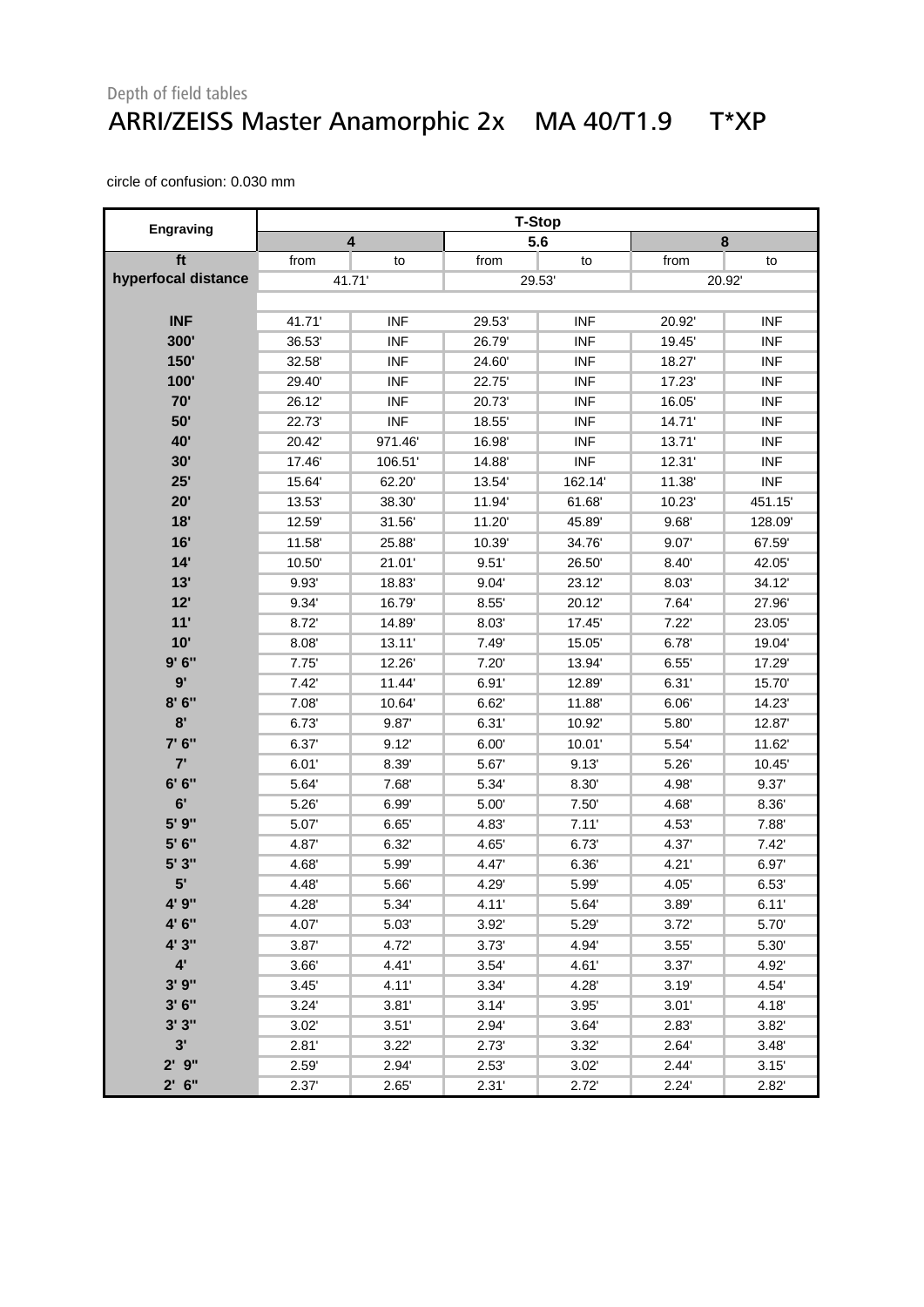#### Depth of field tables ARRI/ZEISS Master Anamorphic 2x MA 40/T1.9 T\*XP

|                     | <b>T-Stop</b> |            |       |            |       |            |
|---------------------|---------------|------------|-------|------------|-------|------------|
| Engraving           |               | 11         |       | 16         |       | 22         |
| ft                  | from          | to         | from  | to         | from  | to         |
| hyperfocal distance |               | 14.83      | 10.53 |            | 7.48' |            |
|                     |               |            |       |            |       |            |
| <b>INF</b>          | 14.83         | <b>INF</b> | 10.53 | <b>INF</b> | 7.48' | <b>INF</b> |
| 300'                | 14.02         | <b>INF</b> | 10.05 | <b>INF</b> | 7.18' | <b>INF</b> |
| 150'                | 13.40         | <b>INF</b> | 9.73  | <b>INF</b> | 7.01' | <b>INF</b> |
| 100'                | 12.83         | <b>INF</b> | 9.43' | <b>INF</b> | 6.86  | <b>INF</b> |
| 70'                 | 12.17         | <b>INF</b> | 9.07' | <b>INF</b> | 6.66' | <b>INF</b> |
| 50'                 | 11.38         | <b>INF</b> | 8.63' | <b>INF</b> | 6.42' | <b>INF</b> |
| 40'                 | 10.78         | <b>INF</b> | 8.27  | <b>INF</b> | 6.23' | <b>INF</b> |
| 30'                 | 9.90'         | <b>INF</b> | 7.75' | <b>INF</b> | 5.93  | <b>INF</b> |
| 25'                 | 9.29          | <b>INF</b> | 7.37' | <b>INF</b> | 5.70  | <b>INF</b> |
| 20'                 | 8.51'         | <b>INF</b> | 6.87  | <b>INF</b> | 5.40' | <b>INF</b> |
| 18'                 | 8.13'         | <b>INF</b> | 6.62' | <b>INF</b> | 5.25' | <b>INF</b> |
| 16'                 | 7.69          | <b>INF</b> | 6.33' | <b>INF</b> | 5.07  | <b>INF</b> |
| 14'                 | 7.20'         | 247.29     | 6.00' | <b>INF</b> | 4.85' | <b>INF</b> |
| 13'                 | 6.93'         | 104.30     | 5.81' | <b>INF</b> | 4.73' | <b>INF</b> |
| 12'                 | 6.64          | 62.29      | 5.60  | <b>INF</b> | 4.59' | <b>INF</b> |
| 11'                 | 6.32'         | 42.20      | 5.38  | <b>INF</b> | 4.44  | <b>INF</b> |
| 10'                 | 5.98          | 30.42      | 5.13' | 197.46     | 4.27  | <b>INF</b> |
| 9'6''               | 5.80          | 26.19      | 5.00' | 96.21'     | 4.18  | <b>INF</b> |
| 9'                  | 5.61'         | 22.69      | 4.86  | 61.29'     | 4.08' | <b>INF</b> |
| 8'6''               | 5.42'         | 19.73      | 4.71' | 43.60      | 3.98' | <b>INF</b> |
| 8'                  | 5.21'         | 17.21'     | 4.55' | 32.92'     | 3.86' | <b>INF</b> |
| 7' 6"               | 5.00          | 15.04      | 4.39  | 25.76      | 3.75' | <b>INF</b> |
| 7'                  | 4.77          | 13.14      | 4.22' | 20.64      | 3.62' | 106.81     |
| 6' 6''              | 4.54          | 11.47      | 4.03' | 16.78'     | 3.48' | 48.67      |
| 6'                  | 4.29          | 9.99'      | 3.84' | 13.78'     | 3.34' | 29.76      |
| 5' 9"               | 4.16          | 9.31'      | 3.73' | 12.51'     | 3.26' | 24.41'     |
| 5' 6"               | 4.03          | 8.66'      | 3.63' | 11.38      | 3.18' | 20.40      |
| 5' 3"               | 3.89          | 8.06'      | 3.52' | 10.34      | 3.10' | 17.29'     |
| 5'                  | 3.76'         | 7.48'      | 3.41' | 9.41'      | 3.01' | 14.81      |
| 4' 9"               | 3.61'         | 6.93       | 3.29  | 8.55       | 2.92  | 12.78      |
| 4' 6"               | 3.47'         | 6.40'      | 3.17' | 7.76       | 2.82  | 11.09'     |
| 4' 3"               | 3.32'         | 5.90       | 3.04' | 7.04'      | 2.72' | 9.67       |
| $4^{\prime}$        | 3.17'         | 5.43'      | 2.92' | 6.37'      | 2.62' | 8.45'      |
| 3'9''               | 3.01'         | 4.98'      | 2.78' | 5.75       | 2.51' | 7.39'      |
| 3'6''               | 2.85'         | 4.54       | 2.64' | 5.18       | 2.40' | 6.46'      |
| 3'3''               | 2.68          | 4.13       | 2.50' | 4.64       | 2.28' | 5.65       |
| 3'                  | 2.51'         | 3.73'      | 2.35' | 4.14       | 2.16' | 4.92       |
| $2'$ $9''$          | 2.33'         | 3.35'      | 2.20' | 3.68'      | 2.03' | 4.27       |
| $2'$ 6"             | 2.15'         | 2.98       | 2.04' | 3.24'      | 1.89  | 3.69       |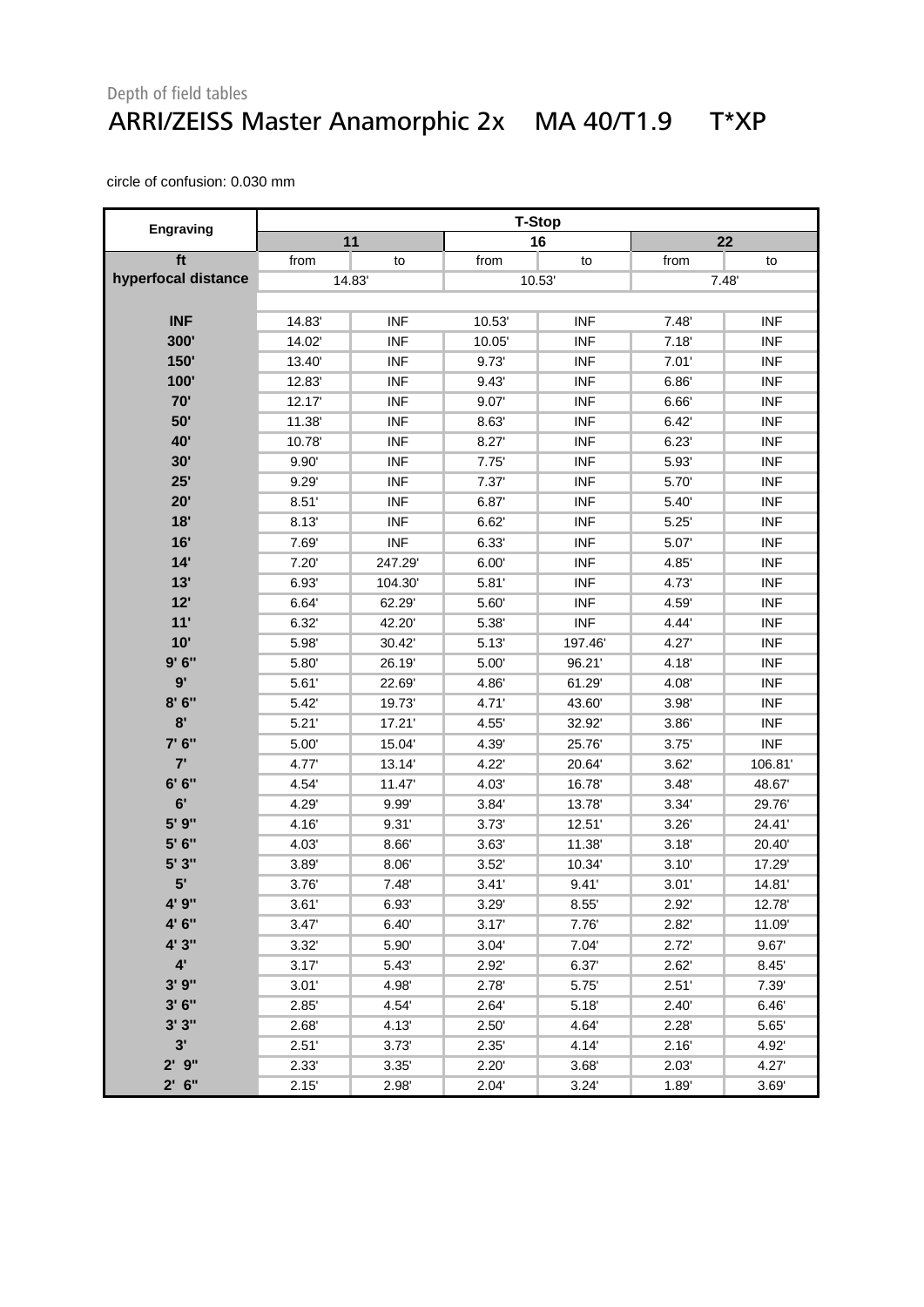#### Depth of field tables ARRI/ZEISS Master Anamorphic 2x MA 50/T1.9 T\*XP

|                     | <b>T-Stop</b> |            |        |                         |        |            |
|---------------------|---------------|------------|--------|-------------------------|--------|------------|
| Engraving           | 1.9           |            |        | $\overline{\mathbf{2}}$ |        | 2.8        |
| ft                  | from          | to         | from   | to                      | from   | to         |
| hyperfocal distance | 136.79        |            |        | 127.32                  |        | 90.08      |
|                     |               |            |        |                         |        |            |
| <b>INF</b>          | 136.79        | <b>INF</b> | 127.32 | <b>INF</b>              | 90.08  | <b>INF</b> |
| 300'                | 93.91'        | <b>INF</b> | 89.34  | <b>INF</b>              | 69.21' | <b>INF</b> |
| 150'                | 71.54         | <b>INF</b> | 68.86  | <b>INF</b>              | 56.26  | <b>INF</b> |
| 100'                | 57.78         | 371.34     | 56.02  | 465.37                  | 47.39' | <b>INF</b> |
| 70'                 | 46.32         | 143.19'    | 45.19' | 155.28                  | 39.40  | 313.45     |
| 50'                 | 36.64         | 78.71      | 35.92  | 82.23                   | 32.17  | 112.17     |
| 40'                 | 30.97         | 56.46      | 30.46  | 58.25                   | 27.72  | 71.82      |
| 30'                 | 24.62         | 38.38      | 24.30  | 39.20'                  | 22.53  | 44.90      |
| 25'                 | 21.16         | 30.55      | 20.92  | 31.07                   | 19.59  | 34.54      |
| 20'                 | 17.46         | 23.40      | 17.30  | 23.70                   | 16.39  | 25.66      |
| 18'                 | 15.92         | 20.70      | 15.79  | 20.94'                  | 15.02  | 22.45      |
| 16'                 | 14.34         | 18.10      | 14.23  | 18.28                   | 13.60  | 19.42      |
| 14'                 | 12.71'        | 15.58      | 12.63  | 15.71'                  | 12.13' | 16.55      |
| 12'                 | 11.04         | 13.14      | 10.98' | 13.23'                  | 10.60  | 13.82      |
| 11'                 | 10.19         | 11.95      | 10.14' | 12.03                   | 9.82   | 12.51      |
| 10'                 | 9.33'         | 10.78      | 9.28'  | 10.84                   | 9.01'  | 11.23      |
| 9'                  | 8.45'         | 9.62'      | 8.42   | 9.67                    | 8.20'  | 9.98'      |
| 8'                  | 7.57'         | 8.49       | 7.54'  | 8.53'                   | 7.36'  | 8.76'      |
| 7' 6"               | 7.12'         | 7.93       | 7.09   | 7.96                    | 6.93'  | 8.17       |
| 7'                  | 6.67          | 7.37       | 6.64   | 7.40'                   | 6.51'  | 7.58'      |
| 6' 6''              | 6.21'         | 6.82       | 6.19'  | 6.84                    | 6.07   | 6.99'      |
| 6'                  | 5.75          | 6.27'      | 5.74   | 6.29'                   | 5.63   | 6.42'      |
| 5' 9"               | 5.52          | 6.00'      | 5.51'  | 6.01'                   | 5.41'  | 6.13'      |
| 5' 6"               | 5.29          | 5.72       | 5.28'  | 5.74                    | 5.19   | 5.85       |
| 5' 3"               | 5.06          | 5.45'      | 5.05'  | 5.47'                   | 4.97   | 5.57'      |
| 5'                  | 4.83          | 5.18       | 4.82   | 5.20                    | 4.75   | 5.28'      |
| 4' 9"               | 4.60          | 4.92       | 4.59   | 4.93'                   | 4.52   | 5.01'      |
| 4' 6"               | 4.36          | 4.65       | 4.35   | 4.66                    | 4.29   | 4.73'      |
| 4' 3"               | 4.13          | 4.38'      | 4.12   | 4.39                    | 4.07   | 4.45       |
|                     | 3.89'         | 4.12       | 3.88'  | 4.12                    | 3.84'  | 4.18'      |
| 3'9''               | 3.65'         | 3.85'      | 3.65'  | 3.86                    | 3.61'  | 3.91'      |
| 3'6''               | 3.42'         | 3.59'      | 3.41'  | 3.59'                   | 3.38'  | 3.64'      |
| 3'3''               | 3.18'         | 3.33'      | 3.17'  | 3.33'                   | 3.14'  | 3.37'      |
| 3'                  | 2.94          | 3.06'      | 2.94'  | 3.07'                   | 2.91'  | 3.10'      |
| $2'$ $9''$          | 2.70'         | 2.80'      | 2.70'  | 2.81'                   | 2.67'  | 2.83'      |
| $2'$ 6"             | 2.46'         | 2.54'      | 2.46'  | 2.55'                   | 2.44'  | 2.57'      |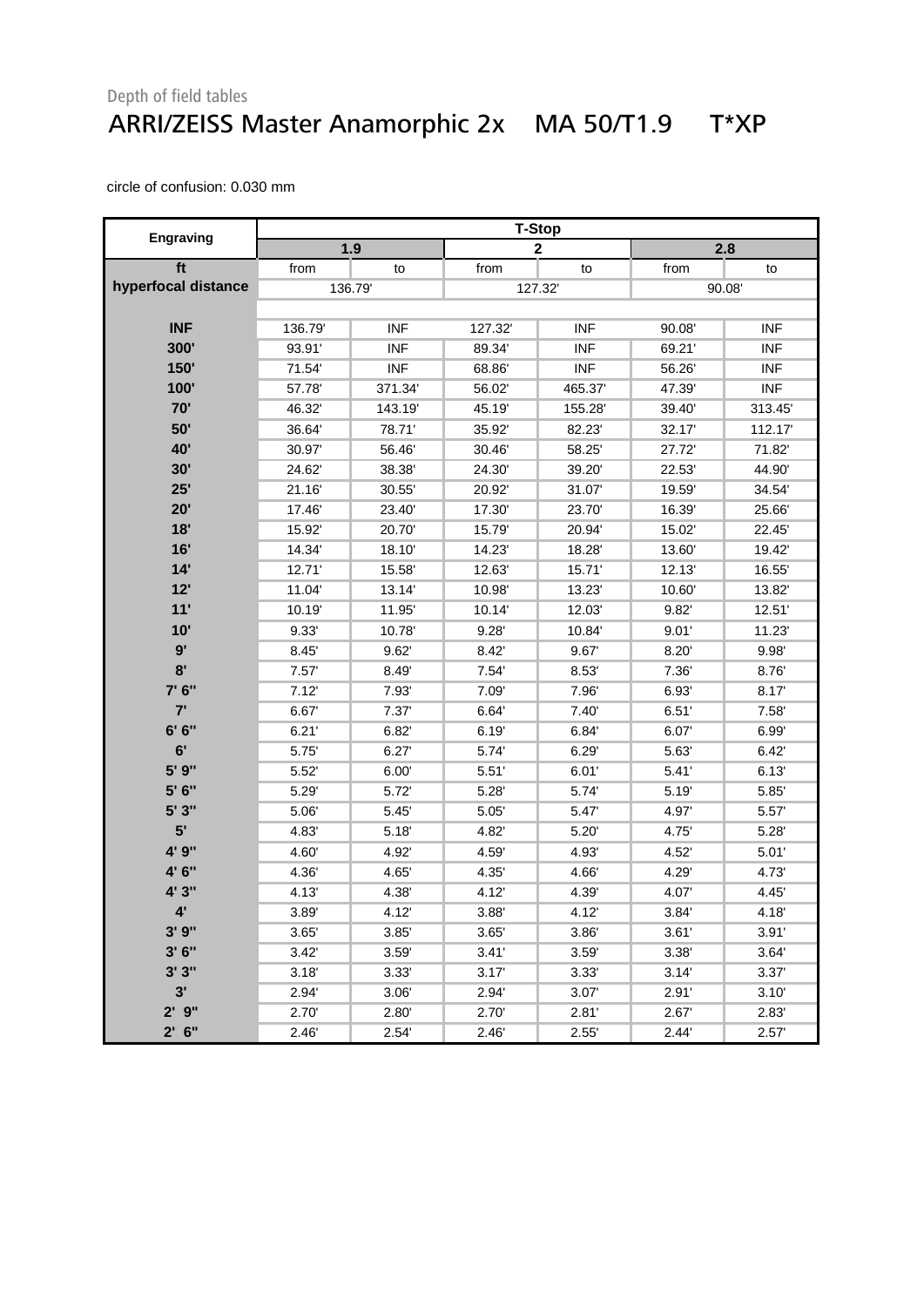#### Depth of field tables ARRI/ZEISS Master Anamorphic 2x MA 50/T1.9 T\*XP

|                        |        |            |        | <b>T-Stop</b> |       |            |  |  |  |
|------------------------|--------|------------|--------|---------------|-------|------------|--|--|--|
| Engraving              |        | 4          |        | 5.6           |       | 8          |  |  |  |
| ft                     | from   | to         | from   | to            | from  | to         |  |  |  |
| hyperfocal distance    | 63.74  |            |        | 45.12         | 31.95 |            |  |  |  |
|                        |        |            |        |               |       |            |  |  |  |
| <b>INF</b>             | 63.74  | <b>INF</b> | 45.12  | <b>INF</b>    | 31.95 | <b>INF</b> |  |  |  |
| 300'                   | 52.49  | <b>INF</b> | 39.12  | <b>INF</b>    | 28.76 | <b>INF</b> |  |  |  |
| 150'                   | 44.69  | <b>INF</b> | 34.62  | <b>INF</b>    | 26.26 | <b>INF</b> |  |  |  |
| 100'                   | 38.91' | <b>INF</b> | 31.05  | <b>INF</b>    | 24.15 | <b>INF</b> |  |  |  |
| 70'                    | 33.36  | <b>INF</b> | 27.42  | <b>INF</b>    | 21.90 | <b>INF</b> |  |  |  |
| 50'                    | 28.03  | 231.30     | 23.71' | <b>INF</b>    | 19.47 | <b>INF</b> |  |  |  |
| 40'                    | 24.59  | 107.11'    | 21.21' | 351.10        | 17.75 | <b>INF</b> |  |  |  |
| 30'                    | 20.42  | 56.53      | 18.03' | 89.19         | 15.48 | 488.05     |  |  |  |
| 25'                    | 17.98  | 41.03      | 16.10  | 55.86         | 14.04 | 114.29     |  |  |  |
| 20'                    | 15.24  | 29.07      | 13.88  | 35.79'        | 12.32 | 53.19      |  |  |  |
| 18'                    | 14.06  | 25.02      | 12.89  | 29.84         | 11.53 | 41.01'     |  |  |  |
| 16'                    | 12.81  | 21.31'     | 11.83  | 24.70         | 10.68 | 31.88      |  |  |  |
| 14'                    | 11.50  | 17.89      | 10.71' | 20.22         | 9.76  | 24.79'     |  |  |  |
| 12'                    | 10.12  | 14.75      | 9.50'  | 16.29         | 8.74  | 19.12      |  |  |  |
| 11'                    | 9.40'  | 13.26      | 8.86   | 14.49         | 8.20' | 16.69      |  |  |  |
| 10'                    | 8.66'  | 11.83      | 8.21'  | 12.80         | 7.64  | 14.48      |  |  |  |
| 9'                     | 7.90   | 10.45      | 7.52'  | 11.20         | 7.04' | 12.46      |  |  |  |
| 8'                     | 7.12'  | 9.13'      | 6.81'  | 9.69'         | 6.42' | 10.62      |  |  |  |
| 7' 6"                  | 6.72   | 8.48       | 6.45'  | 8.96'         | 6.09' | 9.75'      |  |  |  |
| 7'                     | 6.32   | 7.84       | 6.08'  | 8.26'         | 5.76  | 8.92'      |  |  |  |
| 6' 6''                 | 5.91'  | 7.22'      | 5.70   | 7.57'         | 5.42' | 8.12'      |  |  |  |
| 6'                     | 5.50   | 6.61'      | 5.31'  | 6.90'         | 5.07  | 7.35'      |  |  |  |
| 5' 9"                  | 5.29   | 6.30'      | 5.12'  | 6.57'         | 4.89  | 6.98'      |  |  |  |
| 5' 6"                  | 5.07   | 6.00'      | 4.92   | 6.24'         | 4.71' | 6.61'      |  |  |  |
| 5' 3"                  | 4.86   | 5.71'      | 4.72   | 5.92          | 4.53  | 6.25'      |  |  |  |
| 5'                     | 4.65   | 5.41'      | 4.51'  | 5.60'         | 4.34  | 5.90       |  |  |  |
| 4' 9"                  | 4.43   | 5.12'      | 4.31'  | 5.29'         | 4.15  | 5.55       |  |  |  |
| 4' 6"                  | 4.21'  | 4.83       | 4.10'  | 4.98'         | 3.96' | 5.21'      |  |  |  |
| 4' 3"                  | 3.99   | 4.54       | 3.90'  | 4.68          | 3.77' | 4.88       |  |  |  |
| $\mathbf{A}^{\bullet}$ | 3.77'  | 4.26       | 3.69   | 4.37          | 3.57' | 4.55'      |  |  |  |
| 3'9''                  | 3.55'  | 3.97'      | 3.47'  | 4.08'         | 3.37' | 4.23       |  |  |  |
| 3'6''                  | 3.33'  | 3.69       | 3.26'  | 3.78          | 3.17' | 3.91'      |  |  |  |
| 3'3''                  | 3.10'  | 3.42'      | 3.04'  | 3.49'         | 2.96' | 3.60'      |  |  |  |
| 3'                     | 2.87   | 3.14'      | 2.82'  | 3.20'         | 2.75' | 3.29'      |  |  |  |
| $2'$ $9''$             | 2.64'  | 2.87       | 2.60'  | 2.92'         | 2.54' | 2.99'      |  |  |  |
| $2'$ 6"                | 2.41'  | 2.60'      | 2.38'  | 2.64'         | 2.33' | 2.70'      |  |  |  |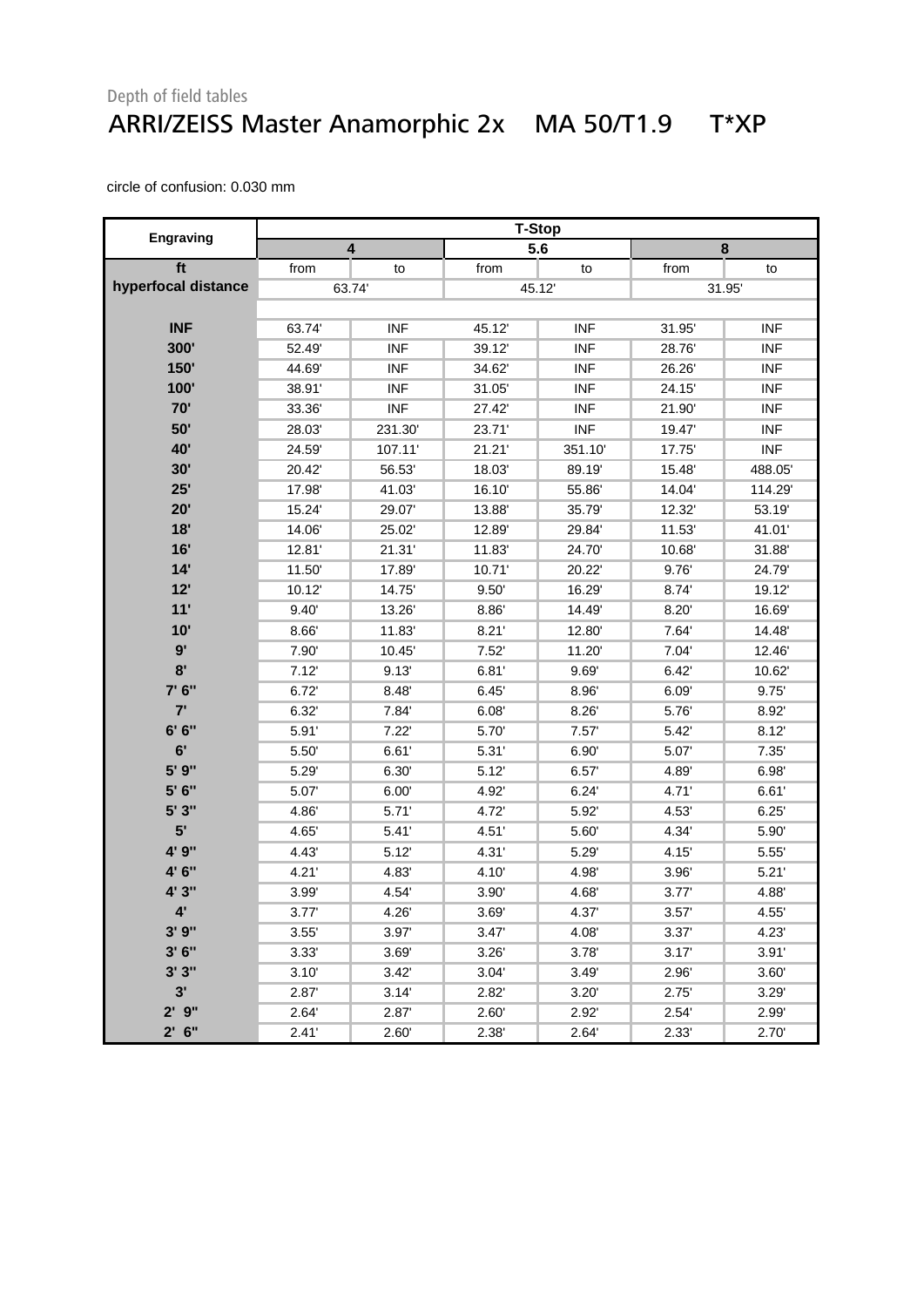#### Depth of field tables ARRI/ZEISS Master Anamorphic 2x MA 50/T1.9 T\*XP

|                     |       |            |        | <b>T-Stop</b> |        |            |  |
|---------------------|-------|------------|--------|---------------|--------|------------|--|
| Engraving           |       | 11         |        | 16            |        | 22         |  |
| ft                  | from  | to         | from   | to            | from   | to         |  |
| hyperfocal distance | 22.64 |            |        | 16.06         |        | 11.40      |  |
|                     |       |            |        |               |        |            |  |
| <b>INF</b>          | 22.64 | <b>INF</b> | 16.06  | <b>INF</b>    | 11.40  | <b>INF</b> |  |
| 300'                | 20.92 | <b>INF</b> | 15.10  | <b>INF</b>    | 10.84  | <b>INF</b> |  |
| 150'                | 19.57 | <b>INF</b> | 14.39' | <b>INF</b>    | 10.47  | <b>INF</b> |  |
| 100'                | 18.38 | <b>INF</b> | 13.73' | <b>INF</b>    | 10.12' | <b>INF</b> |  |
| 70'                 | 17.05 | <b>INF</b> | 12.98' | <b>INF</b>    | 9.70'  | <b>INF</b> |  |
| 50'                 | 15.54 | <b>INF</b> | 12.09' | <b>INF</b>    | 9.20'  | <b>INF</b> |  |
| <b>40'</b>          | 14.43 | <b>INF</b> | 11.41' | <b>INF</b>    | 8.80'  | <b>INF</b> |  |
| 30'                 | 12.89 | <b>INF</b> | 10.43  | <b>INF</b>    | 8.21'  | <b>INF</b> |  |
| 25'                 | 11.88 | <b>INF</b> | 9.76   | <b>INF</b>    | 7.79   | <b>INF</b> |  |
| 20'                 | 10.63 | 170.10     | 8.90   | <b>INF</b>    | 7.23'  | <b>INF</b> |  |
| 18'                 | 10.04 | 87.15      | 8.48   | <b>INF</b>    | 6.96'  | <b>INF</b> |  |
| 16'                 | 9.39  | 54.14      | 8.02'  | <b>INF</b>    | 6.64   | <b>INF</b> |  |
| 14'                 | 8.67  | 36.41'     | 7.49   | 108.08        | 6.28'  | <b>INF</b> |  |
| 12'                 | 7.86  | 25.35      | 6.88'  | 46.99         | 5.85'  | <b>INF</b> |  |
| 11'                 | 7.42' | 21.24      | 6.54'  | 34.56         | 5.60   | 306.41     |  |
| 10'                 | 6.96  | 17.78      | 6.18'  | 26.23'        | 5.33   | 80.08      |  |
| 9'                  | 6.46' | 14.83      | 5.78   | 20.27         | 5.04   | 42.09'     |  |
| 8'                  | 5.93  | 12.28      | 5.36   | 15.78         | 4.71'  | 26.42      |  |
| 7' 6"               | 5.66  | 11.13'     | 5.13'  | 13.93'        | 4.54   | 21.60      |  |
| 7'                  | 5.37  | 10.06      | 4.90   | 12.28         | 4.35   | 17.87      |  |
| 6' 6''              | 5.07  | 9.05'      | 4.65   | 10.81'        | 4.16   | 14.90      |  |
| 6'                  | 4.76  | 8.10'      | 4.39'  | 9.48'         | 3.95'  | 12.48      |  |
| 5' 9"               | 4.61' | 7.65       | 4.26   | 8.87          | 3.84   | 11.43      |  |
| 5' 6"               | 4.45  | 7.21'      | 4.12   | 8.28          | 3.73'  | 10.47      |  |
| 5' 3"               | 4.28  | 6.79       | 3.98   | 7.72'         | 3.61'  | 9.59'      |  |
| 5'                  | 4.12  | 6.37       | 3.83   | 7.19'         | 3.50'  | 8.78'      |  |
| 4' 9"               | 3.95' | 5.97       | 3.69   | 6.68'         | 3.37'  | 8.02'      |  |
| 4' 6"               | 3.77' | 5.58       | 3.54'  | 6.19'         | 3.25'  | 7.33'      |  |
| 4' 3"               | 3.60' | 5.19'      | 3.38'  | 5.72          | 3.12'  | 6.68'      |  |
|                     | 3.42' | 4.82       | 3.22'  | 5.27'         | 2.98'  | 6.07'      |  |
| 3'9''               | 3.23' | 4.46       | 3.06'  | 4.84          | 2.84   | 5.51'      |  |
| 3'6''               | 3.05' | 4.11'      | 2.89   | 4.43          | 2.70   | 4.98'      |  |
| 3'3''               | 2.86  | 3.77'      | 2.72'  | 4.03          | 2.55'  | 4.48       |  |
| 3'                  | 2.66  | 3.43'      | 2.55'  | 3.65'         | 2.40'  | 4.01'      |  |
| $2'$ $9''$          | 2.47  | 3.11'      | 2.37'  | 3.28'         | 2.24'  | 3.57'      |  |
| $2'$ 6"             | 2.27' | 2.79       | 2.18'  | 2.93'         | 2.07'  | 3.16'      |  |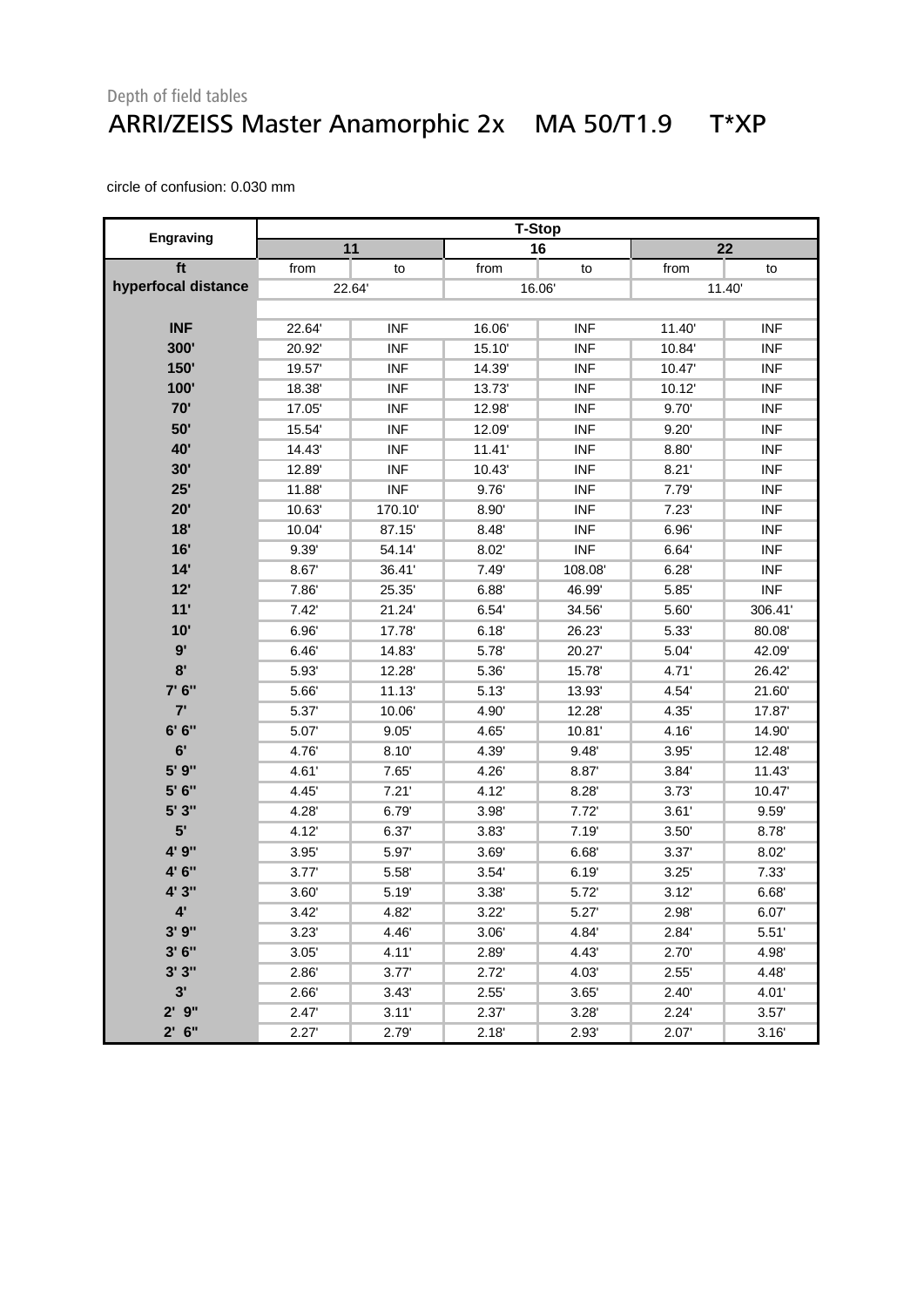#### Depth of field tables ARRI/ZEISS Master Anamorphic 2x MA 60/T1.9 T\*XP

|                     | <b>T-Stop</b> |            |         |             |        |            |  |
|---------------------|---------------|------------|---------|-------------|--------|------------|--|
| Engraving           | 1.9           |            |         | $\mathbf 2$ |        | 2.8        |  |
| ft                  | from          | to         | from    | to          | from   | to         |  |
| hyperfocal distance | 192.59        |            |         | 179.58      | 127.04 |            |  |
|                     |               |            |         |             |        |            |  |
| <b>INF</b>          | 192.59        | <b>INF</b> | 179.58  | <b>INF</b>  | 127.04 | <b>INF</b> |  |
| 300'                | 117.27        | <b>INF</b> | 112.31' | <b>INF</b>  | 89.19  | <b>INF</b> |  |
| 150'                | 84.34         | 677.55     | 81.74   | 909.56'     | 68.78  | <b>INF</b> |  |
| 100'                | 65.84         | 207.79'    | 64.25   | 225.41'     | 55.97  | 469.06     |  |
| 70'                 | 51.37         | 109.86     | 50.39   | 114.59'     | 45.15  | 155.66     |  |
| 50'                 | 39.72         | 67.46      | 39.14   | 69.22'      | 35.90  | 82.32'     |  |
| 40'                 | 33.14         | 50.43      | 32.74   | 51.41'      | 30.45  | 58.29      |  |
| 30'                 | 25.98         | 35.50      | 25.73   | 35.98       | 24.29  | 39.21'     |  |
| 25'                 | 22.15         | 28.70      | 21.96'  | 29.01'      | 20.91' | 31.08'     |  |
| 22'                 | 19.76         | 24.81      | 19.62   | 25.04       | 18.77  | 26.57      |  |
| 20'                 | 18.13         | 22.30      | 18.01'  | 22.48       | 17.30  | 23.70      |  |
| 18'                 | 16.48         | 19.84      | 16.38   | 19.98       | 15.79  | 20.94'     |  |
| 16'                 | 14.79         | 17.43      | 14.71'  | 17.55       | 14.23  | 18.28'     |  |
| 14'                 | 13.06'        | 15.08      | 13.00   | 15.17       | 12.63  | 15.71      |  |
| 13'                 | 12.19         | 13.93      | 12.13'  | 14.00       | 11.81  | 14.46      |  |
| 12'                 | 11.31         | 12.78      | 11.26   | 12.85       | 10.98  | 13.23'     |  |
| 11'                 | 10.42         | 11.65      | 10.38   | 11.71'      | 10.14  | 12.02      |  |
| 10'                 | 9.52'         | 10.54      | 9.48'   | 10.58       | 9.28'  | 10.84      |  |
| 9'6''               | 9.06'         | 9.98       | 9.03'   | 10.02       | 8.85'  | 10.25      |  |
| 9'                  | 8.61'         | 9.43'      | 8.58'   | 9.46'       | 8.42   | 9.67       |  |
| 8'6''               | 8.15'         | 8.88       | 8.12'   | 8.91'       | 7.98'  | 9.10'      |  |
| 8'                  | 7.69          | 8.34       | 7.67    | 8.36        | 7.54'  | 8.52'      |  |
| 7' 6"               | 7.23'         | 7.80       | 7.21'   | 7.82        | 7.09'  | 7.96'      |  |
| 7'                  | 6.76          | 7.26'      | 6.74    | 7.28'       | 6.64   | 7.40'      |  |
| 6' 6''              | 6.29'         | 6.72       | 6.28    | 6.74        | 6.19'  | 6.84       |  |
| 6'                  | 5.82          | 6.19'      | 5.81'   | 6.20'       | 5.74   | 6.29'      |  |
| 5' 9"               | 5.59          | 5.92       | 5.58'   | 5.93        | 5.51'  | 6.01'      |  |
| 5' 6"               | 5.35          | 5.66       | 5.34    | 5.67        | 5.28'  | 5.74       |  |
| 5' 3"               | 5.12'         | 5.39       | 5.11'   | 5.40'       | 5.05'  | 5.47       |  |
| 5'                  | 4.88          | 5.13'      | 4.87    | 5.14'       | 4.82   | 5.20'      |  |
| 4' 9"               | 4.64'         | 4.87'      | 4.63'   | 4.87'       | 4.59'  | 4.93'      |  |
| 4' 6"               | 4.40          | 4.60       | 4.40    | 4.61'       | 4.35'  | 4.66       |  |
| 4' 3"               | 4.16          | 4.34'      | 4.16    | 4.35'       | 4.12   | 4.39'      |  |
| $4^{\prime}$        | 3.92'         | 4.08'      | 3.92'   | 4.09'       | 3.88'  | 4.12       |  |
| 3'9''               | 3.68'         | 3.82       | 3.68'   | 3.83'       | 3.65'  | 3.86       |  |
| 3'6''               | 3.44'         | 3.56'      | 3.44'   | 3.57'       | 3.41'  | 3.59'      |  |
| 3'3''               | 3.20'         | 3.30       | 3.20'   | 3.31'       | 3.17'  | 3.33'      |  |
| 3'                  | 2.96          | 3.04'      | 2.95'   | 3.05'       | 2.94'  | 3.07'      |  |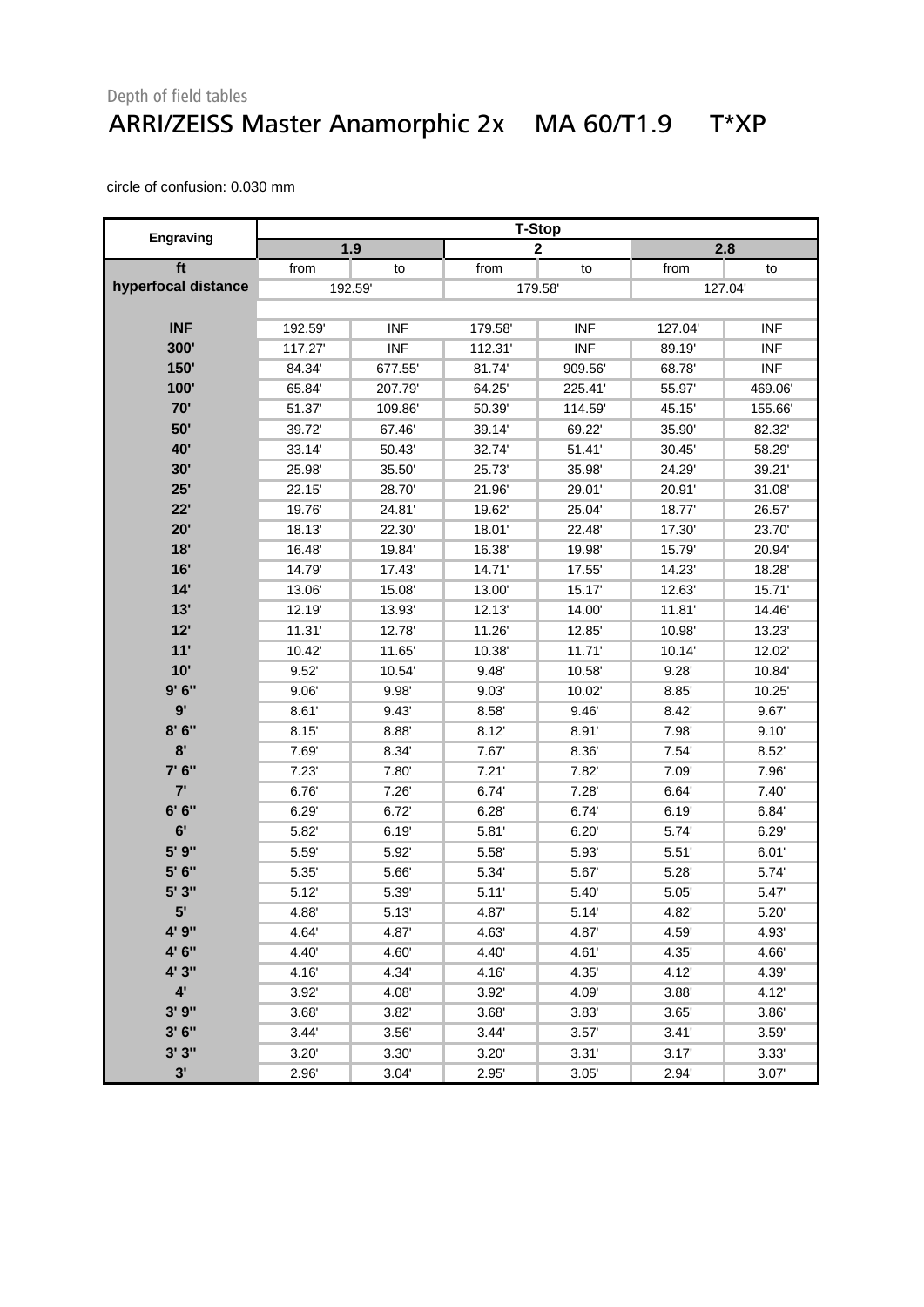#### Depth of field tables ARRI/ZEISS Master Anamorphic 2x MA 60/T1.9 T\*XP

|                     | <b>T-Stop</b> |            |        |            |        |            |  |  |
|---------------------|---------------|------------|--------|------------|--------|------------|--|--|
| Engraving           | 4             |            |        | 5.6        |        | 8          |  |  |
| ft                  | from          | to         | from   | to         | from   | to         |  |  |
| hyperfocal distance | 89.89         |            |        | 63.62      |        | 45.04      |  |  |
|                     |               |            |        |            |        |            |  |  |
| <b>INF</b>          | 89.89         | <b>INF</b> | 63.62  | <b>INF</b> | 45.04  | <b>INF</b> |  |  |
| 300'                | 69.08         | <b>INF</b> | 52.38' | <b>INF</b> | 39.04  | <b>INF</b> |  |  |
| <b>150'</b>         | 56.18         | <b>INF</b> | 44.62' | <b>INF</b> | 34.56  | <b>INF</b> |  |  |
| 100'                | 47.33'        | <b>INF</b> | 38.86  | <b>INF</b> | 31.00  | <b>INF</b> |  |  |
| 70'                 | 39.37         | 315.66     | 33.32  | <b>INF</b> | 27.38  | <b>INF</b> |  |  |
| 50'                 | 32.15         | 112.43     | 28.01' | 232.84     | 23.69  | <b>INF</b> |  |  |
| <b>40'</b>          | 27.71'        | 71.91'     | 24.58' | 107.41     | 21.19  | 355.68     |  |  |
| 30'                 | 22.52         | 44.93'     | 20.41' | 56.59      | 18.02  | 89.43      |  |  |
| 25'                 | 19.58         | 34.56      | 17.97  | 41.06'     | 16.10  | 55.94      |  |  |
| 22'                 | 17.70         | 29.07      | 16.37  | 33.53'     | 14.80  | 42.82      |  |  |
| 20'                 | 16.38         | 25.67      | 15.24  | 29.08'     | 13.87  | 35.82      |  |  |
| 18'                 | 15.02         | 22.46      | 14.06  | 25.03'     | 12.89  | 29.85      |  |  |
| 16'                 | 13.60         | 19.42      | 12.81  | 21.31'     | 11.83  | 24.71'     |  |  |
| 14'                 | 12.13         | 16.55      | 11.50  | 17.90      | 10.71' | 20.23'     |  |  |
| 13'                 | 11.38         | 15.17      | 10.82  | 16.29      | 10.11' | 18.19      |  |  |
| 12'                 | 10.61         | 13.82      | 10.12' | 14.74      | 9.50'  | 16.29      |  |  |
| 11'                 | 9.82          | 12.51'     | 9.40'  | 13.26'     | 8.87'  | 14.49      |  |  |
| 10'                 | 9.02'         | 11.23      | 8.66   | 11.83      | 8.21'  | 12.80      |  |  |
| 9'6''               | 8.61'         | 10.60      | 8.29   | 11.13'     | 7.87'  | 11.99      |  |  |
| 9'                  | 8.20          | 9.98'      | 7.90   | 10.45      | 7.52'  | 11.20      |  |  |
| 8'6''               | 7.78          | 9.37       | 7.52'  | 9.78       | 7.17'  | 10.43      |  |  |
| 8'                  | 7.36          | 8.76       | 7.12'  | 9.12'      | 6.81'  | 9.69'      |  |  |
| 7' 6"               | 6.94          | 8.17       | 6.73'  | 8.48'      | 6.45'  | 8.96'      |  |  |
| 7'                  | 6.51'         | 7.58       | 6.32   | 7.84       | 6.08'  | 8.25'      |  |  |
| 6' 6''              | 6.07          | 6.99       | 5.91'  | 7.22'      | 5.70   | 7.56'      |  |  |
| 6'                  | 5.64          | 6.42       | 5.50'  | 6.60'      | 5.31'  | 6.89       |  |  |
| 5' 9"               | 5.42'         | 6.13'      | 5.29   | 6.30'      | 5.12'  | 6.56'      |  |  |
| 5' 6"               | 5.19          | 5.85       | 5.08'  | 6.00'      | 4.92   | 6.24'      |  |  |
| 5' 3"               | 4.97          | 5.56       | 4.86   | 5.71'      | 4.72   | 5.92       |  |  |
| 5'                  | 4.75          | 5.28'      | 4.65   | 5.41'      | 4.52'  | 5.60       |  |  |
| 4' 9"               | 4.52          | 5.00       | 4.43   | 5.12'      | 4.31'  | 5.29       |  |  |
| 4' 6"               | 4.29          | 4.73'      | 4.21'  | 4.83       | 4.11'  | 4.98'      |  |  |
| 4' 3"               | 4.07          | 4.45       | 4.00   | 4.54       | 3.90'  | 4.67       |  |  |
| $4^{\prime}$        | 3.84'         | 4.18'      | 3.77'  | 4.26       | 3.69'  | 4.37       |  |  |
| 3'9''               | 3.61'         | 3.91'      | 3.55'  | 3.97'      | 3.48'  | 4.07       |  |  |
| 3'6''               | 3.38'         | 3.63'      | 3.33'  | 3.69'      | 3.26'  | 3.78'      |  |  |
| 3'3''               | 3.14'         | 3.37'      | 3.10'  | 3.41'      | 3.04'  | 3.49'      |  |  |
| 3'                  | 2.91'         | 3.10'      | 2.87   | 3.14'      | 2.82   | 3.20'      |  |  |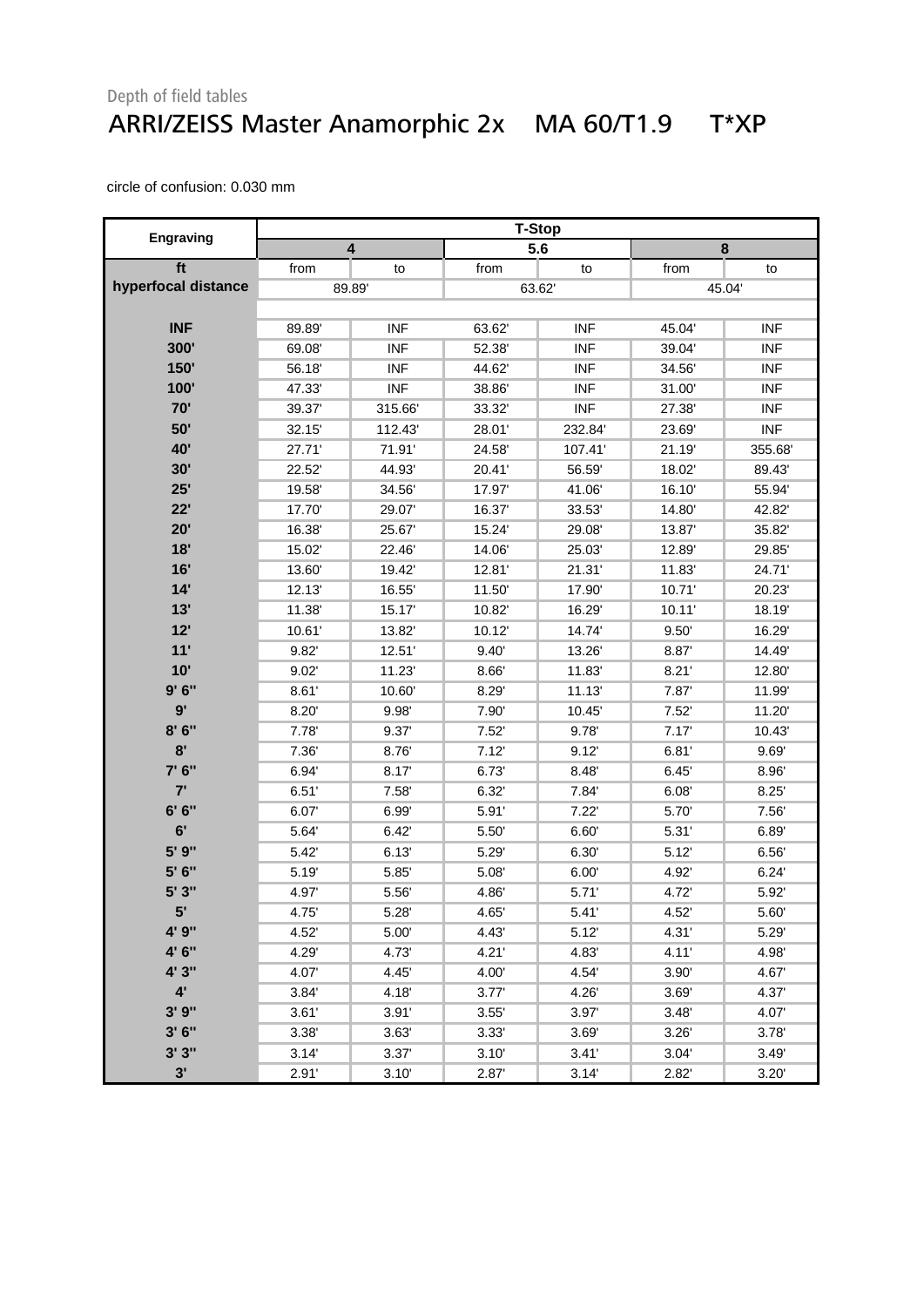#### Depth of field tables ARRI/ZEISS Master Anamorphic 2x MA 60/T1.9 T\*XP

|                     | <b>T-Stop</b> |            |        |            |        |            |  |
|---------------------|---------------|------------|--------|------------|--------|------------|--|
| Engraving           |               | 11         |        | 16         |        | 22         |  |
| ft                  | from          | to         | from   | to         | from   | to         |  |
| hyperfocal distance |               | 31.91'     |        | 22.62      | 16.05  |            |  |
|                     |               |            |        |            |        |            |  |
| <b>INF</b>          | 31.91         | <b>INF</b> | 22.62  | <b>INF</b> | 16.05  | <b>INF</b> |  |
| 300'                | 28.70         | <b>INF</b> | 20.88  | <b>INF</b> | 15.07  | <b>INF</b> |  |
| 150'                | 26.21'        | <b>INF</b> | 19.53  | <b>INF</b> | 14.36  | <b>INF</b> |  |
| 100'                | 24.11'        | <b>INF</b> | 18.35  | <b>INF</b> | 13.71' | <b>INF</b> |  |
| 70'                 | 21.87         | <b>INF</b> | 17.02  | <b>INF</b> | 12.96  | <b>INF</b> |  |
| 50'                 | 19.45         | <b>INF</b> | 15.52  | <b>INF</b> | 12.07  | <b>INF</b> |  |
| <b>40'</b>          | 17.74         | <b>INF</b> | 14.41' | <b>INF</b> | 11.40  | <b>INF</b> |  |
| 30'                 | 15.47         | 498.55'    | 12.88  | <b>INF</b> | 10.42  | <b>INF</b> |  |
| 25'                 | 14.03         | 114.76     | 11.87  | <b>INF</b> | 9.75   | <b>INF</b> |  |
| 22'                 | 13.04         | 70.41'     | 11.15' | 795.44     | 9.26'  | <b>INF</b> |  |
| 20'                 | 12.31'        | 53.26      | 10.62  | 171.16     | 8.89   | <b>INF</b> |  |
| 18'                 | 11.53         | 41.04      | 10.03  | 87.36'     | 8.48   | <b>INF</b> |  |
| 16'                 | 10.68         | 31.89      | 9.39'  | 54.19'     | 8.01'  | <b>INF</b> |  |
| 14'                 | 9.75'         | 24.79      | 8.67   | 36.42      | 7.48'  | 108.15     |  |
| 13'                 | 9.26'         | 21.80      | 8.28'  | 30.30      | 7.19'  | 67.53      |  |
| 12'                 | 8.75          | 19.12      | 7.86   | 25.34      | 6.88'  | 46.95      |  |
| 11'                 | 8.21'         | 16.68      | 7.42'  | 21.23'     | 6.54   | 34.52'     |  |
| 10'                 | 7.64          | 14.48      | 6.96'  | 17.77      | 6.18'  | 26.20      |  |
| 9'6''               | 7.35'         | 13.44      | 6.71'  | 16.24      | 5.99   | 22.99      |  |
| 9'                  | 7.04'         | 12.46      | 6.46'  | 14.82'     | 5.79   | 20.23'     |  |
| 8'6''               | 6.74          | 11.52      | 6.20'  | 13.50      | 5.58   | 17.85      |  |
| 8'                  | 6.42'         | 10.61'     | 5.94   | 12.27      | 5.36'  | 15.75      |  |
| 7' 6"               | 6.10'         | 9.74       | 5.66'  | 11.12'     | 5.14'  | 13.90      |  |
| 7'                  | 5.76          | 8.91'      | 5.37   | 10.05      | 4.90   | 12.26      |  |
| 6' 6''              | 5.42          | 8.11'      | 5.07   | 9.04'      | 4.65   | 10.79      |  |
| 6'                  | 5.07          | 7.34       | 4.77   | 8.10'      | 4.39'  | 9.46'      |  |
| 5' 9"               | 4.89          | 6.97       | 4.61'  | 7.64       | 4.26   | 8.85'      |  |
| 5' 6"               | 4.71'         | 6.60       | 4.45   | 7.20'      | 4.12   | 8.26'      |  |
| 5' 3"               | 4.53          | 6.25'      | 4.28   | 6.78       | 3.98'  | 7.71'      |  |
| 5'                  | 4.34          | 5.89       | 4.12   | 6.36'      | 3.84'  | 7.17'      |  |
| 4' 9"               | 4.15          | 5.55'      | 3.95'  | 5.96       | 3.69'  | 6.66       |  |
| 4' 6"               | 3.96'         | 5.21'      | 3.78'  | 5.57'      | 3.54'  | 6.18'      |  |
| 4' 3"               | 3.77'         | 4.87       | 3.60'  | 5.19       | 3.39'  | 5.71'      |  |
| $4^{\prime}$        | 3.57'         | 4.55'      | 3.42'  | 4.82       | 3.23'  | 5.26'      |  |
| 3'9''               | 3.37'         | 4.22'      | 3.24'  | 4.46       | 3.06'  | 4.83'      |  |
| 3'6''               | 3.17'         | 3.91'      | 3.05'  | 4.11'      | 2.90'  | 4.42       |  |
| 3'3''               | 2.97          | 3.60'      | 2.86'  | 3.76       | 2.73'  | 4.03'      |  |
| 3'                  | 2.76          | 3.29'      | 2.67   | 3.43'      | 2.55'  | 3.64'      |  |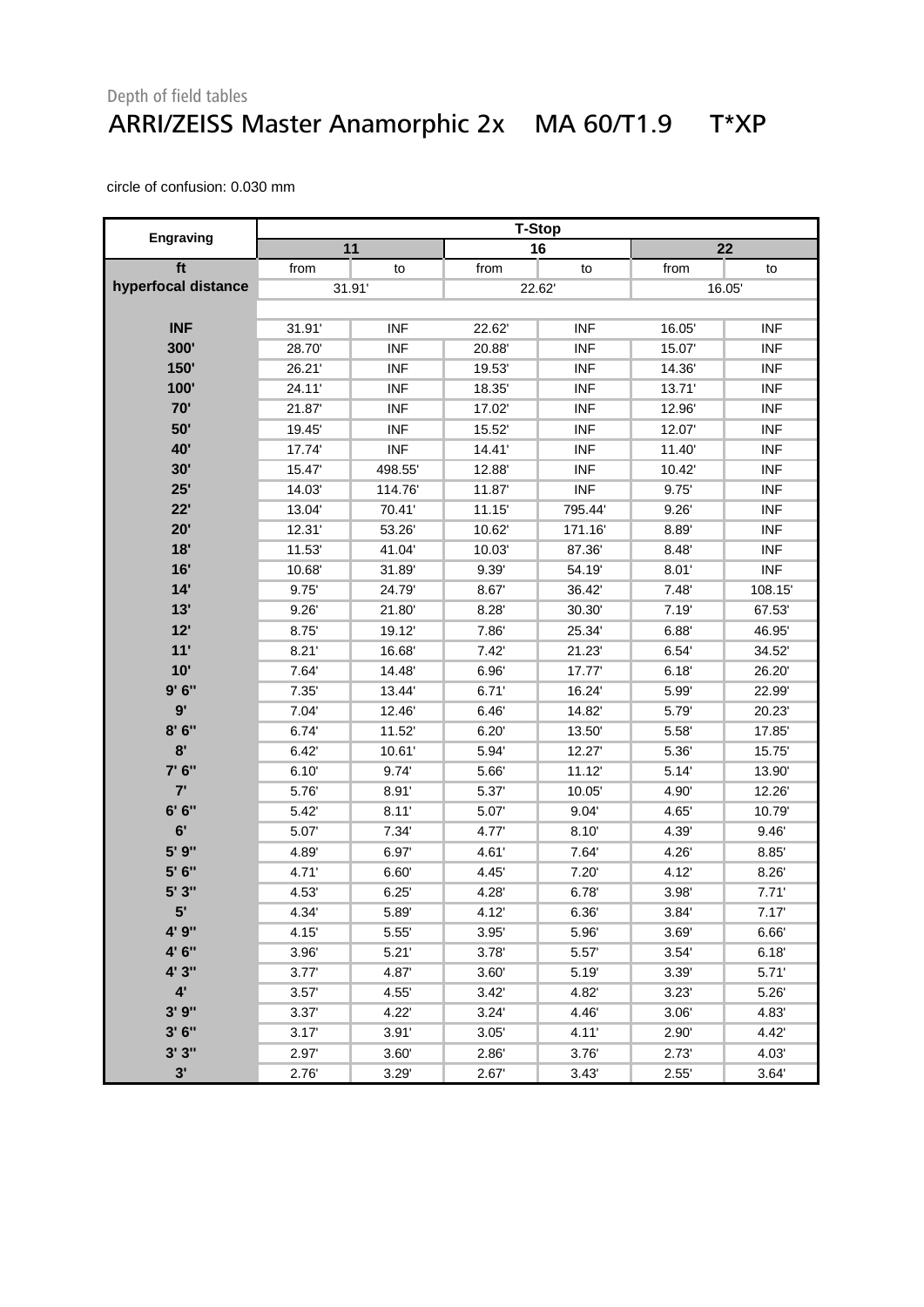#### Depth of field tables ARRI/ZEISS Master Anamorphic 2x MA 75/T1.9 T\*XP

|                     | <b>T-Stop</b> |            |        |             |         |            |
|---------------------|---------------|------------|--------|-------------|---------|------------|
| <b>Engraving</b>    |               | 1.9        |        | $\mathbf 2$ |         | 2.8        |
| ft                  | from          | to         | from   | to          | from    | to         |
| hyperfocal distance | 292.22        |            |        | 271.64      | 192.15' |            |
|                     |               |            |        |             |         |            |
| <b>INF</b>          | 292.22        | <b>INF</b> | 271.64 | <b>INF</b>  | 192.15  | <b>INF</b> |
| 300'                | 148.03        | <b>INF</b> | 142.55 | <b>INF</b>  | 117.10  | <b>INF</b> |
| 150'                | 99.15         | 307.95     | 96.66  | 334.67      | 84.25   | 682.91     |
| 100'                | 74.54         | 151.90     | 73.12  | 158.12      | 65.80   | 208.25     |
| 70'                 | 56.50         | 91.97      | 55.69  | 94.22'      | 51.34   | 109.97     |
| 50'                 | 42.72         | 60.27      | 42.25  | 61.22'      | 39.71'  | 67.50      |
| 40'                 | 35.21         | 46.31      | 34.89' | 46.87       | 33.14   | 50.45      |
| 35'                 | 31.28         | 39.73      | 31.03' | 40.14       | 29.63'  | 42.74      |
| 30'                 | 27.23         | 33.40      | 27.04  | 33.69       | 25.97   | 35.51      |
| 25'                 | 23.05         | 27.32      | 22.91' | 27.51'      | 22.14   | 28.70      |
| 22'                 | 20.48         | 23.77      | 20.37' | 23.92'      | 19.76   | 24.81'     |
| 20'                 | 18.73         | 21.45      | 18.64  | 21.57       | 18.13'  | 22.30      |
| 18'                 | 16.97         | 19.17      | 16.90  | 19.26'      | 16.48   | 19.84      |
| 16'                 | 15.18         | 16.91      | 15.12  | 16.99       | 14.79   | 17.43      |
| 14'                 | 13.37         | 14.69      | 13.33' | 14.75'      | 13.06   | 15.08      |
| 13'                 | 12.46         | 13.59'     | 12.42  | 13.64       | 12.19   | 13.93'     |
| 12'                 | 11.54         | 12.50      | 11.50  | 12.54       | 11.31'  | 12.78      |
| 11'                 | 10.61         | 11.42      | 10.58  | 11.45       | 10.42   | 11.65      |
| 10'                 | 9.68          | 10.35      | 9.65'  | 10.37       | 9.52'   | 10.54      |
| 9'6''               | 9.21'         | 9.81'      | 9.19'  | 9.84        | 9.06'   | 9.98'      |
| 9'                  | 8.74          | 9.28'      | 8.72   | 9.30'       | 8.61'   | 9.43'      |
| 8'6''               | 8.27          | 8.75'      | 8.25'  | 8.77        | 8.15'   | 8.88'      |
| 8'                  | 7.79          | 8.22'      | 7.78   | 8.24'       | 7.69    | 8.34       |
| 7' 6"               | 7.32'         | 7.69       | 7.31'  | 7.71'       | 7.23'   | 7.80       |
| 7'                  | 6.84          | 7.17'      | 6.83   | 7.18'       | 6.76    | 7.26'      |
| 6' 9"               | 6.60          | 6.90'      | 6.59   | 6.92'       | 6.53'   | 6.99       |
| 6' 6''              | 6.36'         | 6.64       | 6.35'  | 6.65'       | 6.30'   | 6.72'      |
| 6'3''               | 6.12'         | 6.38'      | 6.12'  | 6.39'       | 6.06'   | 6.45'      |
| 6'                  | 5.88          | 6.12'      | 5.88   | 6.13'       | 5.83    | 6.19'      |
| 5' 9"               | 5.64          | 5.86       | 5.64   | 5.87        | 5.59'   | 5.92       |
| 5' 6"               | 5.40'         | 5.60       | 5.40'  | 5.61'       | 5.35    | 5.66       |
| 5' 3"               | 5.16          | 5.34       | 5.16   | 5.35        | 5.12    | 5.39       |
| 5'                  | 4.92          | 5.08       | 4.91'  | 5.09        | 4.88    | 5.13       |
| 4' 9"               | 4.68          | 4.82       | 4.67   | 4.83        | 4.64    | 4.86       |
| 4' 6"               | 4.44          | 4.57       | 4.43   | 4.57        | 4.40    | 4.60       |
| 4' 3"               | 4.19          | 4.31'      | 4.19   | 4.31'       | 4.16    | 4.34'      |
| $4^{\prime}$        | 3.95'         | 4.05'      | 3.95'  | 4.06        | 3.92    | 4.08'      |
| 3'9''               | 3.71'         | 3.80       | 3.70'  | 3.80'       | 3.68'   | 3.82'      |
| 3'6''               | 3.46'         | 3.54'      | 3.46'  | 3.54'       | 3.44'   | 3.56       |
| 3'3''               | 3.22'         | 3.28'      | 3.21'  | 3.29'       | 3.20'   | 3.30'      |
| 3'                  | 2.97          | 3.03'      | 2.97   | 3.03'       | 2.96    | 3.04'      |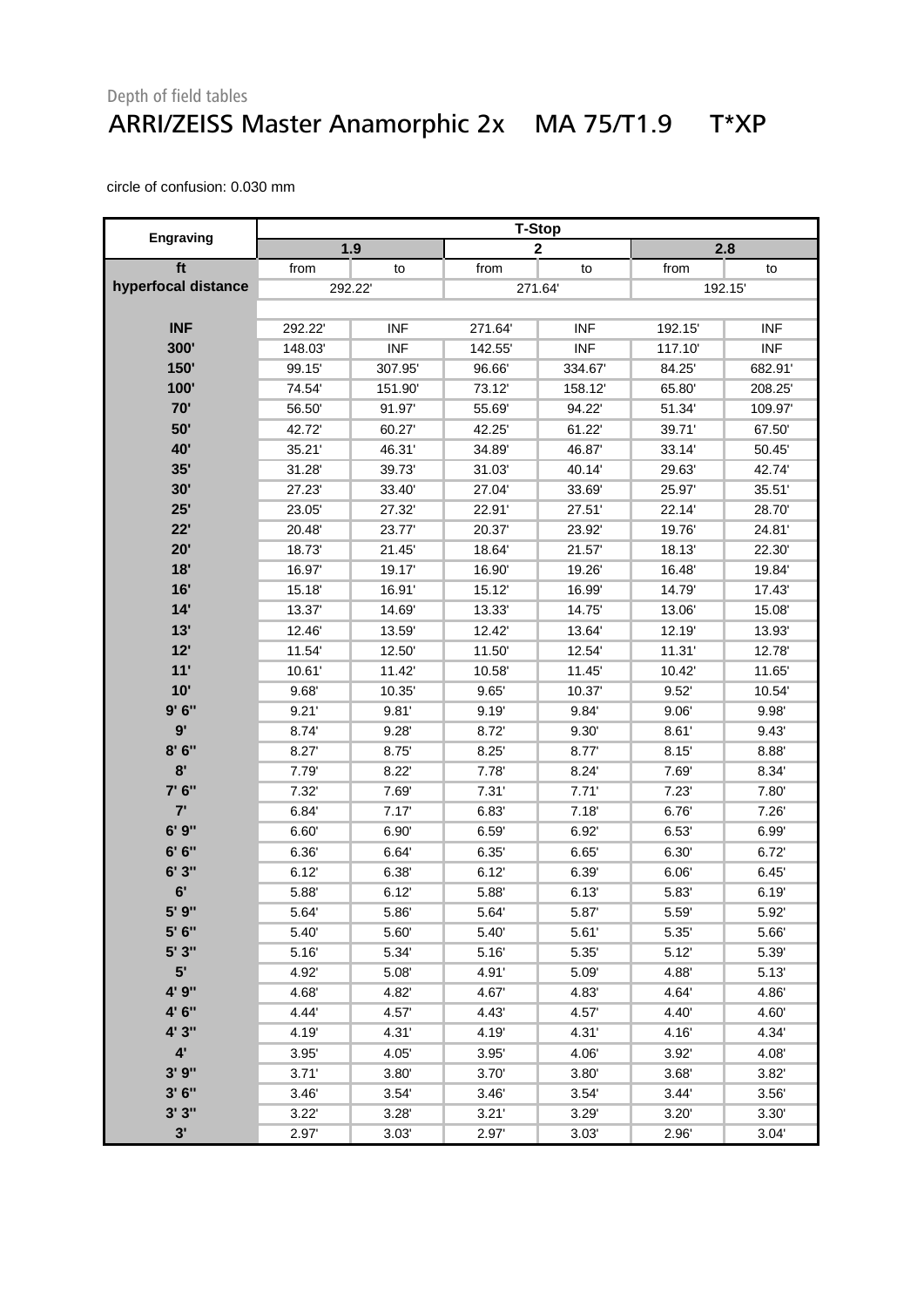#### Depth of field tables ARRI/ZEISS Master Anamorphic 2x MA 75/T1.9 T\*XP

|                     |        |                         |        | <b>T-Stop</b> |       |            |
|---------------------|--------|-------------------------|--------|---------------|-------|------------|
| <b>Engraving</b>    |        | $\overline{\mathbf{4}}$ |        | 5.6           |       | 8          |
| ft                  | from   | to                      | from   | to            | from  | to         |
| hyperfocal distance |        | 135.94                  |        | 96.20         | 68.10 |            |
|                     |        |                         |        |               |       |            |
| <b>INF</b>          | 135.94 | <b>INF</b>              | 96.20  | <b>INF</b>    | 68.10 | <b>INF</b> |
| 300'                | 93.49  | <b>INF</b>              | 72.75  | <b>INF</b>    | 55.37 | <b>INF</b> |
| 150'                | 71.31' | <b>INF</b>              | 58.58' | <b>INF</b>    | 46.77 | <b>INF</b> |
| 100'                | 57.63  | 377.53                  | 49.03' | <b>INF</b>    | 40.48 | <b>INF</b> |
| 70'                 | 46.23  | 144.04                  | 40.53' | 256.37        | 34.52 | <b>INF</b> |
| 50'                 | 36.59  | 78.95                   | 32.93' | 103.85        | 28.85 | 187.48     |
| 40'                 | 30.94  | 56.57                   | 28.28' | 68.30         | 25.22 | 96.60      |
| 35'                 | 27.86  | 47.05                   | 25.69  | 54.88'        | 23.15 | 71.75      |
| 30'                 | 24.61' | 38.43                   | 22.90  | 43.48'        | 20.86 | 53.43      |
| 25'                 | 21.14' | 30.58                   | 19.87  | 33.69'        | 18.32 | 39.36      |
| 22'                 | 18.96  | 26.20                   | 17.93  | 28.45'        | 16.66 | 32.38'     |
| 20'                 | 17.46  | 23.41'                  | 16.59  | 25.19         | 15.49 | 28.22      |
| 18'                 | 15.92  | 20.71                   | 15.19' | 22.09'        | 14.27 | 24.38      |
| 16'                 | 14.34  | 18.10                   | 13.74  | 19.14         | 12.99 | 20.84      |
| 14'                 | 12.71' | 15.58                   | 12.25' | 16.34         | 11.64 | 17.56      |
| 13'                 | 11.88  | 14.35                   | 11.48  | 14.99'        | 10.94 | 16.01      |
| 12'                 | 11.04  | 13.14                   | 10.69  | 13.68'        | 10.23 | 14.51      |
| 11'                 | 10.19  | 11.95                   | 9.89   | 12.39'        | 9.50' | 13.07      |
| 10'                 | 9.33'  | 10.77                   | 9.08'  | 11.13'        | 8.74  | 11.68      |
| 9'6''               | 8.89   | 10.20                   | 8.66'  | 10.51'        | 8.36' | 11.00      |
| 9'                  | 8.46   | 9.62'                   | 8.25'  | 9.90'         | 7.97  | 10.33'     |
| 8'6''               | 8.01'  | 9.05'                   | 7.83   | 9.30'         | 7.58' | 9.68'      |
| 8'                  | 7.57'  | 8.49                    | 7.40'  | 8.70          | 7.18' | 9.03'      |
| 7' 6"               | 7.12'  | 7.92                    | 6.97   | 8.11'         | 6.78' | 8.40'      |
| 7'                  | 6.67   | 7.37'                   | 6.54'  | 7.53'         | 6.37  | 7.77'      |
| 6'9''               | 6.44'  | 7.09                    | 6.32'  | 7.24'         | 6.16' | 7.47'      |
| 6' 6''              | 6.21'  | 6.81'                   | 6.10'  | 6.95'         | 5.95  | 7.16'      |
| 6'3"                | 5.99   | 6.54                    | 5.88   | 6.67          | 5.74  | 6.86'      |
| 6'                  | 5.76   | 6.27'                   | 5.66   | 6.38'         | 5.53' | 6.56'      |
| 5' 9"               | 5.53   | 5.99                    | 5.44'  | 6.10'         | 5.32  | 6.26'      |
| 5' 6"               | 5.30'  | 5.72'                   | 5.21'  | 5.82          | 5.11' | 5.96       |
| 5' 3"               | 5.06   | 5.45                    | 4.99   | 5.54          | 4.89  | 5.67       |
| 5 <sup>1</sup>      | 4.83   | 5.18                    | 4.76   | 5.26          | 4.67  | 5.38       |
| 4' 9"               | 4.60   | 4.91'                   | 4.54   | 4.98'         | 4.45  | 5.09       |
| 4' 6"               | 4.36   | 4.65                    | 4.31'  | 4.71'         | 4.24  | 4.80       |
| 4' 3"               | 4.13   | 4.38'                   | 4.08'  | 4.44          | 4.01' | 4.52'      |
| $4^{\circ}$         | 3.89   | 4.11'                   | 3.85'  | 4.16          | 3.79  | 4.23'      |
| 3'9''               | 3.66'  | 3.85'                   | 3.62'  | 3.89          | 3.57' | 3.95'      |
| 3'6''               | 3.42'  | 3.59                    | 3.39   | 3.62'         | 3.34' | 3.68'      |
| 3'3''               | 3.18'  | 3.32'                   | 3.15'  | 3.36          | 3.11' | 3.40'      |
| 3'                  | 2.94   | 3.06'                   | 2.92   | 3.09'         | 2.88  | 3.13'      |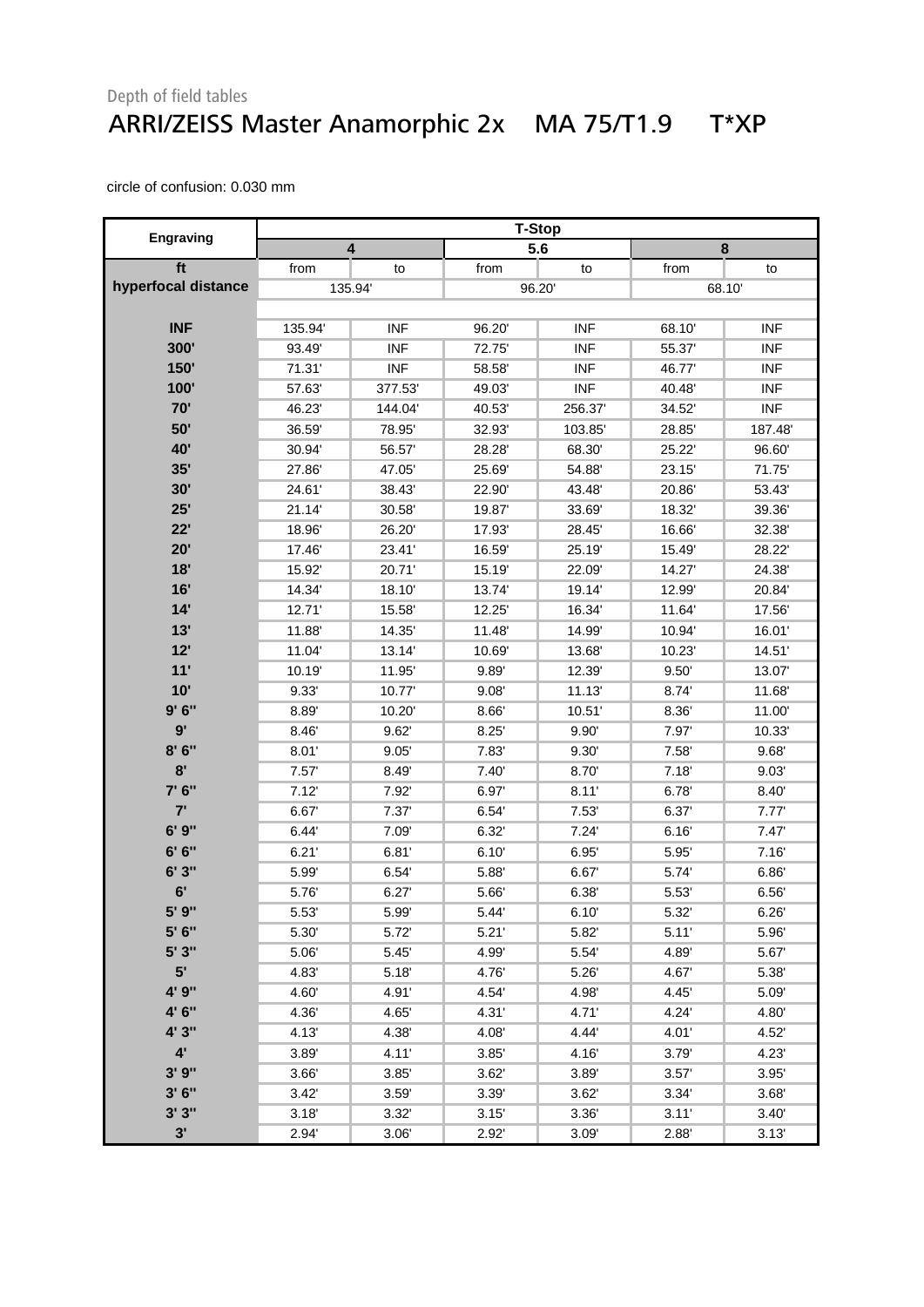#### Depth of field tables ARRI/ZEISS Master Anamorphic 2x MA 75/T1.9 T\*XP

|                     | <b>T-Stop</b> |            |        |            |        |            |  |
|---------------------|---------------|------------|--------|------------|--------|------------|--|
| <b>Engraving</b>    |               | 11         |        | 16         |        | 22         |  |
| ft                  | from          | to         | from   | to         | from   | to         |  |
| hyperfocal distance |               | 48.22'     |        | 34.17      | 24.23' |            |  |
|                     |               |            |        |            |        |            |  |
| <b>INF</b>          | 48.22         | <b>INF</b> | 34.17  | <b>INF</b> | 24.23  | <b>INF</b> |  |
| 300'                | 41.39         | <b>INF</b> | 30.50  | <b>INF</b> | 22.23' | <b>INF</b> |  |
| 150'                | 36.40         | <b>INF</b> | 27.70  | <b>INF</b> | 20.71' | <b>INF</b> |  |
| 100'                | 32.48         | <b>INF</b> | 25.38' | <b>INF</b> | 19.39' | <b>INF</b> |  |
| 70'                 | 28.53         | <b>INF</b> | 22.91' | <b>INF</b> | 17.91' | <b>INF</b> |  |
| 50'                 | 24.55         | <b>INF</b> | 20.27  | <b>INF</b> | 16.27  | <b>INF</b> |  |
| 40'                 | 21.88         | 233.39     | 18.42' | <b>INF</b> | 15.05  | <b>INF</b> |  |
| 35'                 | 20.30         | 126.99     | 17.29' | <b>INF</b> | 14.29  | <b>INF</b> |  |
| 30'                 | 18.52         | 78.98      | 15.98  | 244.03     | 13.39  | <b>INF</b> |  |
| 25'                 | 16.49         | 51.65      | 14.45  | 92.48      | 12.30  | <b>INF</b> |  |
| 22'                 | 15.14         | 40.25      | 13.40  | 61.32'     | 11.54  | 236.20     |  |
| 20'                 | 14.17         | 34.00      | 12.64  | 47.88'     | 10.97  | 113.30     |  |
| 18'                 | 13.14         | 28.57      | 11.82  | 37.76'     | 10.34  | 69.26      |  |
| 16'                 | 12.05         | 23.82      | 10.93' | 29.87      | 9.66'  | 46.61'     |  |
| 14'                 | 10.88         | 19.63      | 9.96'  | 23.55      | 8.90   | 32.82      |  |
| 13'                 | 10.27         | 17.71'     | 9.45'  | 20.83'     | 8.49   | 27.76      |  |
| 12'                 | 9.64          | 15.89      | 8.91'  | 18.36'     | 8.05'  | 23.53'     |  |
| 11'                 | 8.99'         | 14.18      | 8.35'  | 16.11'     | 7.60   | 19.94      |  |
| 10'                 | 8.31'         | 12.55      | 7.77'  | 14.04'     | 7.11'  | 16.85      |  |
| 9'6''               | 7.96          | 11.77      | 7.46'  | 13.06'     | 6.86   | 15.47      |  |
| 9'                  | 7.61'         | 11.01'     | 7.15'  | 12.13'     | 6.59   | 14.17      |  |
| 8'6''               | 7.25'         | 10.27      | 6.84'  | 11.23      | 6.32   | 12.96      |  |
| 8'                  | 6.89          | 9.54       | 6.51'  | 10.37      | 6.05'  | 11.82      |  |
| 7' 6"               | 6.52'         | 8.84       | 6.18'  | 9.54'      | 5.76   | 10.75      |  |
| 7'                  | 6.14'         | 8.15'      | 5.84   | 8.74       | 5.46   | 9.74'      |  |
| 6' 9"               | 5.94          | 7.81'      | 5.66   | 8.35'      | 5.31'  | 9.26'      |  |
| 6' 6''              | 5.75'         | 7.47'      | 5.49   | 7.97       | 5.16'  | 8.79       |  |
| 6'3''               | 5.56          | 7.14'      | 5.31'  | 7.59'      | 5.00   | 8.34       |  |
| 6'                  | 5.36          | 6.82'      | 5.13'  | 7.23'      | 4.84   | 7.89       |  |
| 5' 9"               | 5.16'         | 6.50'      | 4.95   | 6.86'      | 4.68'  | 7.46'      |  |
| 5' 6"               | 4.96'         | 6.18'      | 4.76'  | 6.51'      | 4.51'  | 7.04'      |  |
| 5' 3"               | 4.75          | 5.86       | 4.58'  | 6.16'      | 4.34   | 6.63       |  |
| 5'                  | 4.55'         | 5.55       | 4.39   | 5.82       | 4.17   | 6.24'      |  |
| 4' 9"               | 4.34          | 5.24       | 4.19   | 5.48       | 4.00   | 5.85       |  |
| 4' 6"               | 4.13          | 4.94       | 4.00'  | 5.15'      | 3.82'  | 5.47       |  |
| 4' 3"               | 3.92'         | 4.64'      | 3.80   | 4.82       | 3.64'  | 5.10'      |  |
| $4^{\prime}$        | 3.71'         | 4.34       | 3.60'  | 4.50       | 3.46'  | 4.74       |  |
| 3' 9"               | 3.50'         | 4.05'      | 3.40'  | 4.18       | 3.27'  | 4.39'      |  |
| 3'6''               | 3.28'         | 3.76       | 3.19'  | 3.87       | 3.08'  | 4.05       |  |
| 3'3''               | 3.06'         | 3.47'      | 2.99   | 3.57'      | 2.89   | 3.72'      |  |
| 3'                  | 2.84          | 3.18'      | 2.78'  | 3.27'      | 2.69   | 3.39'      |  |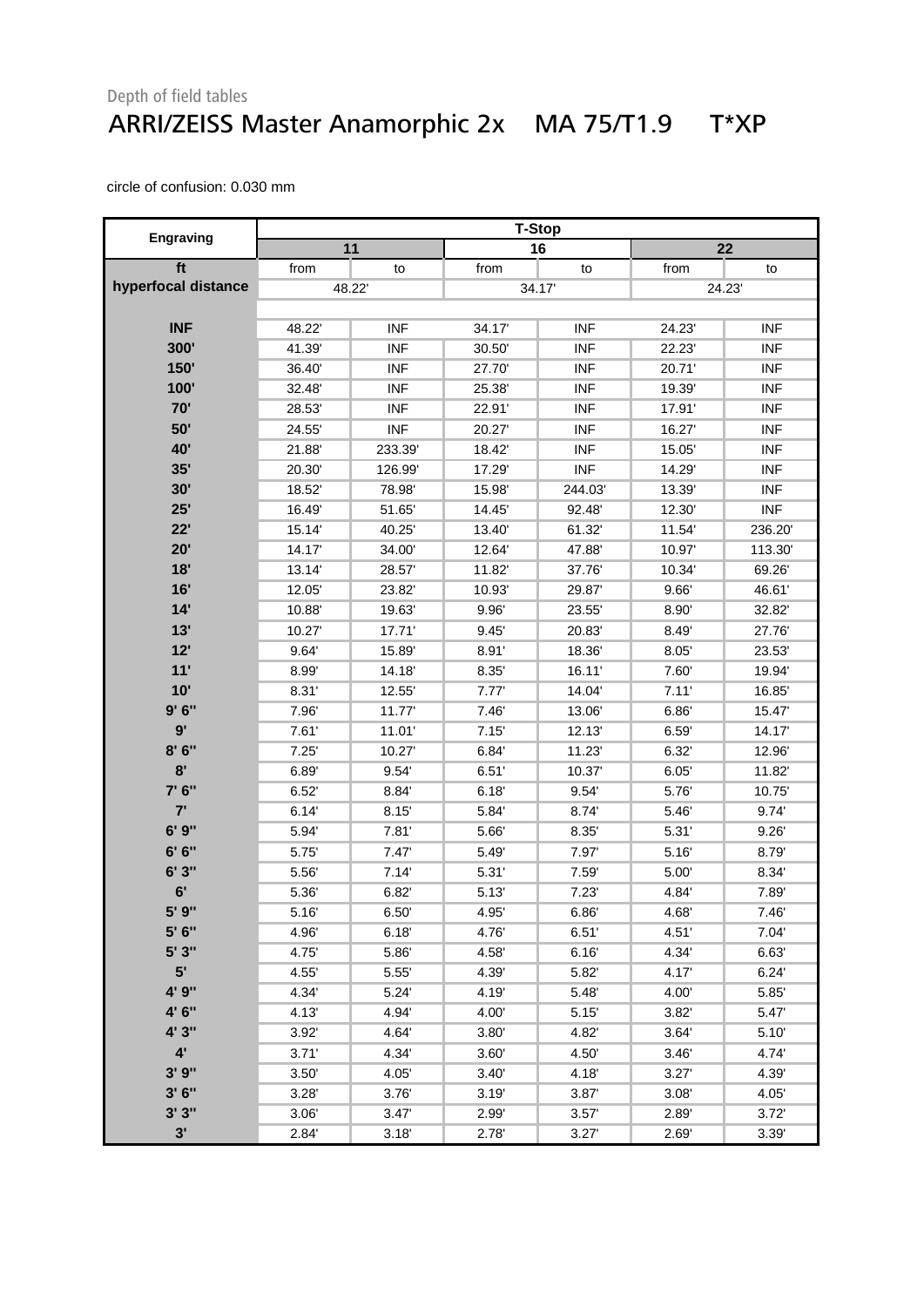#### Depth of field tables ARRI/ZEISS Master Anamorphic 2x MA 100/T1.9 T\*XP

|                     | <b>T-Stop</b> |            |        |              |        |            |  |
|---------------------|---------------|------------|--------|--------------|--------|------------|--|
| <b>Engraving</b>    |               | 1.9        |        | $\mathbf{2}$ |        | 2.8        |  |
| ft                  | from          | to         | from   | to           | from   | to         |  |
| hyperfocal distance |               | 495.42     |        | 461.44       | 326.39 |            |  |
|                     |               |            |        |              |        |            |  |
| <b>INF</b>          | 495.42        | <b>INF</b> | 461.44 | <b>INF</b>   | 326.39 | <b>INF</b> |  |
| 300'                | 186.88        | 760.04     | 181.83 | 856.86       | 156.33 | <b>INF</b> |  |
| 150'                | 115.18'       | 215.00     | 113.24 | 222.09'      | 102.81 | 277.28     |  |
| 100'                | 83.24         | 125.21     | 82.23' | 127.58'      | 76.59  | 144.03     |  |
| 70'                 | 61.36         | 81.46      | 60.81' | 82.46'       | 57.68  | 89.02      |  |
| 50'                 | 45.44         | 55.58      | 45.14  | 56.04        | 43.39' | 58.99      |  |
| <b>40'</b>          | 37.03         | 43.48      | 36.83  | 43.77'       | 35.66  | 45.54      |  |
| 35'                 | 32.71'        | 37.64      | 32.55  | 37.85        | 31.64  | 39.17      |  |
| 30'                 | 28.30         | 31.91'     | 28.19  | 32.06'       | 27.50  | 33.00      |  |
| 25'                 | 23.81'        | 26.31'     | 23.73' | 26.41'       | 23.24  | 27.05      |  |
| 22'                 | 21.08         | 23.01'     | 21.01' | 23.09'       | 20.63  | 23.57      |  |
| 20'                 | 19.24         | 20.83'     | 19.18  | 20.89'       | 18.86  | 21.28      |  |
| 18'                 | 17.38         | 18.67      | 17.34  | 18.72'       | 17.08  | 19.03'     |  |
| 16'                 | 15.51         | 16.52      | 15.47  | 16.56'       | 15.27  | 16.81      |  |
| 14'                 | 13.62         | 14.40      | 13.60  | 14.43'       | 13.44  | 14.61      |  |
| 13'                 | 12.68         | 13.34      | 12.65  | 13.37        | 12.51' | 13.53      |  |
| 12'                 | 11.72         | 12.29'     | 11.70  | 12.31'       | 11.59  | 12.45      |  |
| 11'                 | 10.77         | 11.24      | 10.75  | 11.26'       | 10.65  | 11.37      |  |
| 10'                 | 9.81'         | 10.20      | 9.80'  | 10.21'       | 9.71'  | 10.31      |  |
| 9'6''               | 9.33          | 9.68'      | 9.32'  | 9.69'        | 9.24'  | 9.78'      |  |
| 9'                  | 8.85'         | 9.16'      | 8.83   | 9.17'        | 8.77   | 9.25'      |  |
| 8'6''               | 8.36          | 8.64       | 8.35'  | 8.65'        | 8.29   | 8.72       |  |
| 8'                  | 7.88          | 8.13       | 7.87   | 8.14'        | 7.82   | 8.19       |  |
| 7' 6"               | 7.39          | 7.61'      | 7.39   | 7.62'        | 7.34'  | 7.67       |  |
| 7' 3"               | 7.15'         | 7.35'      | 7.14'  | 7.36'        | 7.10'  | 7.41'      |  |
| 7'                  | 6.91'         | 7.10'      | 6.90'  | 7.10'        | 6.86   | 7.15'      |  |
| 6'9''               | 6.66          | 6.84       | 6.66'  | 6.85'        | 6.62'  | 6.89'      |  |
| 6' 6''              | 6.42'         | 6.58'      | 6.41'  | 6.59'        | 6.38'  | 6.63'      |  |
| 6'3"                | 6.18'         | 6.33'      | 6.17   | 6.33'        | 6.14'  | 6.37       |  |
| 6'                  | 5.93          | 6.07'      | 5.93   | 6.08'        | 5.90'  | 6.11'      |  |
| 5' 9"               | 5.69          | 5.81'      | 5.68   | 5.82         | 5.66   | 5.85       |  |
| 5' 6"               | 5.44          | 5.56       | 5.44   | 5.56         | 5.41'  | 5.59       |  |
| 5' 3"               | 5.20          | 5.30       | 5.20   | 5.31'        | 5.17'  | 5.33       |  |
| 5 <sup>1</sup>      | 4.95          | 5.05       | 4.95   | 5.05'        | 4.93'  | 5.07       |  |
| 4' 9"               | 4.71'         | 4.79       | 4.71'  | 4.80         | 4.69   | 4.82       |  |
| 4' 6"               | 4.46          | 4.54       | 4.46   | 4.54         | 4.44   | 4.56       |  |
| 4' 3"               | 4.22          | 4.28       | 4.21'  | 4.29         | 4.20   | 4.30       |  |
| $4^{\prime}$        | 3.97'         | 4.03'      | 3.97   | 4.03         | 3.96'  | 4.05       |  |
| 3'9''               | 3.72'         | 3.78       | 3.72'  | 3.78         | 3.71'  | 3.79       |  |
| 3'6''               | 3.48'         | 3.52'      | 3.48'  | 3.52'        | 3.47'  | 3.53'      |  |
| 3'3''               | 3.23'         | 3.27'      | 3.23'  | 3.27'        | 3.22'  | 3.28'      |  |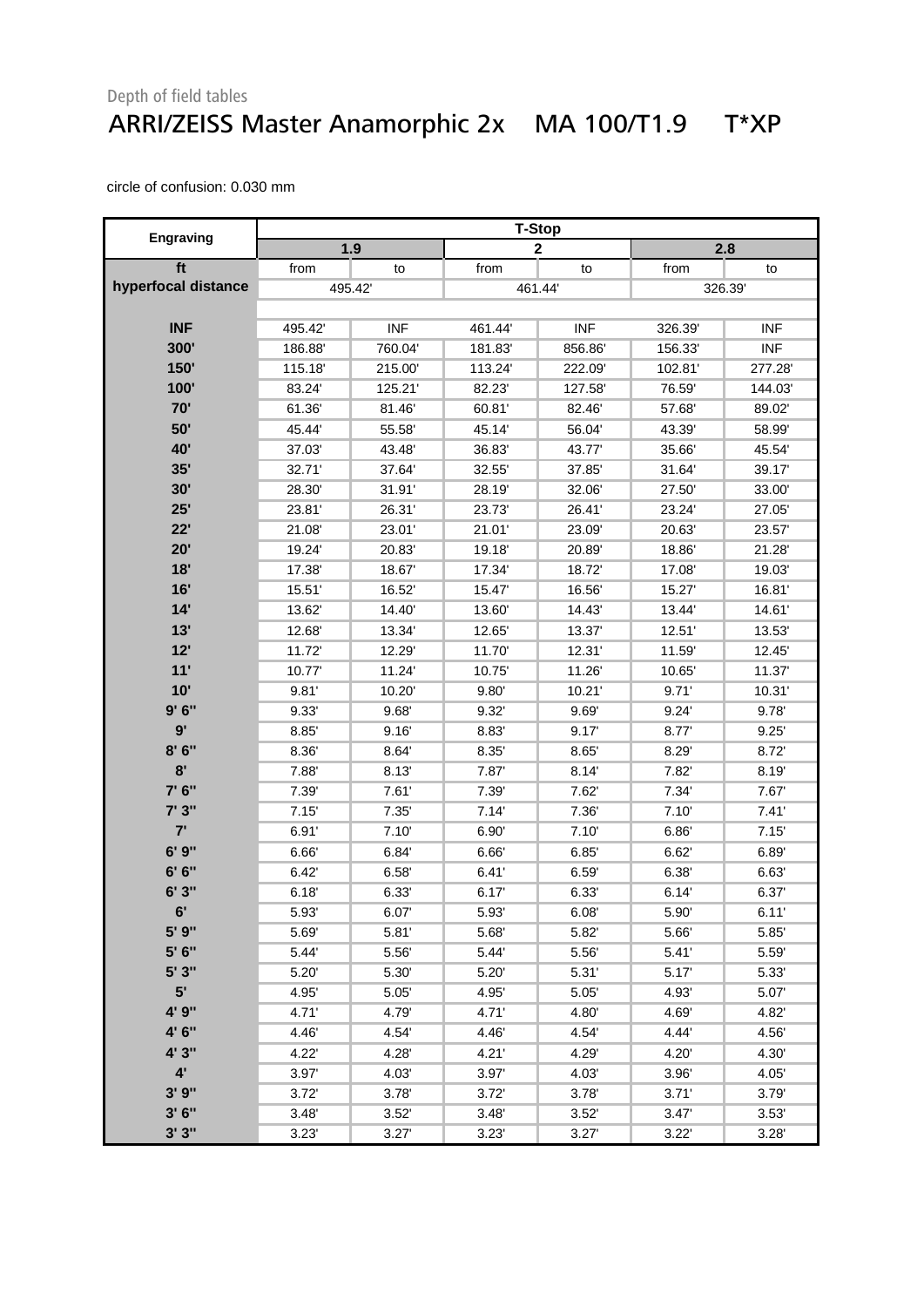#### Depth of field tables ARRI/ZEISS Master Anamorphic 2x MA 100/T1.9 T\*XP

|                     |         | <b>T-Stop</b> |        |            |        |            |  |  |  |
|---------------------|---------|---------------|--------|------------|--------|------------|--|--|--|
| Engraving           | 4       |               |        | 5.6        |        | 8          |  |  |  |
| ft                  | from    | to            | from   | to         | from   | to         |  |  |  |
| hyperfocal distance | 230.89  |               |        | 163.36     |        | 115.61     |  |  |  |
|                     |         |               |        |            |        |            |  |  |  |
| <b>INF</b>          | 230.89  | <b>INF</b>    | 163.36 | <b>INF</b> | 115.61 | <b>INF</b> |  |  |  |
| 300'                | 130.45' | <b>INF</b>    | 105.70 | <b>INF</b> | 83.34  | <b>INF</b> |  |  |  |
| 150'                | 90.96   | 427.56'       | 78.20  | <b>INF</b> | 65.26  | <b>INF</b> |  |  |  |
| 100'                | 69.82   | 176.15'       | 62.06  | 257.32     | 53.63  | 738.63     |  |  |  |
| 70'                 | 53.76   | 100.31        | 49.04  | 122.24     | 43.63  | 176.94     |  |  |  |
| 50'                 | 41.14   | 63.73         | 38.32  | 71.91'     | 34.94  | 87.86      |  |  |  |
| 40'                 | 34.13   | 48.31'        | 32.17  | 52.86      | 29.76  | 60.99      |  |  |  |
| 35'                 | 30.43   | 41.20         | 28.86  | 44.45      | 26.91' | 50.06      |  |  |  |
| 30'                 | 26.58   | 34.43         | 25.38' | 36.68      | 23.86  | 40.40      |  |  |  |
| 25'                 | 22.58   | 28.00         | 21.71' | 29.46'     | 20.59  | 31.81'     |  |  |  |
| 22'                 | 20.11'  | 24.28         | 19.42  | 25.37      | 18.52  | 27.09      |  |  |  |
| 20'                 | 18.43   | 21.87         | 17.85  | 22.74      | 17.09  | 24.12      |  |  |  |
| 18'                 | 16.72   | 19.49         | 16.24  | 20.19'     | 15.61  | 21.26      |  |  |  |
| 16'                 | 14.98'  | 17.17         | 14.60  | 17.70      | 14.09' | 18.52      |  |  |  |
| 14'                 | 13.22   | 14.88         | 12.92  | 15.28      | 12.52  | 15.88      |  |  |  |
| 13'                 | 12.32   | 13.76         | 12.06' | 14.10'     | 11.71' | 14.61'     |  |  |  |
| 12'                 | 11.42   | 12.64         | 11.20  | 12.93'     | 10.90  | 13.35      |  |  |  |
| 11'                 | 10.51'  | 11.53         | 10.32  | 11.77      | 10.07  | 12.12      |  |  |  |
| 10'                 | 9.60'   | 10.44         | 9.44'  | 10.63'     | 9.23'  | 10.92      |  |  |  |
| 9'6''               | 9.14'   | 9.89          | 8.99'  | 10.07      | 8.80   | 10.32      |  |  |  |
| 9'                  | 8.67    | 9.35'         | 8.55   | 9.51'      | 8.37   | 9.73'      |  |  |  |
| 8'6''               | 8.21'   | 8.81'         | 8.09   | 8.95       | 7.94   | 9.15'      |  |  |  |
| 8'                  | 7.74'   | 8.28          | 7.64   | 8.40'      | 7.50'  | 8.57       |  |  |  |
| 7' 6"               | 7.27'   | 7.74          | 7.18'  | 7.85'      | 7.06   | 8.00'      |  |  |  |
| 7' 3"               | 7.04    | 7.47          | 6.96'  | 7.57'      | 6.84'  | 7.71'      |  |  |  |
| 7'                  | 6.80'   | 7.21'         | 6.73   | 7.30       | 6.62   | 7.43'      |  |  |  |
| 6' 9"               | 6.57    | 6.94          | 6.49   | 7.03'      | 6.39'  | 7.15'      |  |  |  |
| 6' 6''              | 6.33    | 6.68'         | 6.26'  | 6.76'      | 6.17'  | 6.87       |  |  |  |
| 6'3"                | 6.09'   | 6.42'         | 6.03'  | 6.49'      | 5.95   | 6.59'      |  |  |  |
| $6^{\circ}$         | 5.86    | 6.15'         | 5.80   | 6.22'      | 5.72'  | 6.31'      |  |  |  |
| 5' 9"               | 5.62    | 5.89          | 5.57   | 5.95       | 5.49   | 6.03'      |  |  |  |
| 5' 6"               | 5.38    | 5.63          | 5.33   | 5.68       | 5.26   | 5.76       |  |  |  |
| 5' 3"               | 5.14'   | 5.37          | 5.10'  | 5.41'      | 5.04   | 5.48       |  |  |  |
| 5'                  | 4.90    | 5.10'         | 4.86   | 5.15'      | 4.81'  | 5.21'      |  |  |  |
| 4' 9"               | 4.66    | 4.84          | 4.63   | 4.88       | 4.58   | 4.94'      |  |  |  |
| 4' 6"               | 4.42    | 4.58'         | 4.39   | 4.62       | 4.34   | 4.67       |  |  |  |
| 4' 3"               | 4.18    | 4.32'         | 4.15   | 4.36       | 4.11'  | 4.40       |  |  |  |
| $4^{\circ}$         | 3.94'   | 4.07          | 3.91'  | 4.09       | 3.88   | 4.13       |  |  |  |
| 3'9''               | 3.70'   | 3.81'         | 3.67   | 3.83'      | 3.64'  | 3.87       |  |  |  |
| 3'6''               | 3.45'   | 3.55'         | 3.43'  | 3.57'      | 3.41'  | 3.60'      |  |  |  |
| 3'3''               | 3.21'   | 3.29'         | 3.19'  | 3.31'      | 3.17'  | 3.34'      |  |  |  |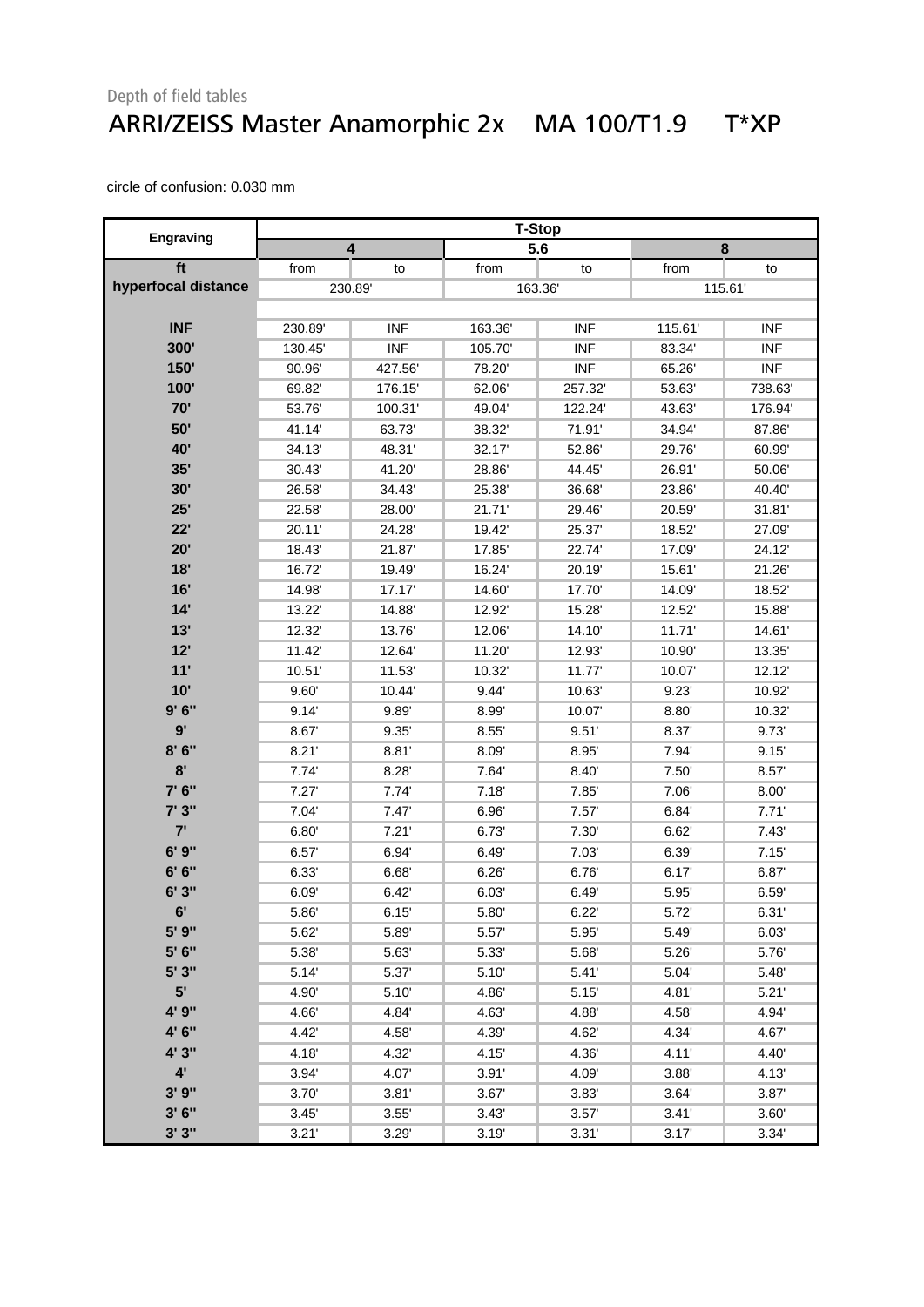#### Depth of field tables ARRI/ZEISS Master Anamorphic 2x MA 100/T1.9 T\*XP

|                     | <b>T-Stop</b> |            |        |            |        |            |  |
|---------------------|---------------|------------|--------|------------|--------|------------|--|
| <b>Engraving</b>    |               | 11         |        | 16         |        | 22         |  |
| ft                  | from          | to         | from   | to         | from   | to         |  |
| hyperfocal distance |               | 81.84      |        | 57.97      | 41.09  |            |  |
|                     |               |            |        |            |        |            |  |
| <b>INF</b>          | 81.84         | <b>INF</b> | 57.97  | <b>INF</b> | 41.09' | <b>INF</b> |  |
| 300'                | 64.15         | <b>INF</b> | 48.39' | <b>INF</b> | 35.92  | <b>INF</b> |  |
| 150'                | 52.89         | <b>INF</b> | 41.71' | <b>INF</b> | 32.10  | <b>INF</b> |  |
| 100'                | 44.99         | <b>INF</b> | 36.64  | <b>INF</b> | 29.02  | <b>INF</b> |  |
| 70'                 | 37.74         | 481.82     | 31.69' | <b>INF</b> | 25.84  | <b>INF</b> |  |
| 50'                 | 31.07         | 128.00     | 26.86  | 361.71'    | 22.54  | <b>INF</b> |  |
| <b>40'</b>          | 26.91'        | 77.93      | 23.69' | 128.32'    | 20.27  | 1501.99'   |  |
| 35'                 | 24.56         | 60.91'     | 21.85  | 87.84      | 18.91' | 234.41'    |  |
| 30'                 | 21.99         | 47.17      | 19.81  | 61.83      | 17.36  | 110.30     |  |
| 25'                 | 19.19         | 35.85      | 17.51  | 43.71'     | 15.57  | 63.35      |  |
| 22'                 | 17.38         | 29.97      | 15.99  | 35.26'     | 14.36  | 46.98'     |  |
| 20'                 | 16.11'        | 26.36'     | 14.91' | 30.36'     | 13.49  | 38.66      |  |
| 18'                 | 14.79         | 22.98      | 13.78' | 25.96'     | 12.56  | 31.78      |  |
| 16'                 | 13.42         | 19.81      | 12.58' | 21.98'     | 11.56  | 26.00      |  |
| 14'                 | 11.99         | 16.82      | 11.32  | 18.35'     | 10.48  | 21.07      |  |
| 13'                 | 11.25         | 15.39      | 10.66' | 16.66'     | 9.92   | 18.87      |  |
| 12'                 | 10.50         | 14.01'     | 9.98'  | 15.05'     | 9.33'  | 16.82      |  |
| 11'                 | 9.73          | 12.66      | 9.28'  | 13.50      | 8.72   | 14.90      |  |
| 10'                 | 8.94          | 11.35      | 8.56'  | 12.02'     | 8.08'  | 13.11'     |  |
| 9'6''               | 8.54          | 10.70      | 8.20'  | 11.30      | 7.76   | 12.26      |  |
| 9'                  | 8.14'         | 10.07      | 7.82   | 10.59'     | 7.42'  | 11.43      |  |
| 8'6''               | 7.73'         | 9.45'      | 7.45'  | 9.90'      | 7.08   | 10.63      |  |
| 8'                  | 7.31'         | 8.83       | 7.06   | 9.23'      | 6.73'  | 9.86'      |  |
| 7' 6"               | 6.89          | 8.22'      | 6.67   | 8.57       | 6.38'  | 9.10'      |  |
| 7' 3"               | 6.68          | 7.92       | 6.47   | 8.24'      | 6.20'  | 8.73       |  |
| 7'                  | 6.47          | 7.62'      | 6.27'  | 7.92       | 6.02'  | 8.37       |  |
| 6'9''               | 6.26'         | 7.33'      | 6.07'  | 7.60'      | 5.83   | 8.01'      |  |
| 6' 6''              | 6.04'         | 7.03'      | 5.87   | 7.28'      | 5.65   | 7.66'      |  |
| 6'3''               | 5.83          | 6.74'      | 5.67   | 6.97       | 5.46'  | 7.31'      |  |
| 6'                  | 5.61'         | 6.45'      | 5.46   | 6.66       | 5.27'  | 6.97       |  |
| 5' 9"               | 5.39          | 6.16'      | 5.26   | 6.35'      | 5.08   | 6.63       |  |
| 5' 6"               | 5.17          | 5.87       | 5.05   | 6.04'      | 4.88   | 6.30'      |  |
| 5' 3"               | 4.95          | 5.59       | 4.84   | 5.74       | 4.68   | 5.97       |  |
| 5 <sup>1</sup>      | 4.73          | 5.30       | 4.63   | 5.44       | 4.49   | 5.65       |  |
| 4' 9"               | 4.51'         | 5.02       | 4.41'  | 5.15'      | 4.29'  | 5.33'      |  |
| 4' 6"               | 4.28'         | 4.74       | 4.20   | 4.85       | 4.08   | 5.01'      |  |
| 4' 3"               | 4.06'         | 4.47       | 3.98   | 4.56       | 3.88   | 4.70       |  |
| $4^{\prime}$        | 3.83'         | 4.19'      | 3.76   | 4.27       | 3.67'  | 4.40       |  |
| 3'9''               | 3.60'         | 3.91'      | 3.54'  | 3.99       | 3.46'  | 4.09       |  |
| 3'6''               | 3.37'         | 3.64       | 3.32'  | 3.70       | 3.25'  | 3.80       |  |
| 3'3''               | 3.14'         | 3.37'      | 3.09'  | 3.42'      | 3.03'  | 3.50'      |  |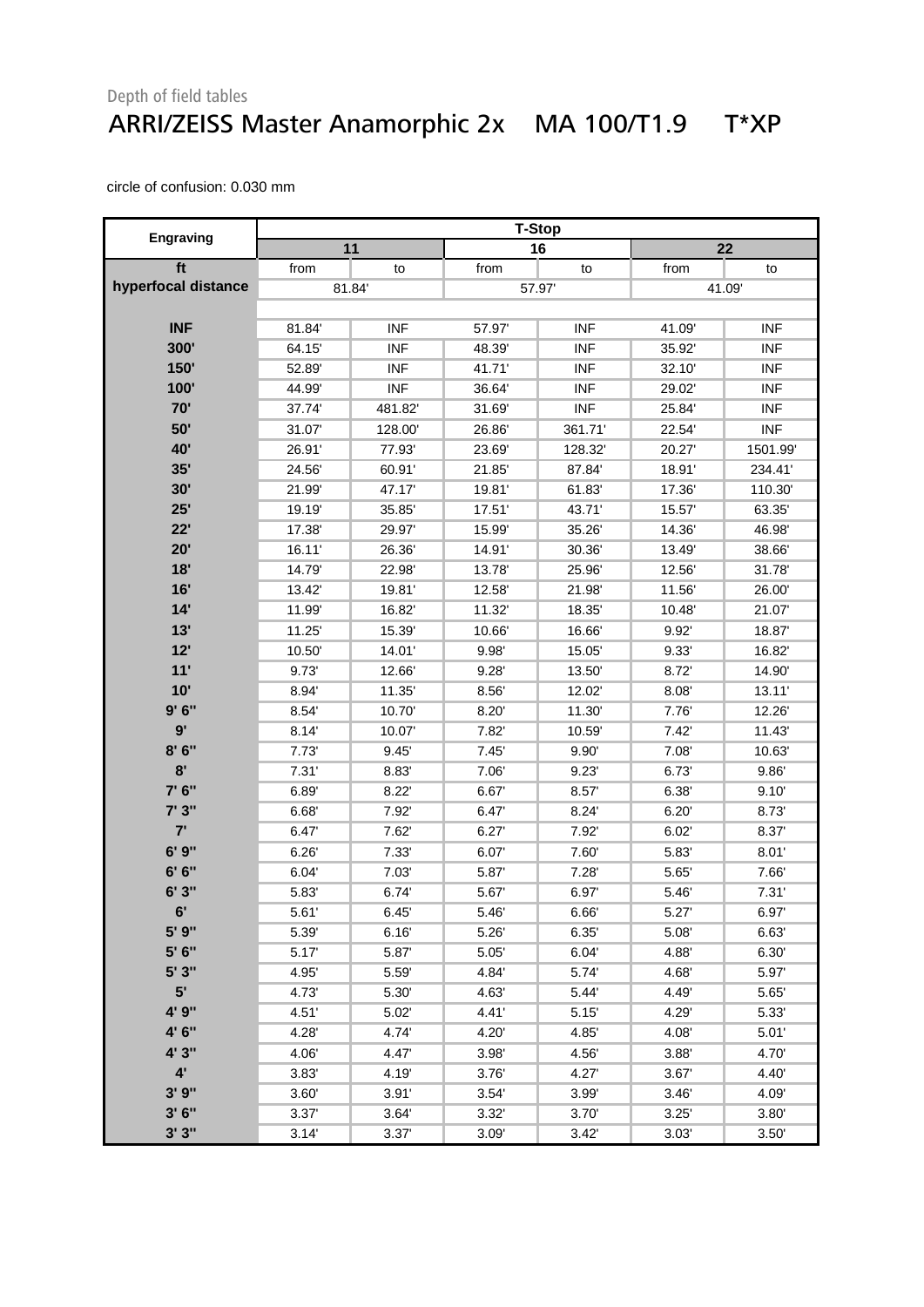#### Depth of field tables ARRI/ZEISS Master Anamorphic 2x MA 135/T1.9 T\*XP

|                     | <b>T-Stop</b> |            |        |              |        |            |  |
|---------------------|---------------|------------|--------|--------------|--------|------------|--|
| Engraving           | 1.9           |            |        | $\mathbf{2}$ |        | 2.8        |  |
| ft                  | from          | to         | from   | to           | from   | to         |  |
| hyperfocal distance | 945.02        |            |        | 882.57       | 624.20 |            |  |
|                     |               |            |        |              |        |            |  |
| <b>INF</b>          | 945.02        | <b>INF</b> | 882.57 | <b>INF</b>   | 624.20 | <b>INF</b> |  |
| 300'                | 227.77        | 439.33     | 223.95 | 454.26       | 202.67 | 577.20     |  |
| 150'                | 129.50        | 178.22     | 128.26 | 180.62       | 120.99 | 197.31'    |  |
| 100'                | 90.47         | 111.78     | 89.86' | 112.72       | 86.24  | 118.99'    |  |
| 70'                 | 65.20         | 75.56      | 64.88' | 75.99        | 62.98  | 78.79'     |  |
| 50'                 | 47.51         | 52.77      | 47.34' | 52.98        | 46.32  | 54.32'     |  |
| 40'                 | 38.39'        | 41.75      | 38.28' | 41.88'       | 37.62  | 42.71'     |  |
| 30'                 | 29.09         | 30.97      | 29.03' | 31.04'       | 28.64  | 31.49      |  |
| 25'                 | 24.37         | 25.67      | 24.32' | 25.72        | 24.05  | 26.03      |  |
| 22'                 | 21.51'        | 22.51'     | 21.48' | 22.55'       | 21.27  | 22.79'     |  |
| 20'                 | 19.59         | 20.42      | 19.57  | 20.45'       | 19.39' | 20.65      |  |
| 18'                 | 17.67         | 18.34      | 17.65  | 18.37        | 17.51  | 18.52      |  |
| 16'                 | 15.74         | 16.27      | 15.72  | 16.29        | 15.61  | 16.41'     |  |
| 14'                 | 13.80         | 14.20      | 13.79' | 14.22        | 13.70  | 14.31'     |  |
| 13'                 | 12.83         | 13.18      | 12.82  | 13.19        | 12.74  | 13.27      |  |
| 12'                 | 11.86         | 12.15'     | 11.85  | 12.16        | 11.78  | 12.23'     |  |
| 11'                 | 10.88         | 11.12      | 10.87  | 11.13'       | 10.82  | 11.19      |  |
| 10'                 | 9.90'         | 10.10      | 9.89   | 10.11'       | 9.85   | 10.16      |  |
| 9'6''               | 9.41'         | 9.59'      | 9.40'  | 9.60'        | 9.36'  | 9.64'      |  |
| 9'                  | 8.92'         | 9.08'      | 8.91'  | 9.09'        | 8.88   | 9.13'      |  |
| 8'6''               | 8.43          | 8.57       | 8.42   | 8.58'        | 8.39   | 8.61'      |  |
| 8'                  | 7.94          | 8.07       | 7.93   | 8.07         | 7.90   | 8.10'      |  |
| 7' 6"               | 7.44'         | 7.56       | 7.44'  | 7.56         | 7.42'  | 7.59       |  |
| 7'                  | 6.95'         | 7.05'      | 6.95'  | 7.05'        | 6.93   | 7.07       |  |
| 6' 9"               | 6.71'         | 6.80'      | 6.70'  | 6.80'        | 6.68   | 6.82       |  |
| 6' 6''              | 6.46'         | 6.54       | 6.46'  | 6.55'        | 6.44'  | 6.56'      |  |
| 6'3''               | 6.21'         | 6.29'      | 6.21'  | 6.29'        | 6.19'  | 6.31'      |  |
| 6'                  | 5.97'         | 6.04'      | 5.96   | 6.04'        | 5.95'  | 6.05'      |  |
| 5' 9"               | 5.72          | 5.78       | 5.72   | 5.79         | 5.70   | 5.80'      |  |
| 5' 6"               | 5.47'         | 5.53'      | 5.47'  | 5.53         | 5.46'  | 5.55'      |  |
| 5'3"                | 5.22'         | 5.28       | 5.22'  | 5.28'        | 5.21'  | 5.29       |  |
| 5'                  | 4.98'         | 5.02'      | 4.97   | 5.03'        | 4.96'  | 5.04'      |  |
| 4' 9"               | 4.73'         | 4.77       | 4.73'  | 4.77         | 4.72'  | 4.78'      |  |
| 4' 6"               | 4.48          | 4.52'      | 4.48   | 4.52'        | 4.47   | 4.53'      |  |
| 4' 3"               | 4.23'         | 4.27'      | 4.23'  | 4.27'        | 4.22'  | 4.28'      |  |
| $4^{\prime}$        | 3.99'         | 4.02'      | 3.98'  | 4.02'        | 3.98'  | 4.02'      |  |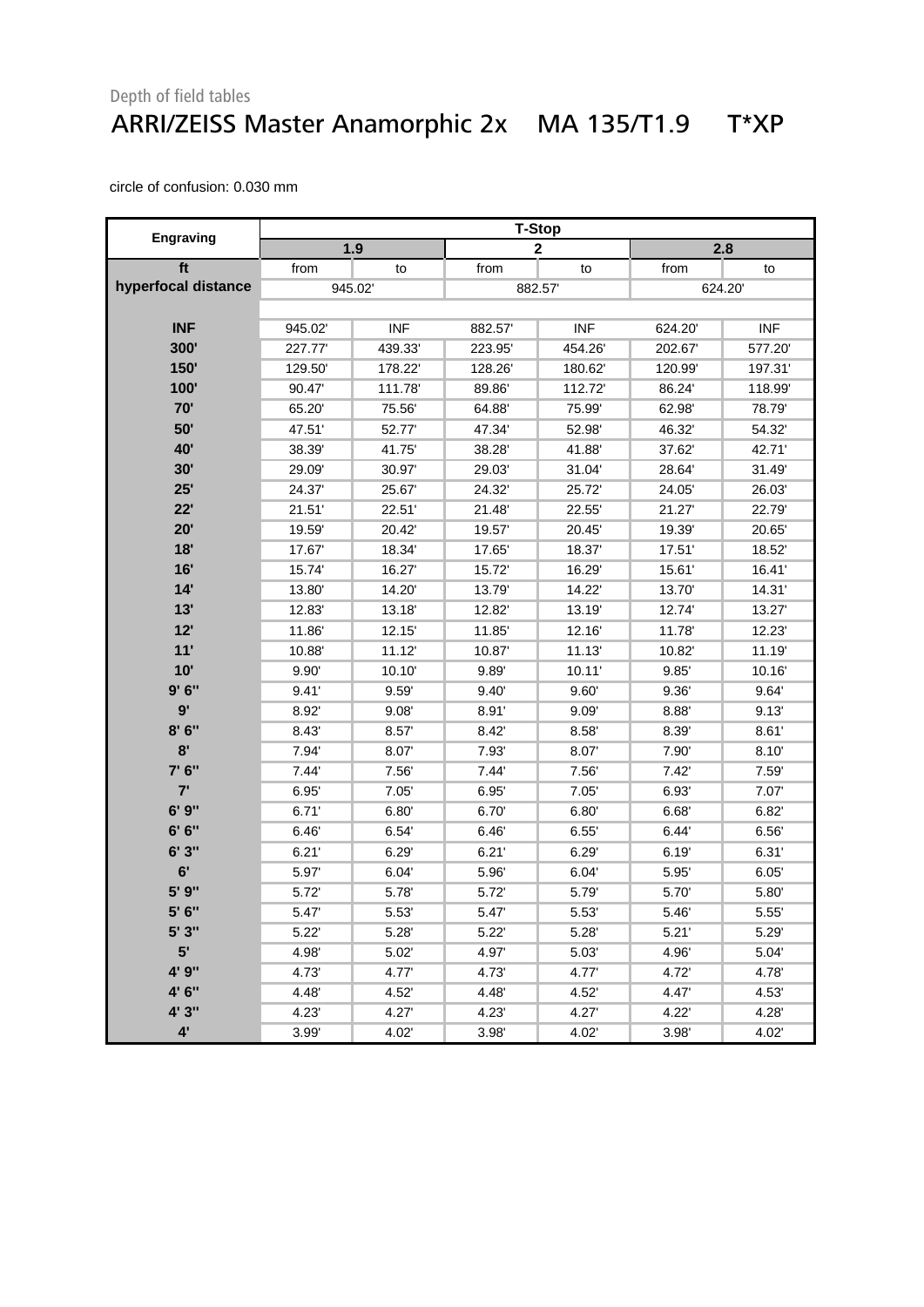#### Depth of field tables ARRI/ZEISS Master Anamorphic 2x MA 135/T1.9 T\*XP

|                     |                         |            |        | <b>T-Stop</b> |         |            |
|---------------------|-------------------------|------------|--------|---------------|---------|------------|
| Engraving           | $\overline{\mathbf{4}}$ |            |        | 5.6           |         | 8          |
| ft                  | from                    | to         | from   | to            | from    | to         |
| hyperfocal distance | 441.51                  |            |        | 312.32        | 220.98  |            |
|                     |                         |            |        |               |         |            |
| <b>INF</b>          | 441.51'                 | <b>INF</b> | 312.32 | <b>INF</b>    | 220.98  | <b>INF</b> |
| 300'                | 178.66'                 | 935.07     | 153.02 | 7593.20       | 127.21' | <b>INF</b> |
| 150'                | 112.02                  | 226.96     | 101.38 | 288.20        | 89.38   | 466.08'    |
| 100'                | 81.59                   | 129.15'    | 75.80  | 146.89        | 68.90   | 182.30'    |
| 70'                 | 60.47                   | 83.11'     | 57.24  | 90.09         | 53.22   | 102.25     |
| 50'                 | 44.95                   | 56.33      | 43.14  | 59.45         | 40.83   | 64.49      |
| 40'                 | 36.71'                  | 43.94      | 35.50  | 45.81'        | 33.92   | 48.74      |
| 30'                 | 28.12                   | 32.16      | 27.40  | 33.14         | 26.45   | 34.64      |
| 25'                 | 23.68                   | 26.47      | 23.18' | 27.14         | 22.50   | 28.13      |
| 22'                 | 20.98'                  | 23.13'     | 20.58' | 23.63'        | 20.04   | 24.38'     |
| 20'                 | 19.15                   | 20.93      | 18.82' | 21.34         | 18.37   | 21.95      |
| 18'                 | 17.31'                  | 18.75      | 17.04  | 19.07         | 16.67   | 19.56      |
| 16'                 | 15.46                   | 16.59      | 15.24  | 16.84         | 14.95   | 17.21'     |
| 14'                 | 13.58                   | 14.44      | 13.42' | 14.64         | 13.19   | 14.92      |
| 13'                 | 12.64                   | 13.38      | 12.50  | 13.55         | 12.30   | 13.79'     |
| 12'                 | 11.69                   | 12.32      | 11.57  | 12.46'        | 11.40   | 12.66      |
| 11'                 | 10.74                   | 11.27      | 10.64  | 11.39'        | 10.50   | 11.55      |
| 10'                 | 9.79                    | 10.22      | 9.70'  | 10.32         | 9.59'   | 10.45      |
| 9'6''               | 9.31'                   | 9.70       | 9.23'  | 9.78'         | 9.13'   | 9.91'      |
| 9'                  | 8.83                    | 9.18'      | 8.76   | 9.25'         | 8.66    | 9.36'      |
| 8'6''               | 8.35                    | 8.66       | 8.29   | 8.73          | 8.20'   | 8.82       |
| 8'                  | 7.87                    | 8.14'      | 7.81'  | 8.20'         | 7.74    | 8.28       |
| 7' 6"               | 7.38                    | 7.62       | 7.33   | 7.67          | 7.27'   | 7.75'      |
| 7'                  | 6.90'                   | 7.11'      | 6.86   | 7.15'         | 6.80'   | 7.22'      |
| 6'9''               | 6.66                    | 6.85'      | 6.62'  | 6.89'         | 6.56    | 6.95       |
| 6' 6''              | 6.41'                   | 6.59       | 6.38'  | 6.63'         | 6.33    | 6.68'      |
| 6'3''               | 6.17'                   | 6.33       | 6.14'  | 6.37'         | 6.09'   | 6.42'      |
| 6'                  | 5.93                    | 6.08'      | 5.90'  | 6.11'         | 5.85'   | 6.16'      |
| 5' 9"               | 5.68                    | 5.82       | 5.65   | 5.85'         | 5.62    | 5.89       |
| 5'6''               | 5.44'                   | 5.56       | 5.41'  | 5.59          | 5.38'   | 5.63       |
| 5' 3"               | 5.19                    | 5.31'      | 5.17   | 5.33'         | 5.14'   | 5.37       |
| 5'                  | 4.95'                   | 5.05'      | 4.93'  | 5.07          | 4.90'   | 5.11'      |
| 4' 9"               | 4.70'                   | 4.80'      | 4.69   | 4.82          | 4.66'   | 4.85'      |
| 4' 6"               | 4.46                    | 4.54       | 4.44   | 4.56'         | 4.42    | 4.58'      |
| 4' 3"               | 4.21'                   | 4.29'      | 4.20'  | 4.30'         | 4.18    | 4.33'      |
| $4^{\prime}$        | 3.97'                   | 4.03'      | 3.96'  | 4.05'         | 3.94'   | 4.07       |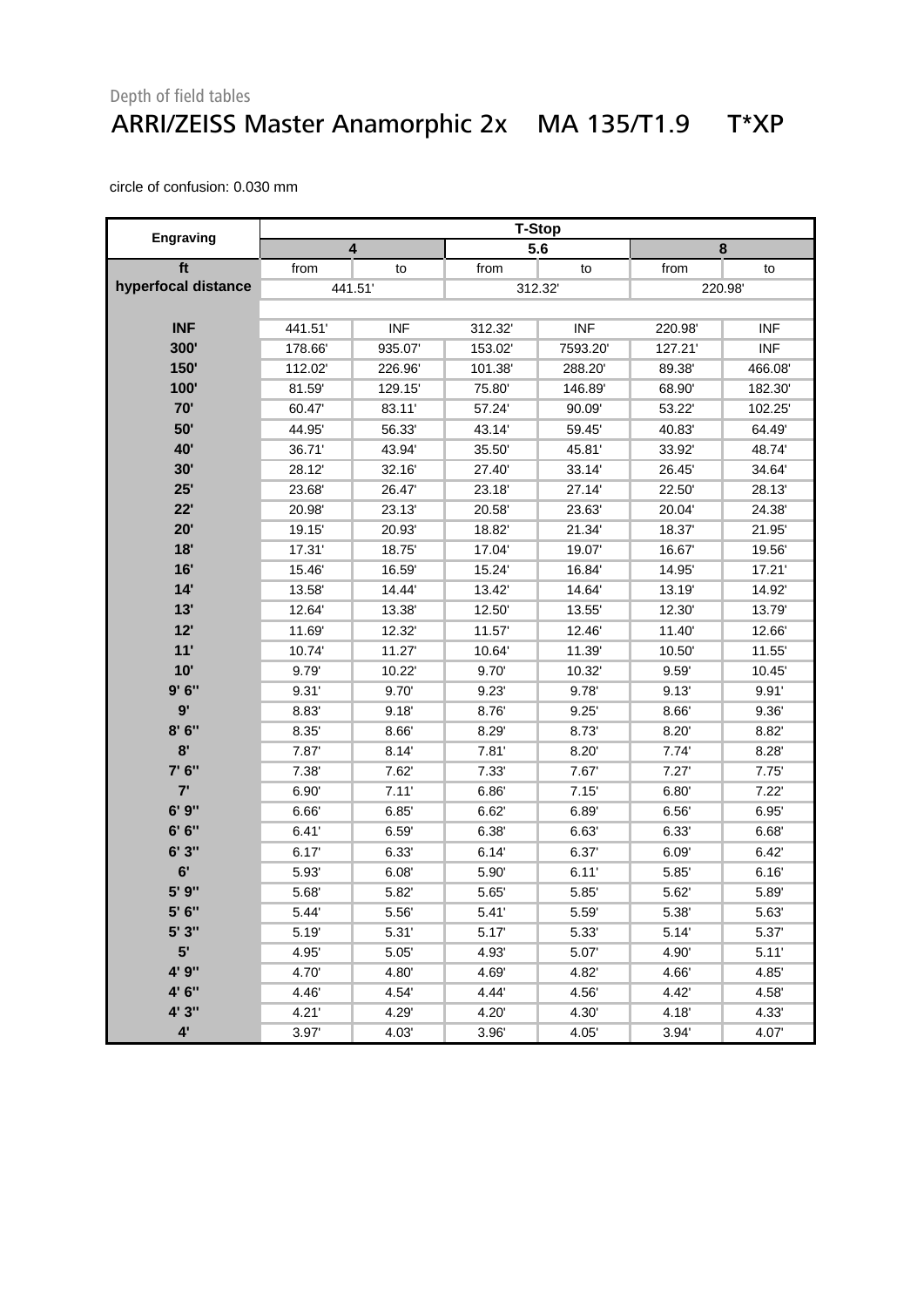#### Depth of field tables ARRI/ZEISS Master Anamorphic 2x MA 135/T1.9 T\*XP

|                     | <b>T-Stop</b> |                  |        |            |        |            |  |
|---------------------|---------------|------------------|--------|------------|--------|------------|--|
| Engraving           |               | 11               |        | 16         |        | 22         |  |
| ft                  | from          | to               | from   | to         | from   | to         |  |
| hyperfocal distance |               | 110.71<br>156.38 |        | 78.41'     |        |            |  |
|                     |               |                  |        |            |        |            |  |
| <b>INF</b>          | 156.38        | <b>INF</b>       | 110.71 | <b>INF</b> | 78.41' | <b>INF</b> |  |
| 300'                | 102.71        | <b>INF</b>       | 80.72  | <b>INF</b> | 61.96  | <b>INF</b> |  |
| 150'                | 76.57         | 3664.87          | 63.66' | <b>INF</b> | 51.40  | <b>INF</b> |  |
| 100'                | 61.03'        | 276.58           | 52.55  | 1029.67    | 43.92  | <b>INF</b> |  |
| 70'                 | 48.41'        | 126.37           | 42.92' | 189.61     | 37.00  | 648.77     |  |
| 50'                 | 37.94         | 73.29'           | 34.50' | 90.82      | 30.57  | 137.21     |  |
| 40'                 | 31.91'        | 53.60            | 29.44' | 62.38'     | 26.54  | 81.19      |  |
| 30'                 | 25.22'        | 37.02            | 23.66' | 40.99'     | 21.75  | 48.32'     |  |
| 25'                 | 21.60         | 29.67            | 20.45  | 32.16      | 19.01' | 36.49      |  |
| 22'                 | 19.33'        | 25.53            | 18.40  | 27.35'     | 17.24  | 30.41'     |  |
| 20'                 | 17.77         | 22.87            | 16.99  | 24.31'     | 15.99  | 26.70      |  |
| 18'                 | 16.18         | 20.28'           | 15.53  | 21.41'     | 14.69  | 23.23'     |  |
| 16'                 | 14.55         | 17.77            | 14.02  | 18.63'     | 13.34  | 19.99'     |  |
| 14'                 | 12.88         | 15.33'           | 12.47  | 15.96      | 11.93  | 16.95      |  |
| 13'                 | 12.03'        | 14.14            | 11.67  | 14.67      | 11.20  | 15.50      |  |
| 12'                 | 11.17         | 12.96            | 10.86  | 13.41'     | 10.45  | 14.09'     |  |
| 11'                 | 10.30         | 11.80            | 10.04  | 12.17      | 9.69'  | 12.72      |  |
| 10'                 | 9.42'         | 10.65            | 9.20'  | 10.95      | 8.91'  | 11.40      |  |
| 9'6''               | 8.98'         | 10.09            | 8.78   | 10.35      | 8.51'  | 10.75      |  |
| 9'                  | 8.53          | 9.52'            | 8.35   | 9.76'      | 8.11'  | 10.11'     |  |
| 8'6''               | 8.08'         | 8.96             | 7.92   | 9.17'      | 7.70   | 9.48'      |  |
| 8'                  | 7.63          | 8.41'            | 7.49   | 8.59       | 7.29   | 8.86'      |  |
| 7' 6"               | 7.18'         | 7.86             | 7.05'  | 8.01'      | 6.88   | 8.25'      |  |
| 7'                  | 6.72          | 7.31'            | 6.61'  | 7.44'      | 6.46'  | 7.64'      |  |
| 6' 9"               | 6.49'         | 7.04             | 6.39   | 7.16'      | 6.25'  | 7.34       |  |
| 6' 6''              | 6.26'         | 6.76             | 6.16'  | 6.88'      | 6.03'  | 7.05'      |  |
| 6'3''               | 6.03'         | 6.49             | 5.94   | 6.60'      | 5.82   | 6.75       |  |
| 6'                  | 5.79          | 6.22'            | 5.71'  | 6.32'      | 5.60   | 6.46'      |  |
| 5' 9"               | 5.56          | 5.95             | 5.49   | 6.04'      | 5.38   | 6.17       |  |
| 5' 6"               | 5.33          | 5.68             | 5.26'  | 5.76       | 5.17   | 5.88       |  |
| 5' 3"               | 5.09          | 5.42             | 5.03'  | 5.49       | 4.95   | 5.60       |  |
| 5'                  | 4.86          | 5.15'            | 4.80   | 5.22'      | 4.72   | 5.31'      |  |
| 4' 9"               | 4.62'         | 4.89'            | 4.57   | 4.94'      | 4.50   | 5.03       |  |
| 4' 6"               | 4.39'         | 4.62             | 4.34   | 4.67       | 4.28   | 4.75'      |  |
| 4' 3"               | 4.15          | 4.36             | 4.11'  | 4.40       | 4.05   | 4.47       |  |
| $4^{\prime}$        | 3.91'         | 4.09             | 3.88'  | 4.13       | 3.83'  | 4.19       |  |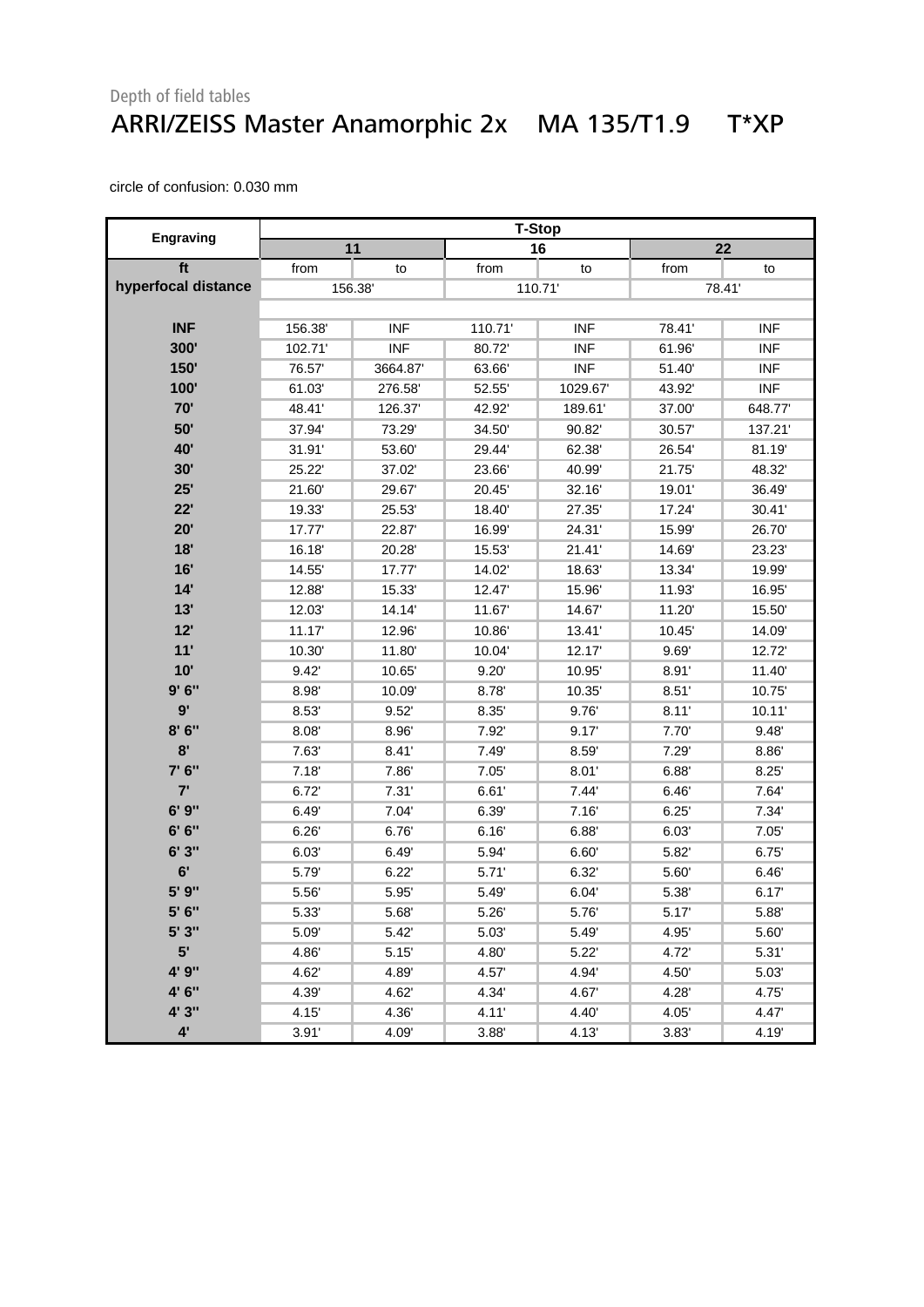#### Depth of field tables ARRI/ZEISS Master Anamorphic 2x MA 180/T2.8 T\*XP

|                     | <b>T-Stop</b> |            |        |            |        |            |
|---------------------|---------------|------------|--------|------------|--------|------------|
| Engraving           | 2.8           |            | 4      |            | 5.6    |            |
| ft                  | from          | to         | from   | to         | from   | to         |
| hyperfocal distance |               | 1139.73    | 784.07 |            | 554.60 |            |
|                     |               |            |        |            |        |            |
| <b>INF</b>          | 1139.73       | <b>INF</b> | 784.07 | <b>INF</b> | 554.60 | <b>INF</b> |
| 300'                | 237.56        | 406.97     | 217.05 | 485.56     | 194.75 | 652.81     |
| 150'                | 132.61'       | 172.64     | 125.98 | 185.35     | 118.14 | 205.39     |
| 100'                | 91.97         | 109.56     | 88.74  | 114.53     | 84.79  | 121.87     |
| 70'                 | 65.98         | 74.54      | 64.30' | 76.80      | 62.21' | 80.03'     |
| 50'                 | 47.92         | 52.27      | 47.03' | 53.37      | 45.91' | 54.90      |
| 40'                 | 38.66'        | 41.43      | 38.08' | 42.12'     | 37.34  | 43.06'     |
| 30'                 | 29.25         | 30.80      | 28.92' | 31.17      | 28.49  | 31.68'     |
| 25'                 | 24.48         | 25.55      | 24.25' | 25.80      | 23.95  | 26.15      |
| 22'                 | 21.59         | 22.42      | 21.42  | 22.62      | 21.18' | 22.88      |
| 20'                 | 19.67         | 20.35'     | 19.52' | 20.51'     | 19.32  | 20.73'     |
| 18'                 | 17.73'        | 18.28'     | 17.61' | 18.41'     | 17.45  | 18.58'     |
| 16'                 | 15.79         | 16.22      | 15.69  | 16.32'     | 15.57  | 16.46      |
| 14'                 | 13.84         | 14.17      | 13.76' | 14.24'     | 13.67  | 14.35'     |
| 13'                 | 12.86         | 13.14      | 12.80  | 13.21'     | 12.72  | 13.30      |
| 12'                 | 11.88         | 12.12      | 11.83  | 12.18'     | 11.76  | 12.25'     |
| 11'                 | 10.90         | 11.10      | 10.86' | 11.15'     | 10.80  | 11.21'     |
| 10'                 | 9.92          | 10.08      | 9.88   | 10.12'     | 9.83   | 10.17'     |
| 9'6''               | 9.43'         | 9.58'      | 9.39'  | 9.61'      | 9.35'  | 9.66'      |
| 9'                  | 8.93'         | 9.07'      | 8.90   | 9.10'      | 8.87   | 9.14'      |
| 8'6''               | 8.44          | 8.56       | 8.42   | 8.59       | 8.38'  | 8.62'      |
| 8'                  | 7.95          | 8.05'      | 7.93   | 8.08'      | 7.89   | 8.11'      |
| 7' 6"               | 7.46'         | 7.55'      | 7.43'  | 7.57'      | 7.41'  | 7.60       |
| 7'                  | 6.96'         | 7.04       | 6.94   | 7.06'      | 6.92   | 7.08'      |
| 6'9''               | 6.71'         | 6.79'      | 6.70'  | 6.80'      | 6.68'  | 6.83       |
| 6' 6''              | 6.47          | 6.53       | 6.45'  | 6.55'      | 6.43'  | 6.57'      |
| 6'3''               | 6.22'         | 6.28'      | 6.21'  | 6.30'      | 6.19'  | 6.32'      |
| 6'                  | 5.97          | 6.03'      | 5.96   | 6.04'      | 5.94   | 6.06'      |
| 5' 9"               | 5.72          | 5.78       | 5.71'  | 5.79       | 5.70   | 5.80       |
| 5' 6"               | 5.48          | 5.52       | 5.47   | 5.54       | 5.45'  | 5.55'      |
| 5'3''               | 5.23'         | 5.27'      | 5.22'  | 5.28'      | 5.21'  | 5.30'      |
| 5'                  | 4.98          | 5.02       | 4.97   | 5.03'      | 4.96   | 5.04       |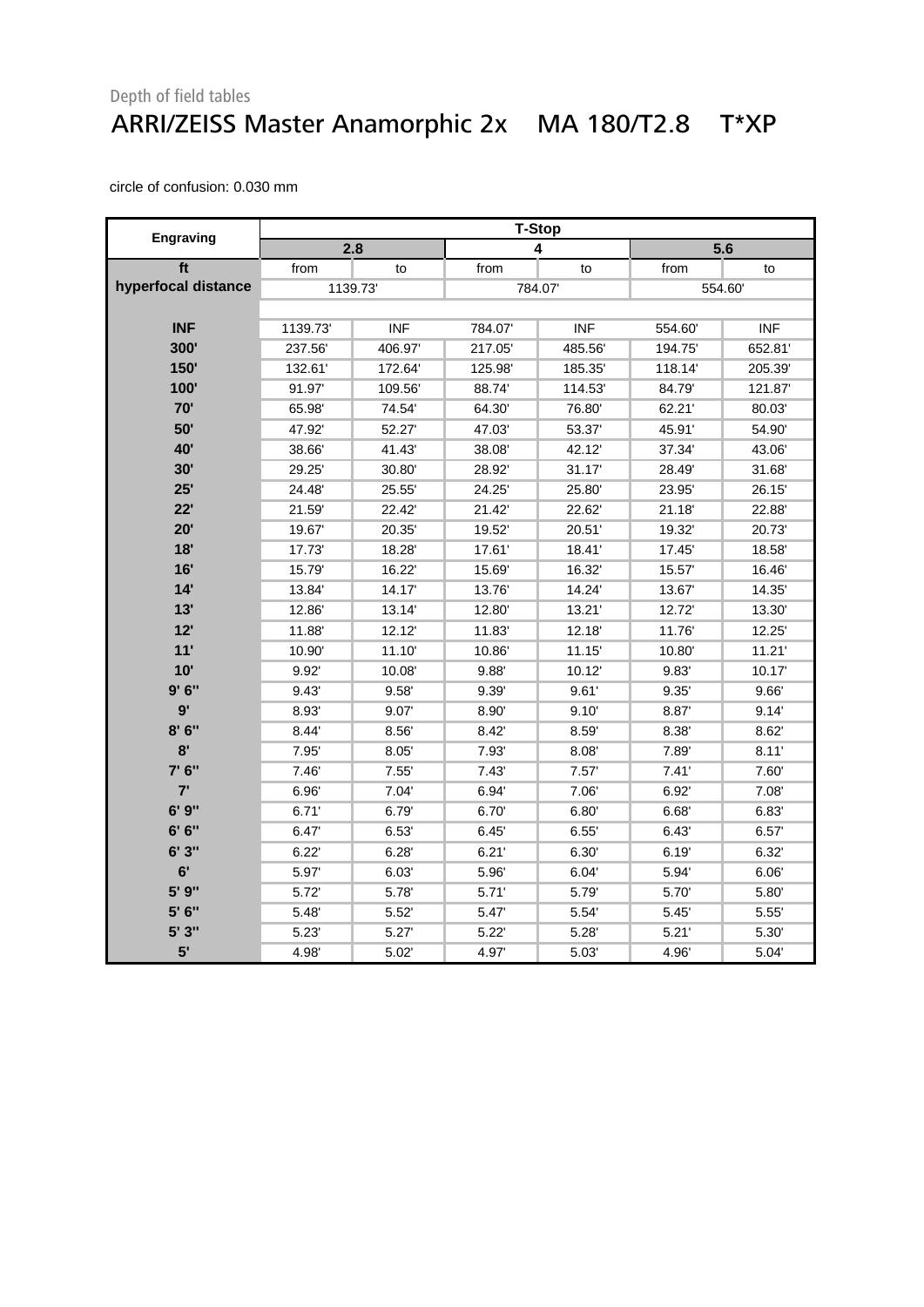#### Depth of field tables ARRI/ZEISS Master Anamorphic 2x MA 180/T2.8 T\*XP

|                     | <b>T-Stop</b> |            |         |            |        |            |
|---------------------|---------------|------------|---------|------------|--------|------------|
| Engraving           | 8             |            | 11      |            | 16     |            |
| ft                  | from          | to         | from    | to         | from   | to         |
| hyperfocal distance | 392.33'       |            | 277.59  |            | 196.46 |            |
|                     |               |            |         |            |        |            |
| <b>INF</b>          | 392.33'       | <b>INF</b> | 277.59  | <b>INF</b> | 196.46 | <b>INF</b> |
| 300'                | 170.04        | 1272.83    | 144.17' | <b>INF</b> | 118.64 | <b>INF</b> |
| 150'                | 108.59        | 242.48     | 97.44'  | 325.65     | 85.09  | 632.37'    |
| 100'                | 79.76         | 134.01'    | 73.59'  | 155.98     | 66.33' | 203.06'    |
| 70'                 | 59.46         | 85.07      | 55.97   | 93.41'     | 51.69  | 108.42     |
| 50'                 | 44.40         | 57.22      | 42.43'  | 60.86      | 39.93' | 66.87      |
| 40'                 | 36.34         | 44.47      | 35.02'  | 46.64      | 33.30  | 50.08      |
| 30'                 | 27.91'        | 32.44'     | 27.12   | 33.56'     | 26.08  | 35.30      |
| 25'                 | 23.53'        | 26.66'     | 22.98'  | 27.42      | 22.23' | 28.56      |
| 22'                 | 20.86'        | 23.27      | 20.42'  | 23.84      | 19.83  | 24.70      |
| 20'                 | 19.06'        | 21.04      | 18.69'  | 21.51'     | 18.20  | 22.20      |
| 18'                 | 17.23'        | 18.84'     | 16.94   | 19.21'     | 16.53' | 19.76'     |
| 16'                 | 15.39'        | 16.66      | 15.16   | 16.94      | 14.83' | 17.37      |
| 14'                 | 13.54         | 14.50      | 13.35'  | 14.71'     | 13.10  | 15.03      |
| 13'                 | 12.60         | 13.43'     | 12.44   | 13.61'     | 12.23' | 13.88      |
| 12'                 | 11.66         | 12.36      | 11.53'  | 12.52'     | 11.34  | 12.74      |
| 11'                 | 10.72         | 11.30      | 10.60   | 11.43      | 10.45  | 11.62      |
| 10'                 | 9.77'         | 10.25'     | 9.67    | 10.35'     | 9.54   | 10.51'     |
| 9'6''               | 9.29'         | 9.72       | 9.20'   | 9.82'      | 9.09'  | 9.95'      |
| 9'                  | 8.81'         | 9.20'      | 8.74'   | 9.28'      | 8.63'  | 9.40'      |
| 8'6''               | 8.33'         | 8.68'      | 8.26'   | 8.75'      | 8.17   | 8.86       |
| 8'                  | 7.85'         | 8.15'      | 7.79'   | 8.22'      | 7.71'  | 8.32'      |
| 7' 6"               | 7.37'         | 7.64       | 7.32'   | 7.69'      | 7.24'  | 7.77'      |
| 7'                  | 6.89          | 7.12'      | 6.84    | 7.17'      | 6.78'  | 7.24'      |
| 6'9''               | 6.65'         | 6.86       | 6.60'   | 6.90'      | 6.54'  | 6.97       |
| 6' 6''              | 6.40'         | 6.60'      | 6.36'   | 6.64'      | 6.31'  | 6.70'      |
| 6'3''               | 6.16'         | 6.34       | 6.13'   | 6.38'      | 6.07'  | 6.44'      |
| 6'                  | 5.92'         | 6.08'      | 5.89    | 6.12'      | 5.84   | 6.17'      |
| 5' 9"               | 5.68          | 5.83       | 5.65    | 5.86       | 5.60   | 5.91'      |
| 5' 6"               | 5.43'         | 5.57       | 5.40'   | 5.60       | 5.37   | 5.64       |
| 5' 3"               | 5.19          | 5.31'      | 5.16'   | 5.34'      | 5.13'  | 5.38       |
| 5'                  | 4.94'         | 5.06       | 4.92'   | 5.08'      | 4.89'  | 5.12'      |